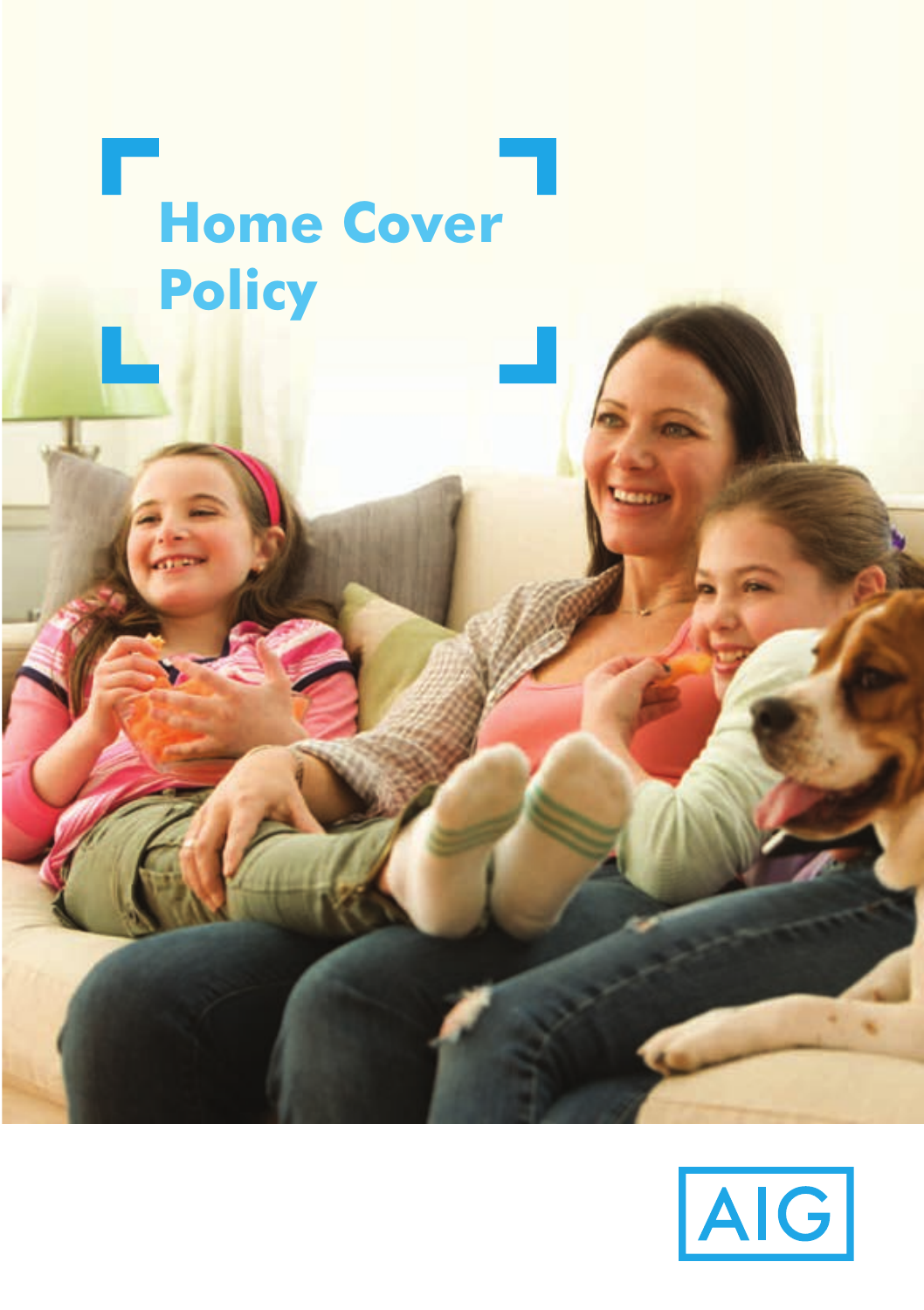# Useful Contact Numbers

AIG Helpline Services: 24/7 Home Claims Notification - **01 859 9700**

Customer Service Team - **1890 27 27 27** Opening Hours: Monday to Friday, 9am to 6pm.

Find a Local Repairer 24/7 - **1850 924 012**

# DAS Helpline Services:

Legal Advice Service:**1850 670 747** Opening Hours: 24/7

Identity Theft Service:**1890 252 922** Opening Hours: Mon-Fri ( 9am to 5pm)

Counselling Service:**1850 670 407** Opening Hours: 24/7

Health & Medical Information:**1890 254 164** Opening Hours: 7pm to 9am

# Excess amounts

- Policy Excess amounts: Buildings & Contents €250 (excess of €1,000 applies to Water or Subsidence damage claims).
- Family Legal Protection Cover Excess amount: €350 for any legal nuisance or trespass events.

#### **No Policy Excess amount for the following claims:**

- Loss of Freezer Contents Up to €1,000
- Fraudulent Use of Money Cards Up to €1,000 (Plus) or €3,000 (Premium)
- Preparing new Title Deeds Up to  $E$ 750
- Loss or damage to Visitors' Property Up to €1,000 (Plus) or €3,000 (Premium)
- Fire Brigade Charges Up to €1,500 (Plus) or €2,000 (Premium)
- Liability incidents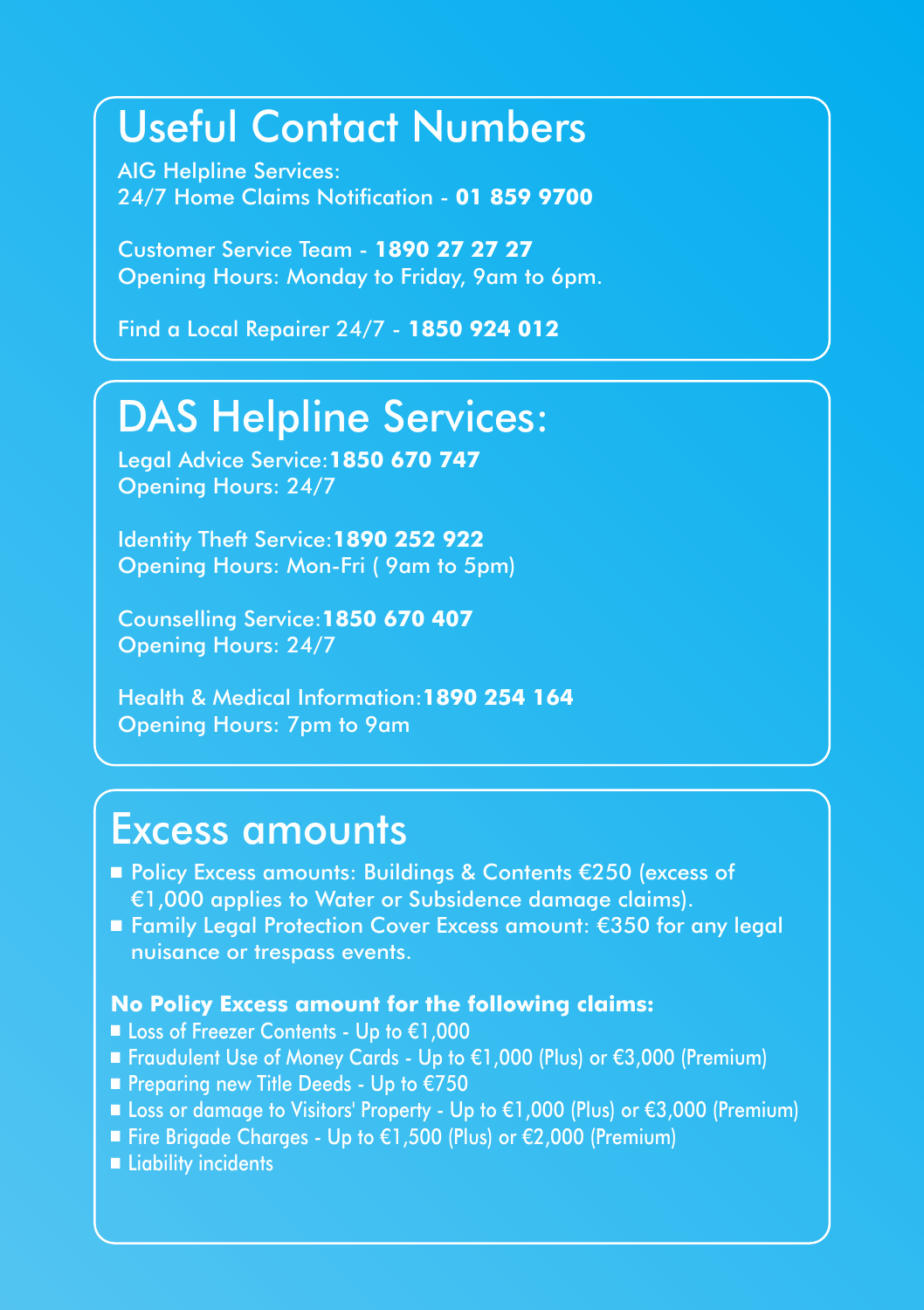# **Contents**

| Home Premium additional buildings cover  34               |  |
|-----------------------------------------------------------|--|
|                                                           |  |
|                                                           |  |
| Home Premium additional contents cover  45                |  |
|                                                           |  |
| Section 4 - Your Optional Pedal Cycle Cover  52           |  |
| Section 5 - Your Optional Caravan / Mobile Home Cover  53 |  |
|                                                           |  |
|                                                           |  |
|                                                           |  |
|                                                           |  |
|                                                           |  |
|                                                           |  |

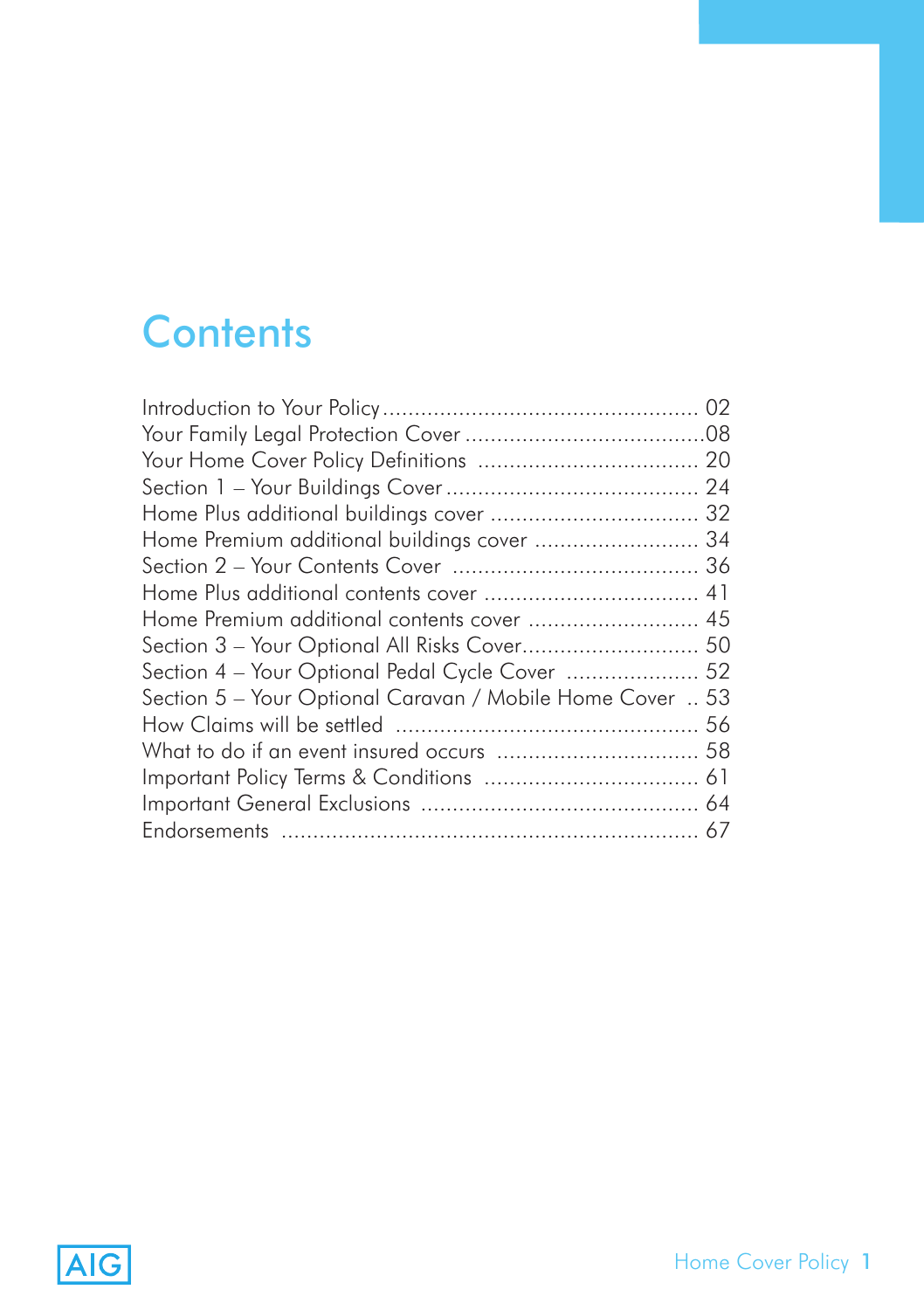# Introduction to Your AIG Home Cover Policy

Welcome to Your AIG Home Insurance Policy and thank You for arranging Your home insurance cover with Us.

#### Important Information

This is Your home insurance policy. It is a contract of insurance between You and Us, AIG Europe Limited, and is made up of this policy wording, Your Home Insurance Schedule and Your Statement of Facts Proposal Form. Please read these documents carefully.

Your Statement of Facts Proposal Form is based on all of the information You have provided to Us. Please check this information carefully and let Us know immediately if any part of this information is not correct.

#### Your Policy Cover Level

Our Home Cover Policy comes with two levels of cover:

• Plus

• Premium

Your Home Insurance Schedule will indicate which cover option You have selected. You should read this Home Cover Policy wording and Your Home Insurance Schedule together. Please check these documents carefully to make sure they give You the cover You want. Throughout the body text of this policy wording, cover limits are bolded.

#### Cooling-Off Period

You have 14 days from the start date of the policy to write to Us at the address shown at the bottom of Your cover confirmation letter if You want to cancel Your Home Cover Policy. This is known as a cooling-off period. If You cancel Your Home Cover Policy during this period of time, provided You have not made a claim, We will refund Your premium. However, You will be charged with a pro-rata premium for the period on risk, during the cooling-off period.

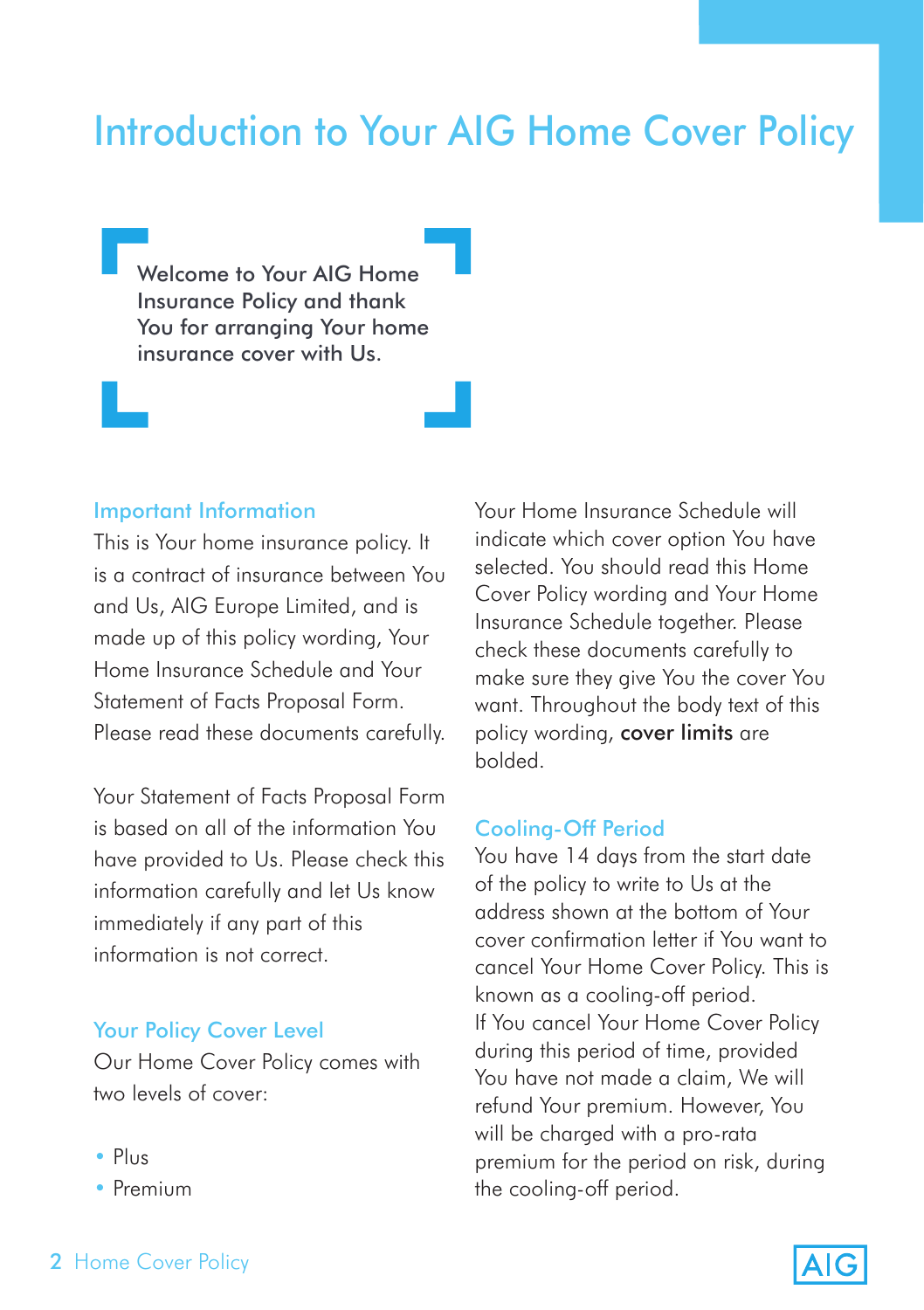#### Your Duty of Disclosure

You must advise Us immediately if the use of Your home changes, such as it becoming let out to tenants, used as a holiday home, becoming unoccupied for more than 35 consecutive days, or being used for any business purpose.

You should also tell Us immediately if the nature of Your home changes in a way that might affect our attitude to the cover provided – for example during the building of an extension or the re-roofing of the property with non-standard materials. If You are in any doubt as to whether a change is material, please notify Us.

#### Inflation Protection

To protect You against the effects of inflation, Your Buildings and Contents Sum Insured, may be increased in line with an appropriate index\* when Your policy falls due for renewal. If We do increase Your sums insured at renewal time, We will inform You.

\*For Buildings, We will consult both the House Rebuilding Cost Index prepared by the Department of the Environment - http://www.environ.ie/ and the latest guide to house rebuilding costs issued by the Society of Chartered Surveyors Ireland http://www.scsi.ie/. \*For Contents, We will consult relevant sections of the Consumer Price Index prepared by the Central Statistics Office http://www.cso.ie/.

#### Contract of Insurance

This home insurance policy, which includes and shall be read as one document with Your Home Insurance Schedule, Endorsements and Your Statement of Facts Proposal Form, evidences a contract of insurance between You and Us.

Provided You have paid or agreed to pay the premium, We will, subject to the terms, conditions, limitations and exclusions of this policy, provide the insurance cover as described in the following pages for those sections of the Home Cover policy You have chosen. You agree to keep to the conditions of the policy.

Thank You for choosing AIG

Signed for and on behalf of AIG Europe Limited

Derburn

Declan O'Rourke, General Manager AIG Europe Ltd., Ireland Branch

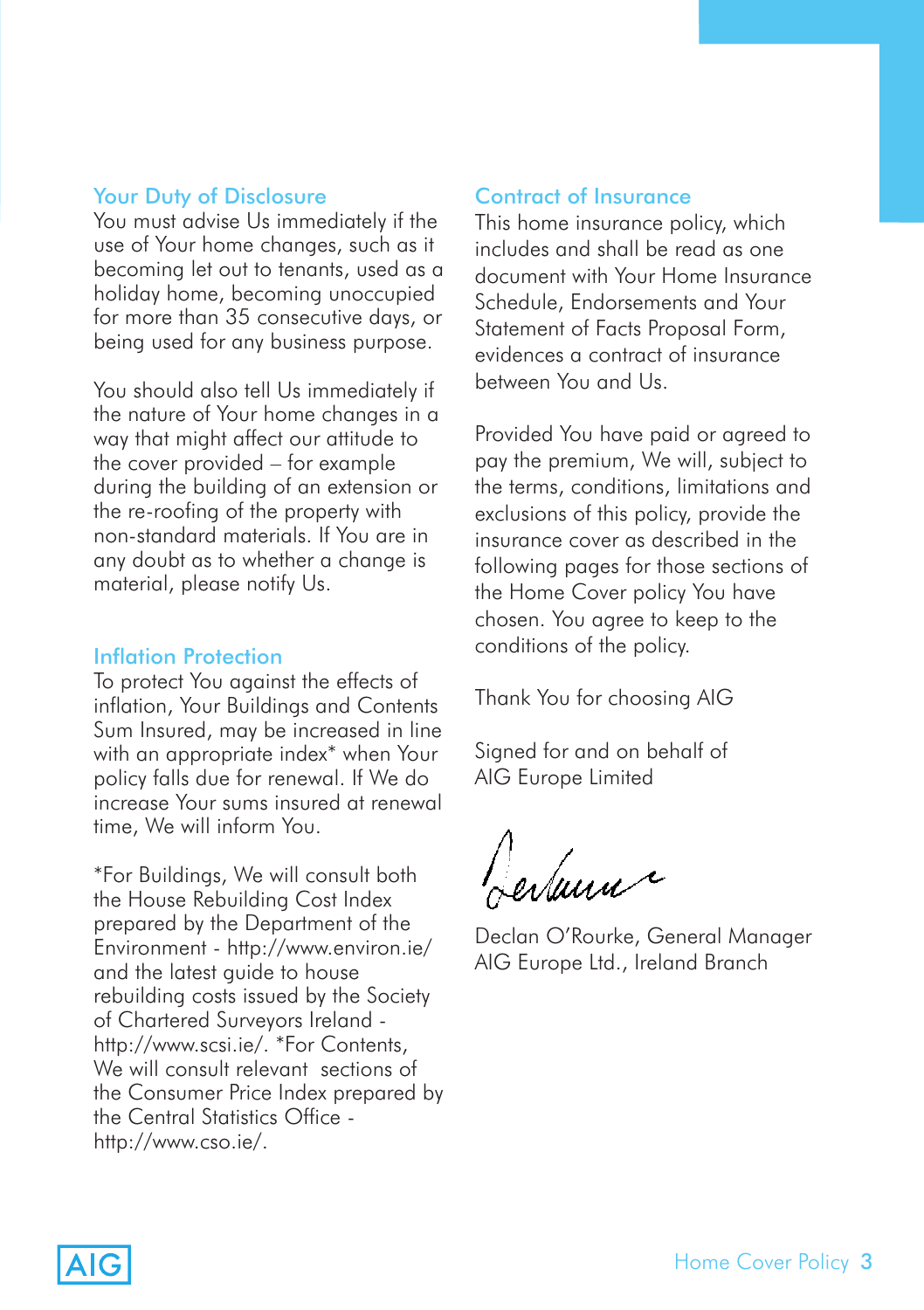# **Additional Information You Need to be Aware of**

#### Governing Law

This Policy is governed by the laws of the Republic of Ireland and any dispute arising from its interpretation will be subject to the exclusive jurisdiction of the Courts of the Republic of Ireland.

#### Insurer

The insurer with which Your Home Insurance contract will be concluded is AIG Europe Limited.

#### **Sanctions**

The Insurer shall not be deemed to provide cover and the Insurer shall not be liable to pay any claim or provide any benefit hereunder to the extent that the provision of such cover, payment of such claim or provision of such benefit would expose the Insurer, its parent company or its ultimate controlling entity to any sanction, prohibition or restriction under United Nations resolutions or the trade or economic sanctions, laws or regulations of the European Union or the United States of America.

#### DAS Family Legal Protection

Your AIG Home Cover Policy automatically includes Family Legal Protection from DAS Ireland.

DAS Legal Expenses Insurance Company Limited is authorised and regulated by the Financial Conduct Authority and the Prudential

Regulation Authority of the United Kingdom and regulated by the Central Bank of Ireland for conduct of Business rules.

The helpline services available to you by DAS Ireland are listed on page 19.

#### Insurance Act 1936 (or future amendments thereto)

All monies which become or may become payable to Us under this Policy shall in accordance with Section 93 of the Insurance Act 1936 be payable and paid in the Republic of Ireland.

#### Finance Act 1990 (or future amendments thereto)

The appropriate stamp duty has been or will be paid in accordance with the provisions of Section 5 of the Stamp Duties Consolidation Act, 1999, as amended.

#### Complaints Procedure

The AIG Europe Limited Customer Complaints Procedure is coordinated centrally by a dedicated Customer Complaints Officer, in order to respond flexibly and consistently across the Company to the evolving changes in our business and also in the regulatory environment in which We operate. AIG Europe Limited wants to give You the best

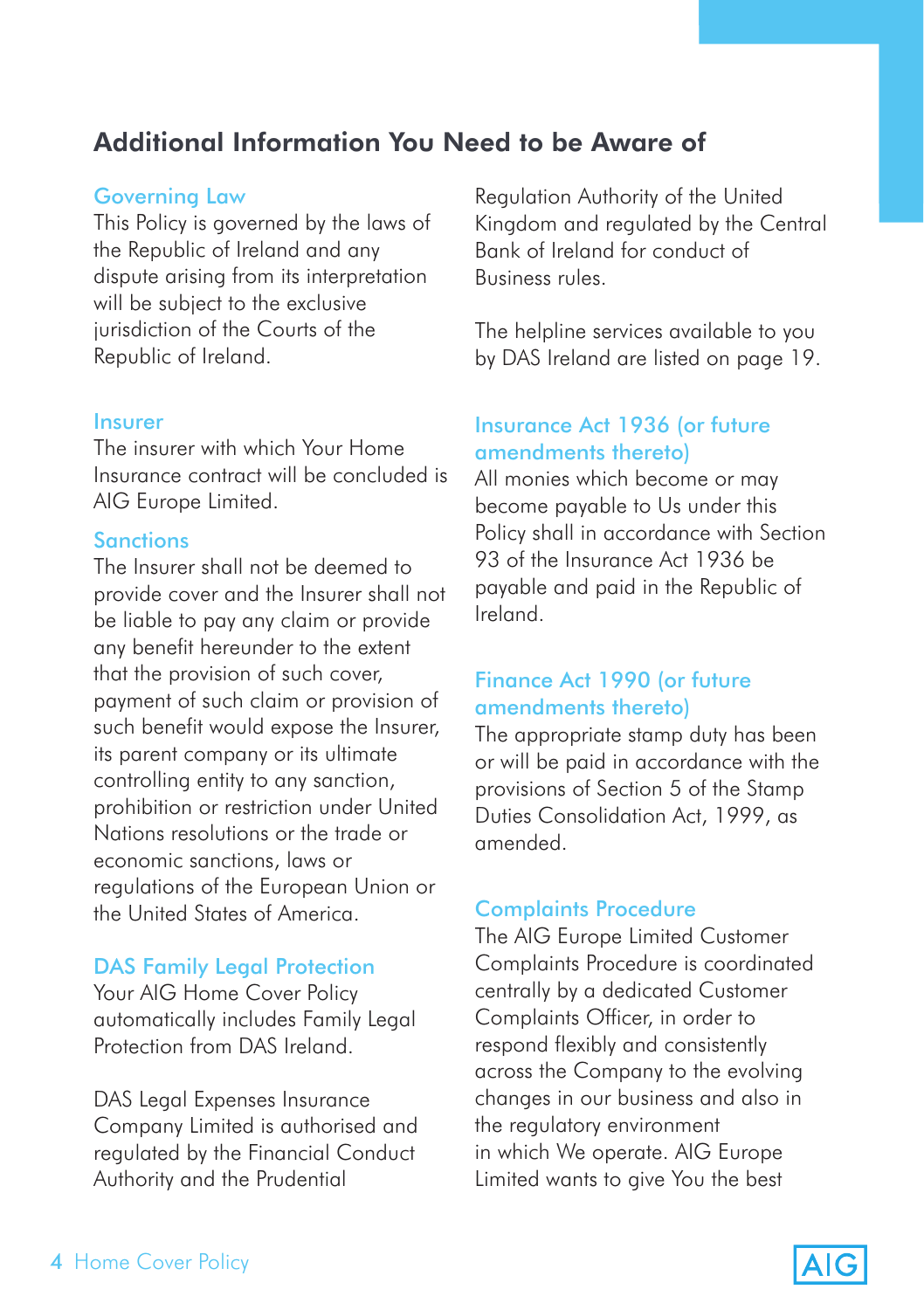possible service. If You feel You have cause for complaint, You should contact the relevant Department Manager at AIG Europe Limited, Ireland Branch.

If after such contact You remain dissatisfied, You may also write to the Customer Complaints Officer at AIG Europe Limited, 30 North Wall Quay, International Financial Services Centre, Dublin 1, D01 R8H7. Telephone 01 208 1400. E-mail: Customercomplaints.ie@aig.com

If the complaint is not resolved to Your satisfaction, You should contact the General Manager, AIG Europe Limited, 30 North Wall Quay, International Financial Services Centre, Dublin 1, D01 R8H7.

At any stage, You may contact any of the following:

Insurance Ireland, Insurance Centre, 5 Harbourmaster Place, IFSC, Dublin 1, D01 E7E8.. Telephone: 01 6761820; Fax: 01 6761943; Email: info@insuranceireland.eu; Web: http://www.iif.ie.

The Central Bank of Ireland, P.O. Box 559, North Wall Quay, Dublin 1, D01 F7X3. Telephone: 1890 77 77 77; Fax: 01 6716561.

E-mail: enquiries@centralbank.ie; Web: http://www.centralbank.ie.

The Financial Services and Pensions Ombudsman, 3rd Floor, Lincoln House, Lincoln Place, Dublin 2, D02VH29. Lo Call: 1890 882090; Phone: 01 6620899; Fax: 01 6620890. E-mail: enquiries@financialombudsman.ie; Web: http://www.financialombudsman.ie.

#### Dispute Resolution Platform

If you wish to complain about an insurance policy purchased online you may be able to use the European Commission's Online Dispute Resolution platform, which can be found at the following address: http://ec.europa.eu/consumers/odr/

#### How We Use Personal Information

AIG Europe Limited is committed to protecting the privacy of customers, claimants and other business contacts. "Personal Information" identifies and relates to You or other individuals (e.g. Your dependants). By providing personal information You give permission for its use as described below. If You provide personal information about another individual, You confirm that You are authorised to provide it for use as described below.

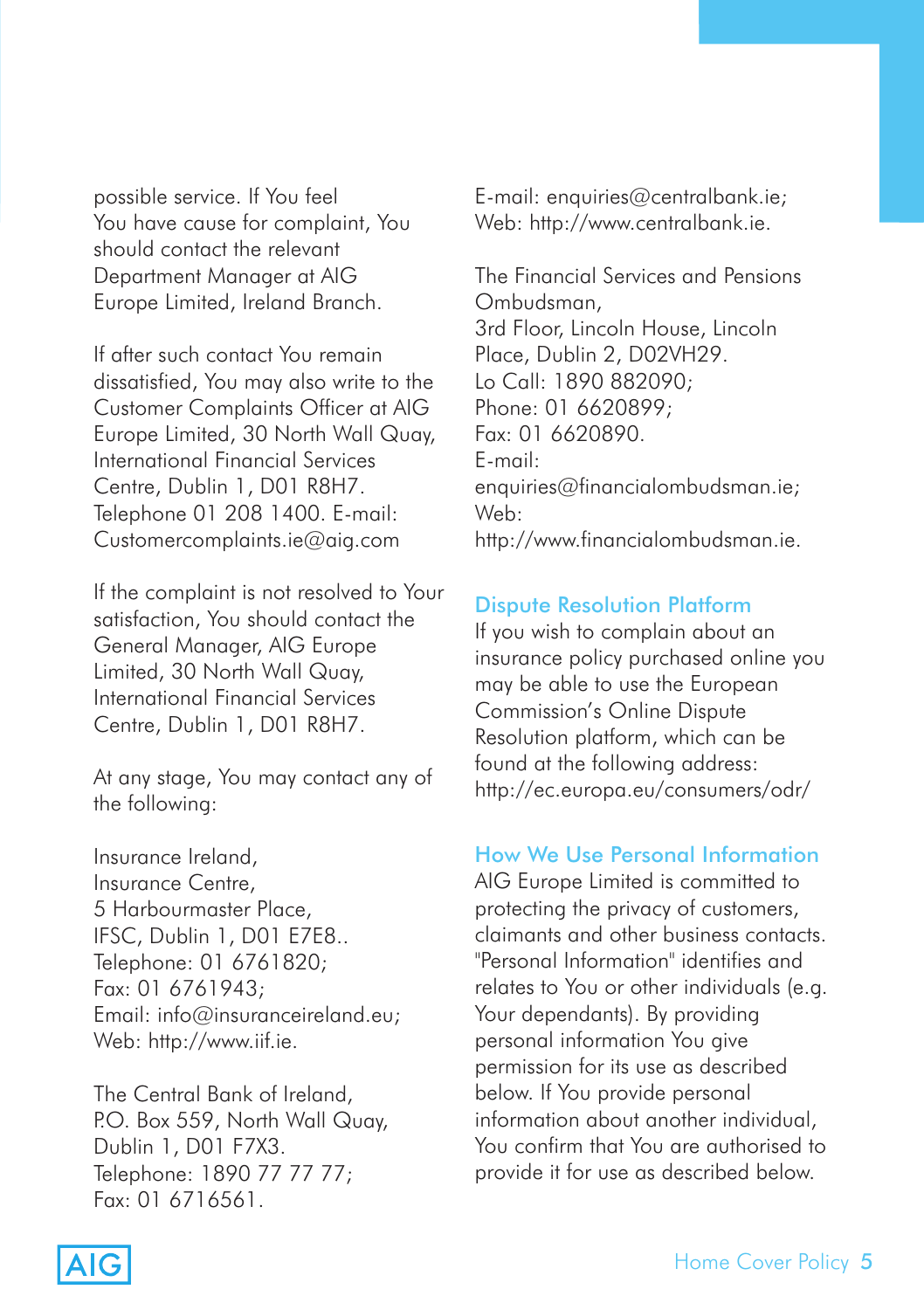Depending on Our relationship with You, personal information collected may include: identification and contact information, payment card and bank account, credit reference and scoring information, sensitive information about health or medical condition, driving pattern information obtained from telematic devices in customer vehicles (where customers have consented), and other personal information provided by You. personal information may be used for the following purposes:

- **n** Insurance administration, e.g. communications, claims processing and payment;
- Decision-making on provision of insurance cover and payment plan eligibility;
- **n** Assistance and advice on medical and travel matters;
- Management and audit of our business operations;
- **Prevention, detection and** investigation of crime, e.g. fraud and money laundering;
- **Establishment and defence of legal** rights;
- **n** Legal and regulatory compliance, including compliance with laws outside Your country of residence;
- Monitoring and recording of telephone calls for quality, training and security purposes;
- Marketing, market research and analysis.

#### To Opt-Out of Marketing **Communications**

Contact Us by e-mail at: postmaster.ie@aig.com or by writing to: Customer Service Team, AIG Europe Limited, Ireland Branch, 30 North Wall Quay, International Financial Services Centre, Dublin 1, D01 R8H7.

If You opt-out We may still send You other important communications, e.g. communications relating to administration of Your insurance policy or claim.

#### Sharing of Personal Information

For the above purposes Personal Information may be shared with Our group companies, brokers and other distribution parties, insurers and reinsurers, credit reference agencies, healthcare professionals and other service providers. Personal Information will be shared with other third parties (including government authorities) if required by law. Personal information (including details of injuries) may be recorded on claims registers (i.e. Insurance Link and Claims and Underwriting Exchange (CUE) ), and shared with other insurers. We may search these registers to detect and prevent fraud. Details on how Insurance Link operates can be found at http://info.insurancelink.ie and CUE at http://www.insurancedatabases.co.uk. Personal information may be shared with prospective purchasers and

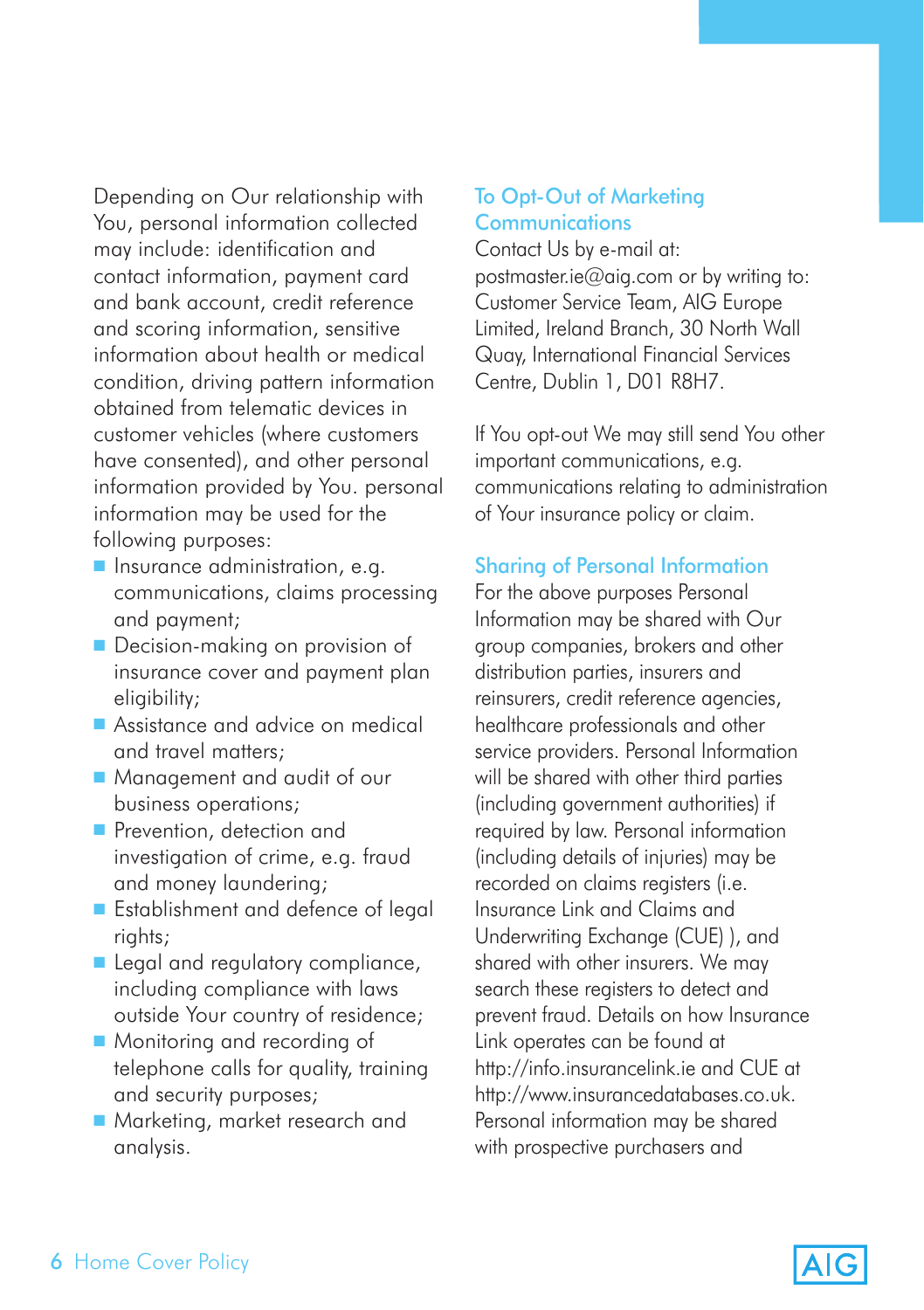purchasers, and transferred upon a sale of Our company or transfer of business assets.

#### International Transfer

Due to the global nature of Our business personal information may be transferred to parties located in other countries, including the United States and other countries with different data protection laws than in Your country of residence.

#### Security and Retention of Personal **Information**

Appropriate legal and security measures are used to protect personal information. Our service providers are also selected carefully and required to use appropriate protective measures.

Personal information will be retained for the period necessary to fulfil the purposes described above.

#### Requests or Questions

To request access or correct inaccurate personal information, or to request the deletion or suppression of personal information, or object to its use, please e-mail: postmaster.ie@aig.com or write to Data Protection Officer, AIG Europe Limited, Ireland Branch, 30 North Wall Quay, International Financial Services Centre, Dublin 1, D01 R8H7.

More details about Our use of personal information can be found in Our full Privacy Policy at www.aig.ie or You may request a copy using the contact details above.

This insurance is underwritten by AIG Europe Limited. Registered in England and Wales. Company number: 01486260. Registered office: The AIG Building, 58 Fenchurch Street, London EC3M4AB, United Kingdom.

AIG Europe Limited, Ireland Branch, registered branch office 30 North Wall Quay, International Financial Services Centre, Dublin 1, D01 R8H7.

Branch registration number 906664. Tel:+353 1 208 1400.

AIG Europe Limited is authorised by the Prudential Regulation Authority of the United Kingdom, and is regulated by the Central Bank of Ireland for conduct of business rules.

DAS Legal Expenses Insurance Company Limited is authorised by the Prudential Regulation Authority and regulated by the Financial Conduct Authority and the Prudential Regulation Authority of the United Kingdom and regulated by the Central Bank of Ireland for conduct of Business rules.

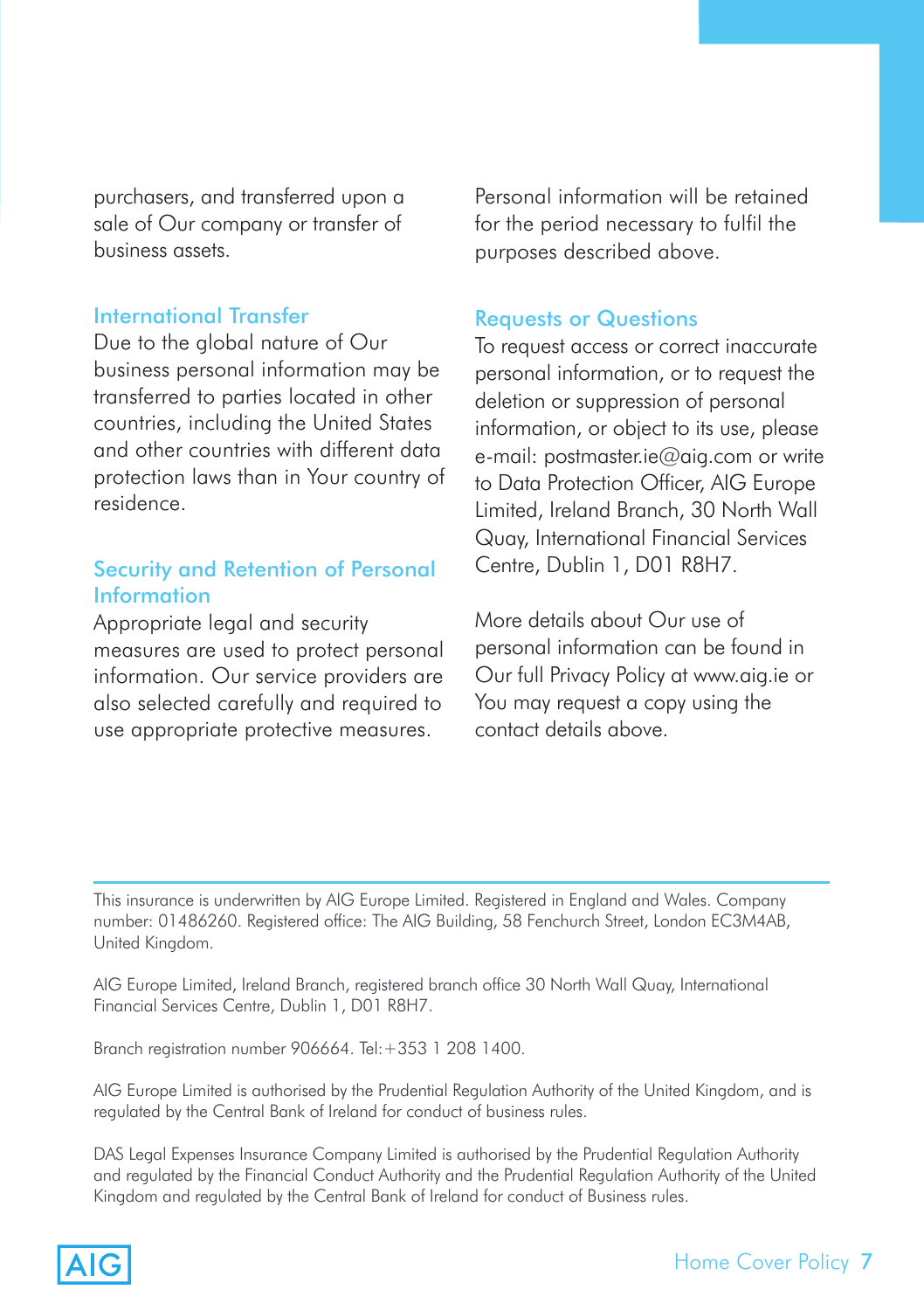# Your Family Legal Protection Cover **(Underwritten by DAS Legal Expenses Insurance Company Limited)**

Welcome To Your Family Legal Protection Cover

Your AIG Home Cover Policy incorporates DAS Family Legal Protection. You are now protected by Europe's leading legal expenses insurer. To make sure you get the most from your DAS cover, please take time to read this section which explains the contract between you and DAS.

#### How DAS Can Help

To make a claim under your policy, please write to the DAS Claims Department at the following address: Claims Department, DAS Legal Expenses Insurance Company Limited, Europa House, Harcourt Centre, Harcourt Street, Dublin 2, D02 WR20.

Please include your AIG Home Cover policy number when you write to DAS.

Once you have sent DAS details of your claim and your dispute needs to be dealt with as a claim under this policy, DAS will give you a claim reference number. At this point DAS

will not be able to tell you whether you are covered but they will pass the information you give them to their claims-handling teams and explain what to do next.

You can phone DAS between the times shown under **HELPLINE** SERVICES on page 18 of the policy on 1850 670 747 if you require advice on any personal legal problem subject to the laws of the Republic of Ireland, United Kingdom, Channel Islands and Isle of Man.

As a member of Insurance Ireland, DAS subscribes to the Insurance Ireland Code of Practice. These codes set down the requirements insurers must meet when dealing with customers. You can see the code at www.insuranceireland.eu. If you would like to receive a written copy please contact DAS or Insurance Ireland.

#### When DAS Cannot Help

Please do not ask for help from a

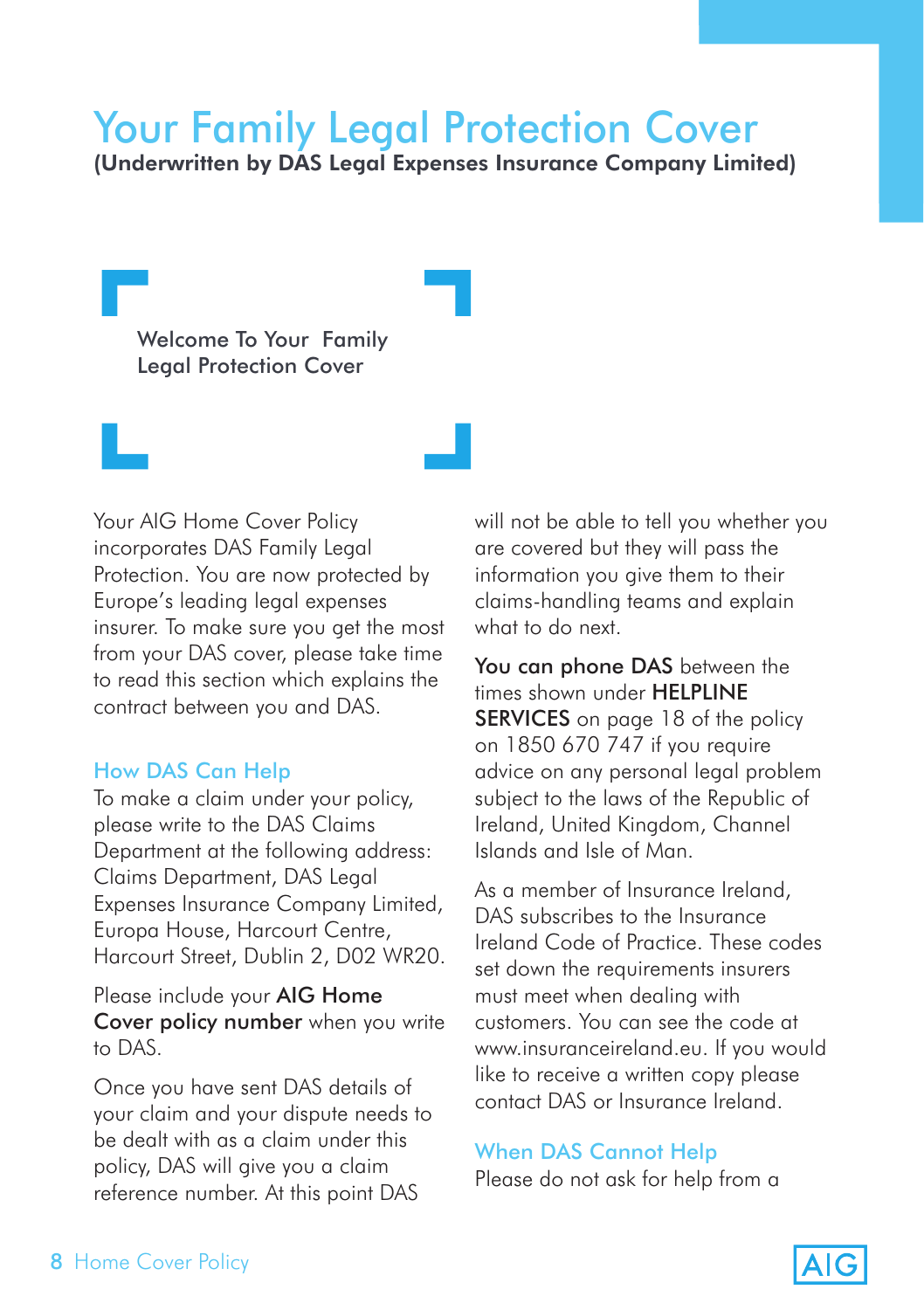lawyer, accountant or anyone else before DAS have agreed. If you do, DAS will not pay the costs involved even if DAS accept the claim.

#### Problems

DAS will always try to give you a quality service. If you think DAS have let you down, please write to their Operations Manager at:

DAS Legal Expenses Insurance Company Limited, Europa House, Harcourt Centre, Harcourt Street, Dublin 2, D02 WR20.

You can also phone DAS during standard office hours on 01 670 7470 or email DAS at customerrelations@DAS.ie

Details of DAS internal complainthandling procedures are available on request.

If you are still not satisfied, you can contact the Insurance Division of the Financial Services Ombudsman Bureau, 3rd Floor, Lincoln House, Lincoln Place, Dublin 2, D02VH29. You can also contact them on 1890 882 090. Website:

www.financialombudsman.ie. (Using this service does not affect your right to take legal action.)

For further information about Statutory Rights, an insured person should contact the Competition and Consumer Protection Commission.

DAS Ireland is a branch office of DAS

Legal Expenses Insurance Company Limited, having its registered office at DAS House, Quay Side, Temple Back, Bristol, BS1 6NH, registered in England and Wales, company number 103274.

DAS Legal Expenses Insurance Company Limited is authorised and regulated by the Financial Conduct Authority and the Prudential Regulation Authority of the United Kingdom and regulated by the Central Bank of Ireland for conduct of Business rules.

#### THE MEANING OF WORDS IN YOUR FAMILY LEGAL PROTECTION SECTION OF YOUR HOME COVER

#### **DAS**

DAS Legal Expenses Insurance Company Limited

#### You, Your

The person who has taken out the policy

#### Insured Person

You, and any member of your family who always lives with you. Anyone claiming under this policy must have your agreement to claim.

#### **Representative**

The lawyer, accountant or other suitably qualified person whom DAS appoint to act for an insured person in accordance with the terms of this policy.

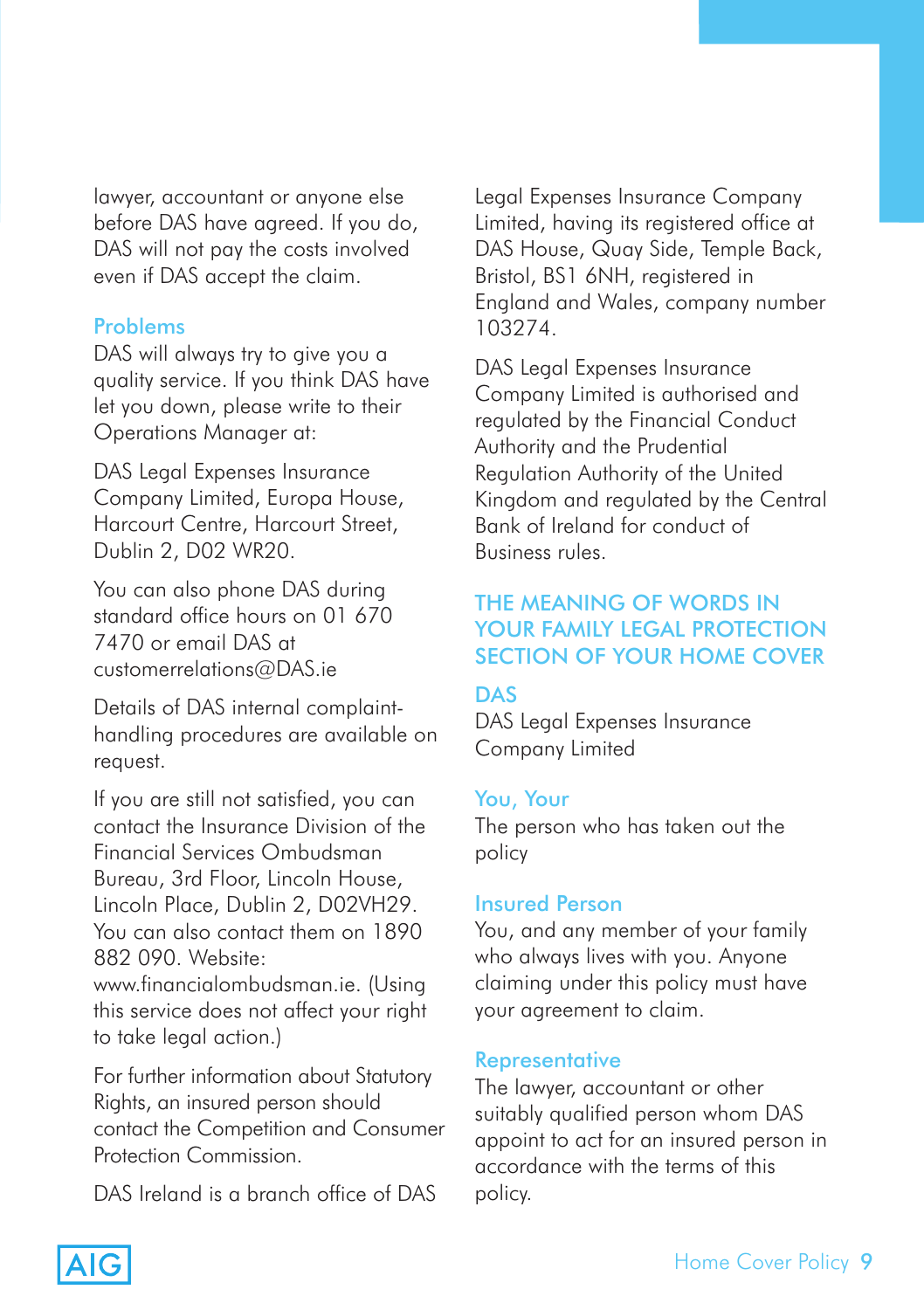#### Period of insurance

The period for which DAS have agreed to cover an insured person. Please refer to Your AIG Home Insurance Schedule.

#### Date of occurrence

- (a) For civil cases, the date of occurrence is the date of the event which leads to a claim. If there is more than one event arising at different times from the same originating cause, the date of occurrence is the date of the first of these events.
- (b) For criminal cases, the date of occurrence is when the insured person began, or is alleged to have begun, to break the criminal law in question.
- (c) For insured incident 7 TAX PROTECTION, the date of occurrence is when the Revenue Commissioner first notifies the insured person in writing of their intention to make an enquiry.

#### Identity Theft

The theft or unauthorised use of an insured person's personal identification which has resulted in the unlawful use of their identity.

#### Revenue Audit

An examination by the Revenue Commissioners of an insured person's self-assessment return for income tax or capital gains tax.

#### Costs and Expenses

- (a) Accountants costs All reasonable and necessary costs chargeable by the representative.
- (b) Attendance expenses The insured person's net salary or wages for the time that the insured person is off work. DAS will pay for each half or whole day that the court, tribunal or the insured person's employer will not pay for. The amount DAS will pay is based on the following:
	- $\blacksquare$  The time the insured person is off work, including the time it takes to travel to and from the court or tribunal. This will be calculated to the nearest half day assuming that a whole day is eight hours;
	- $\blacksquare$  If the insured person works full time, the salary or wages for each day equals 1/250th of the insured person's yearly salary or wages;
	- $\blacksquare$  If the insured person works parttime, the salary or wages will be a proportion of the insured person's weekly salary or wages;
	- $\blacksquare$  If the insured person is selfemployed, DAS will pay net salary or wages that the insured person draws from the business to cover their own personal cost-of-living expenses.
- (c) Communication costs Costs of phone calls, faxes, or postage incurred by the insured person to communicate with the Gardaí,

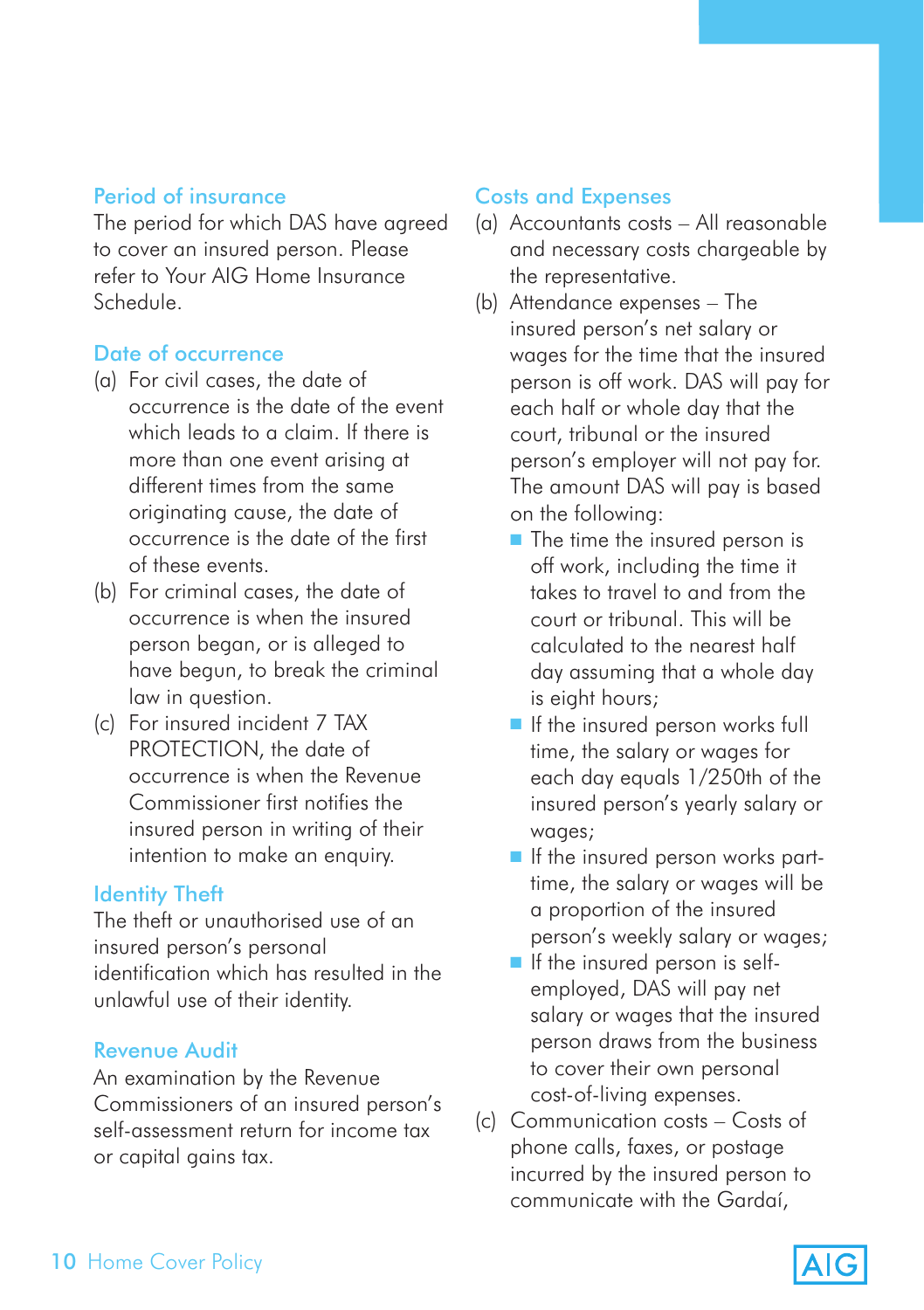credit agencies, financial-service providers, other creditors or debtcollection agencies and the cost of replacement documents.

- (d) Legal Costs All reasonable and necessary costs changed by the representative on a party/party basis. For INSURED INCIDENT 3 BODILY INJURY, DAS will initially pay the application fee required by the Injuries Board (IB).
- (e) Opponents costs The costs incurred by opponents in civil cases if an insured person has been ordered to pay them, or pays them with DAS's agreement.

#### Countries Covered

For INSURED INCIDENTS 1 CONTRACT DISPUTES and 3 BODILY INJURY – The European Union, the UK, the Isle of man, the Channel Islands, Albania, Andorra, Bosnia Herzegovina, Croatia, Gibraltar, Iceland, Liechtenstein, Macedonia, Monaco, Montenegro, Norway, San Marino, Serbia, Switzerland and Turkey.

For all other insured incidents – The Republic of Ireland.

### **COVER**

DAS agrees to provide the insurance in this policy, as long as:

- (a) the premium has been paid; and
- (b) the date of occurrence of the insured incident is during the period of insurance; and
- (c) any legal proceedings will be dealt

with by a court, or other body which DAS agree to, in the territorial limit; and

(d) for civil claims, it is always more likely than not that an insured person will recover damages (or obtain any other legal remedy which DAS have agreed to) or make a successful defence.

### WHAT DAS WILL PAY

- 1 (a) For all INSURED INCIDENTS under this policy, DAS will pay legal costs and opponents costs;
	- (b) for INSURED INCIDENT 3 BODILY INJURY claims, DAS will pay the application fee required by the Injuries Board (IB);
	- (c) for INSURED INCIDENT 7 TAX PROTECTION, DAS will pay accountants' costs;
	- (d) for INSURED INCIDENT 8 JURY SERVICE AND COURT ATTENDANCE, DAS will pay attendance expenses;
	- (e) for INSURED INCIDENT 2 IDENTITY THEFT, DAS will pay communication costs.
- 2 For all insured incidents DAS will pay costs and expenses to make or defend against an appeal as long as the insured person tells DAS within the statutory time limits allowed that they want DAS to appeal. Before DAS pay the costs and expenses for appeals, DAS must agree that it is always more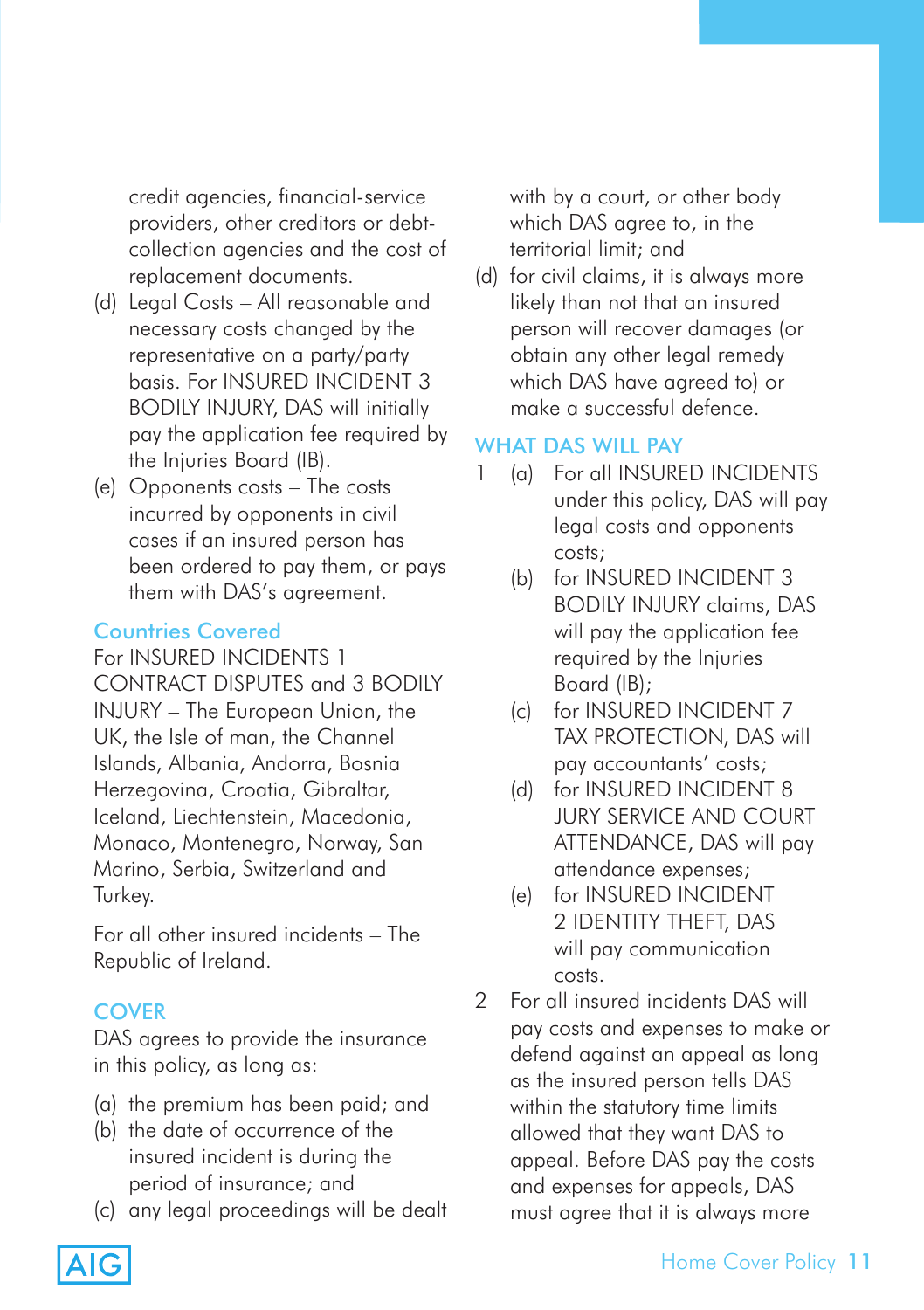likely than not that the appeal will be successful.

3 The most DAS will pay for all claims resulting from one or more event arising at the same time or from the same originating cause is €65,000.

#### INSURED INCIDENTS DAS WILL **COVER**

#### 1 CONTRACT DISPUTES

DAS will negotiate for an insured person's legal rights in a contractual dispute arising from an agreement or an alleged agreement which an insured has entered into for:

- (a) buying or hiring in goods or services; or
- (b) selling goods;

Provided that:

- *(i) the insured person has entered into the agreement or alleged agreement during the period of insurance; and*
- *(ii) the amount in dispute is more than €150.*

#### What is not covered under CONTRACT DISPUTES

A claim relating to:

- (1) a contract regarding an insured person's trade, profession, employment or any business venture;
- (2) construction work on any land, or

designing, converting or extending any building where the contract value exceeds €7,500 (including VAT);

- (3) the settlement payable under an insurance policy (DAS will negotiate if an insured person's insurer refuses their claim, but not for a dispute over the amount of the claim);
- (4) a dispute arising from any loan, mortgage, pension, investment or borrowing;
- (5) a dispute over the terms of a lease of land or buildings or a licence or tenancy of land or buildings. However, DAS will cover a dispute with a professional adviser in connection with the drafting of a lease, licence or tenancy agreement.

#### 2 IDENTITY THEFT Identity theft support service

Following a call to the identity theft helpline, DAS will help restore an insured person's identity and credit status if they have become a victim of identity theft. DAS will assign a personal case worker who will provide phone advice to help regain an insured person's identity.

#### Legal costs

Following an insured person's identity theft:

(1) DAS will pay legal costs to

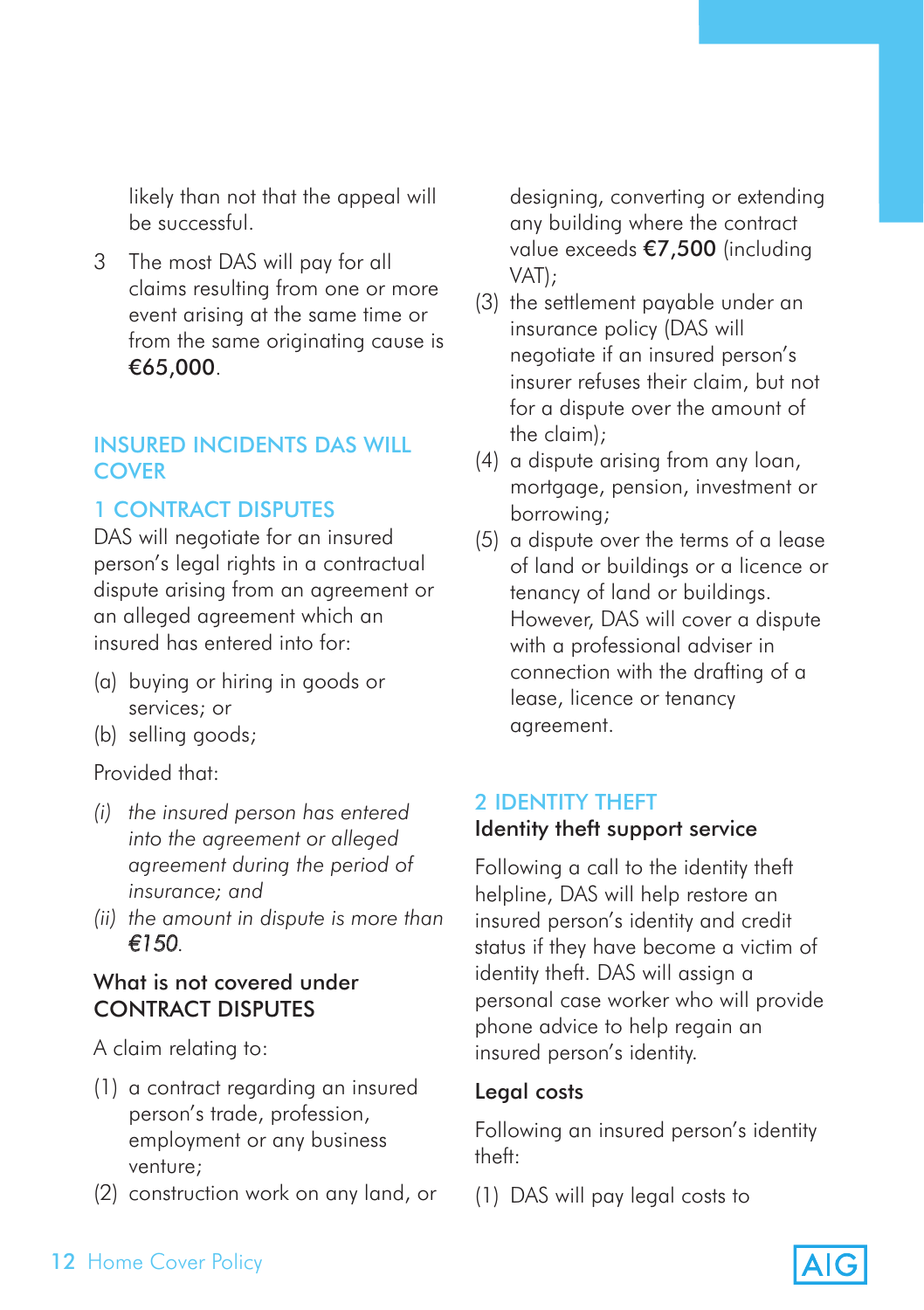reinstate an insured person's identity including costs for the signing of statutory declarations or similar documents;

- (2) DAS will negotiate for an insured person's legal rights in a dispute with debt collectors or any party pursuing legal action against an insured person arising from or relating to identity theft;
- (3) DAS will pay loan rejection fees and any re-application administration fee for a loan when an insured person's original application has been rejected.

#### Provided that;

- *(i) the insured person files a Garda report and notifies banks and building societies as soon as possible; and*
- *(ii) the insured person tells DAS if they have previously suffered identity theft and;*
- *(iii) the insured person takes all reasonable action to prevent continued unauthorised use of their identity.*

#### What is not covered under Identity theft

- (1) Fraud committed by another insured person under this policy.
- (2) Losses arising from an insured person's business activities.

#### 3 BODILY INJURY

DAS will negotiate for an insured person's legal rights in a claim against a party who causes the death of, or bodily injury to, an insured person. This includes helping an insured person to register their claim with the Injuries Board (IB).

#### What is not covered under BODILY **INJURY**

- (1) Illness or bodily injury, which happens gradually or is not caused by a specific or sudden accident.
- (2) Psychological injury or mental illness unless the condition follows a specific or sudden accident that has caused physical bodily injury to the insured person.
- (3) Clinical negligence.
- (4) Defending an insured person's legal rights, but defending a counter-claim is covered.
- (5) The cost of obtaining a medical report when registering a claim with the IB.

#### 4 CLINICAL NEGLIGENCE

DAS will negotiate for an insured person's legal rights where it is alleged that accidental death or bodily injury to an insured person has resulted from a single negligent act of surgery, clinical or medical.

#### What is not covered under CLINICAL NEGLIGENCE

- (1) The alleged failure to correctly diagnose the insured person's condition.
- (2) Psychological injury or mental

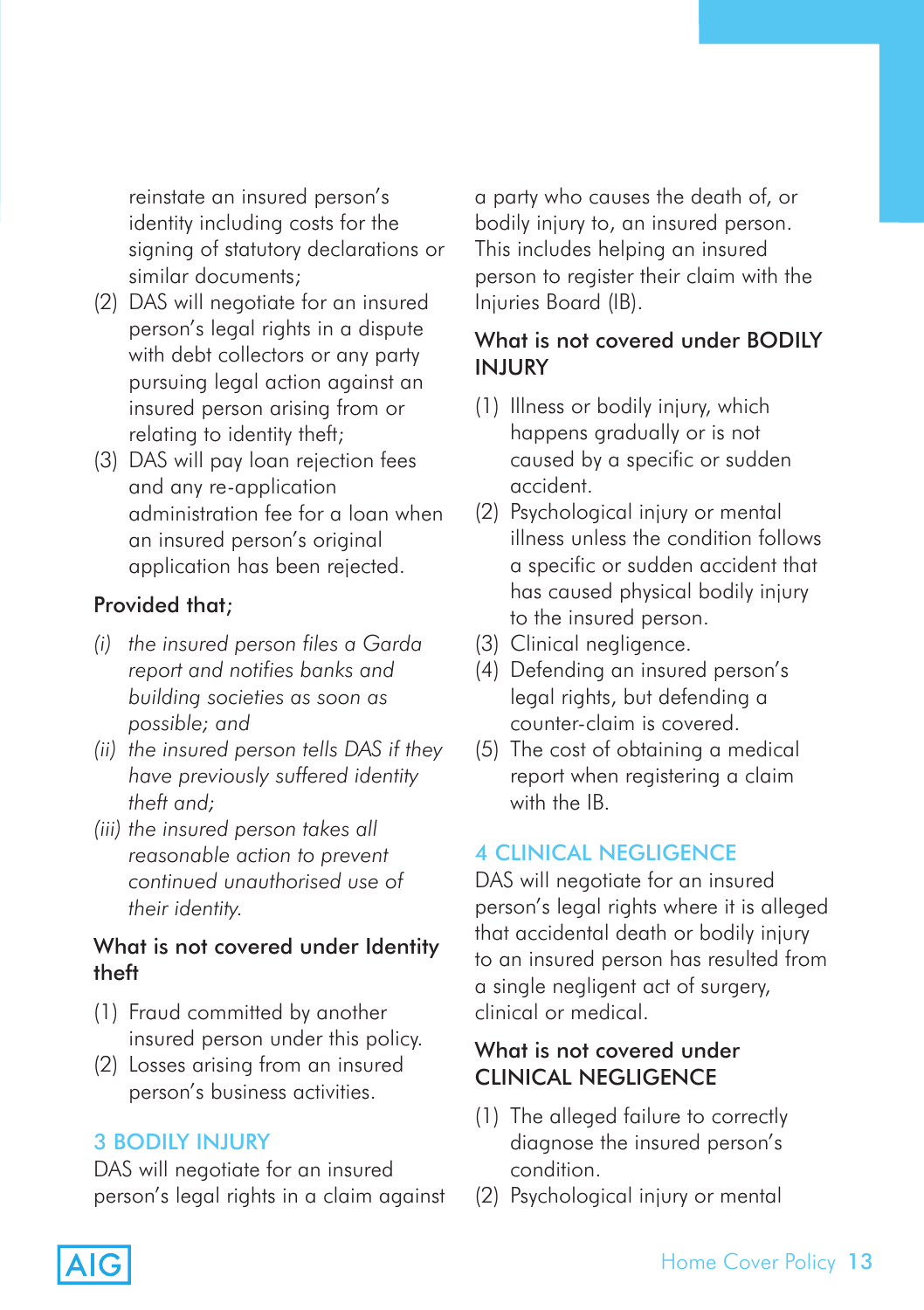illness that is not associated with an insured person having suffered physical bodily injury.

#### 5 EMPLOYMENT DISPUTES

DAS will negotiate for an insured person's legal rights in a dispute relating to their contract of employment or future employment.

#### What is not covered under EMPLOYMENT DISPUTES

- (1) Employers disciplinary hearings or internal grievance procedures;
- (2) Any claim relating solely to personal injury.

#### 6 PROPERTY PROTECTION DAS will:

- (a) Negotiate for an insured person's legal rights in a civil action; and/or
- (b) arrange mediation (if appropriate);

for a dispute relating to material property (including the insured person's principal and holiday home) which is legally owned by an insured person, or for which an insured person is responsible, following:

- (1) an event which causes physical damage to such material property, provided that the amount in dispute is more than €150;
- (2) a legal nuisance (meaning any unlawful interference with an insured person's use or enjoyment

of their land, or some right over, or in connection with it);

(3) a trespass.

#### What is not covered under PROPERTY PROTECTION

- (1) A claim relating to:
	- (a) a contract entered into by an insured person;
	- (b) any building or land other than the insured person's principal or holiday home;
	- (c) someone legally taking an insured person's material property from them, whether the insured person is offered money or not, or restrictions or controls placed on an insured person's material property by any government or public or local authority;
	- (d) work done by, or on behalf of, any government or public or local authority unless the claim is for accidental damage;
	- (e) mining subsidence.
- (2) Defending a claim relating to an event that causes physical damage to material property, but defending a counter-claim is covered.
- (3) The first  $\epsilon$ 350 of any claim for legal nuisance or trespass. This is payable as soon as DAS accept the claim.

#### 7 TAX PROTECTION

In the event of a revenue commissioner's audit relating to an

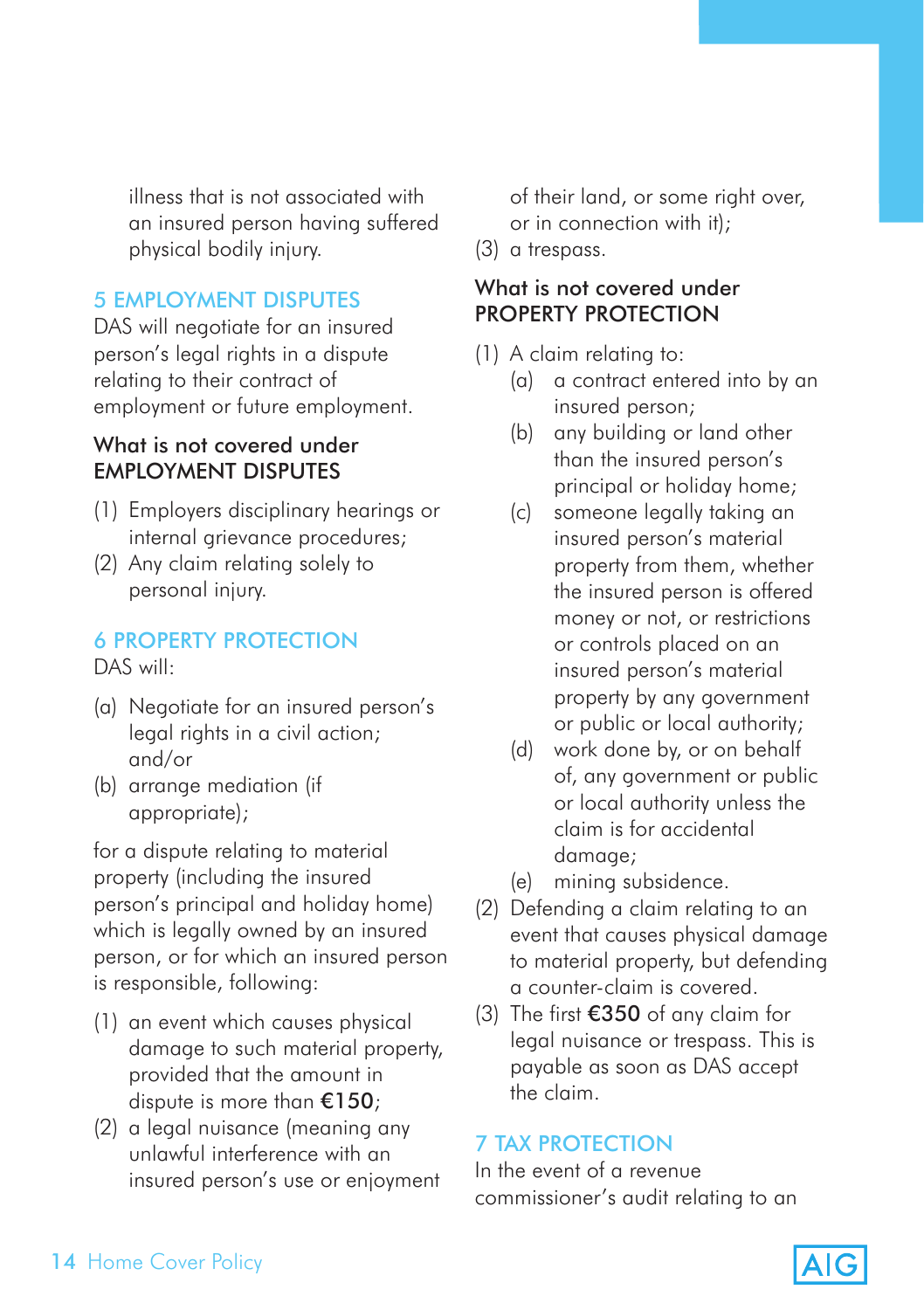insured person's self-assessment tax return, DAS will negotiate for an insured person, and represent them in any appeal proceedings.

#### What is not covered under TAX **PROTECTION**

- (1) A claim relating to an off shore account held by an insured person.
- (2) The tax affairs of a company, or any claim if the insured person is self-employed, or a sole-trader, or in a business partnership.
- (3) Any Revenue Commissioner's audit where the insured person has not submitted a selfassessment tax return.
- (4) Reviews conducted by the Revenue Commissioner's as part of its review programmes.

#### 8 JURY SERVICE AND COURT **ATTENDANCE**

An insured person's absence from work:

- (a) to attend any court or tribunal at the request of the representative ; or
- (b) to perform jury service; or
- (c) to carry out activities specified by the identity theft support service under INSURED INCIDENT 2 IDENTITY THEFT.

### 9 LEGAL DEFENCE

(1) DAS will defend an insured person's legal rights if an event arising from an insured person's work as an employee leads to:

- (a) an insured person being prosecuted; or
- (b) civil action being taken against an insured person under legislation for unlawful discrimination.
- (2) DAS will defend an insured person's legal rights if an event leads to their prosecution for an offence connected with the use or driving of a motor vehicle.

#### What is not covered under LEGAL **DEFENCE**

- (1) Parking or obstruction offences.
- (2) The driving of a motor vehicle by an insured person for which the insured person does not have valid motor insurance.

#### WHAT IS NOT COVERED BY THIS SECTION OF YOUR HOME COVER

- 1 A claim where the insured person has failed to notify DAS of the insured incident within a reasonable time of it happening and where this failure adversely affects the prospect of successfully recovering damages (or getting any other legal remedy that DAS have agreed to) or of making a successful defence.
- 2 An incident or matter arising before the start of this policy.
- 3 Costs and expenses incurred

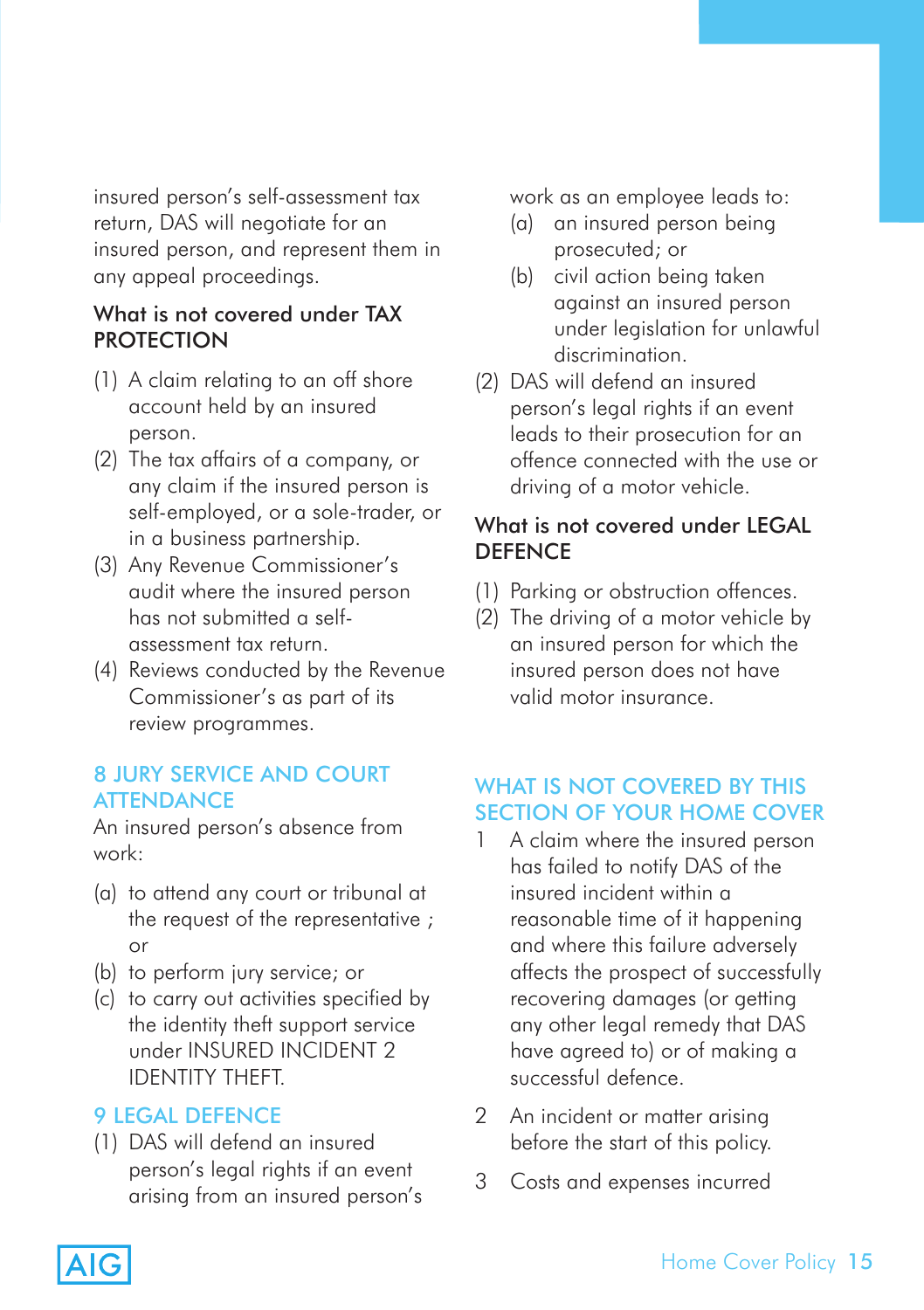before DAS's written acceptance of a claim.

- 4 Fines, penalties, compensation or damages which an insured person is ordered to pay by a court or other authority.
- 5 A claim intentionally brought about by an insured person.
- 6 A legal action that an insured person takes which DAS or the representative have not agreed to, or where an insured person does anything that hinders DAS or the representative.
- 7 A claim relating to written or verbal remarks which damage an insured person's reputation.
- 8 A dispute with DAS not otherwise dealt with under Condition 7.
- 9 Apart from DAS, the insured person is the only person who may enforce all or any part of this policy and the rights and interests arising from or connected with it.
- 10 Costs and expenses arising from or relating to Judicial Review, coroner's inquest or fatal accident inquiry.
- 11 A claim which is fraudulent, exaggerated or dishonest or where an allegation of dishonesty or violent behaviour has been made against the insured person.
- 12 A claim caused by, contributed to or arising from:
	- (a) ionising radiation or contamination by radioactivity from any nuclear fuel or from any nuclear waste from burning nuclear fuel;
	- (b) the radioactive, toxic, explosive or other hazardous properties of any explosive nuclear assembly or nuclear part of it;
	- (c) war, invasion, foreign enemy hostilities (whether it was declared or not), civil war, rebellion, revolution, military force or coup; or
	- (d) pressure waves caused by aircraft or any other airborne devices travelling at sonic or supersonic speeds.

#### CONDITIONS WHICH APPLY TO THIS SECTION OF YOUR HOME **COVER**

- 1 An insured person must:
	- (a) keep to the terms and conditions of this home cover section;
	- (b) try to prevent anything happening that may cause a claim;
	- (c) take reasonable steps to keep any amount DAS have to pay as low as possible;
	- (d) send everything DAS ask for in writing;

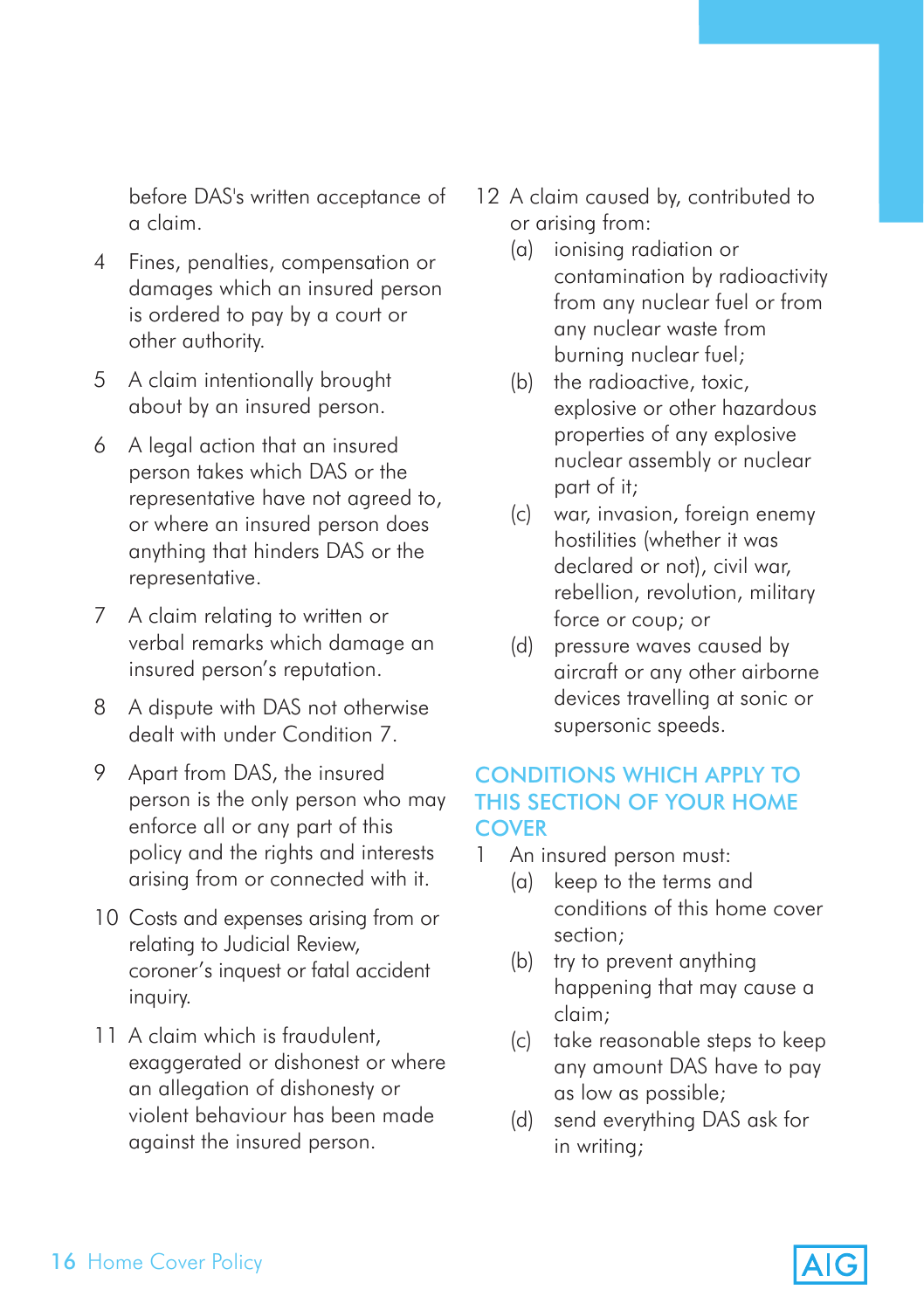- (e) give DAS full truthful details by phone or in writing of any claim as soon as possible and give DAS any information DAS need.
- 2 (a) DAS can take over and conduct in the name of an insured person, any claim or legal proceedings at any time. DAS can negotiate any claim on behalf of an insured person.
	- (b) An insured person is free to choose a representative (by sending DAS a suitably qualified person's name and address) if:
		- (i) DAS agree to start legal proceedings and it becomes necessary for a lawyer to represent the interests of an insured person in those proceedings; or
		- (ii) there is a conflict of interest.
	- (c) In all circumstances except those in 2(b) above, DAS are free to choose a representative.
	- (d) Any representative will be appointed by DAS to represent an insured person according to their standard terms of appointment. The representative must cooperate fully with DAS at all times.
	- (e) DAS will have direct contact

with the representative.

- (f) An insured person must cooperate fully with DAS and the representative and must keep DAS up to date with the progress of the claim.
- (g) An insured person must give the representative any instructions that DAS ask for.
- 3 (a) An insured person must tell DAS if anyone offers to settle a claim.
	- (b) If an insured person does not accept a reasonable offer to settle a claim, DAS may refuse to pay further costs and expenses.
	- (c) DAS may decide to pay the insured person the amount of damages that the insured person is claiming, or that is being claimed against them, instead of starting or continuing legal proceedings.
- 4 (a) An insured person must tell their representative to have costs and expenses taxed, assessed or audited, if DAS ask for this.
	- (b) An insured person must take every step to recover costs and expenses and IB application fee(s) that DAS have to pay, and must pay DAS any costs and expenses and IB application fee(s) that are recovered.
- 5 If the representative refuses to

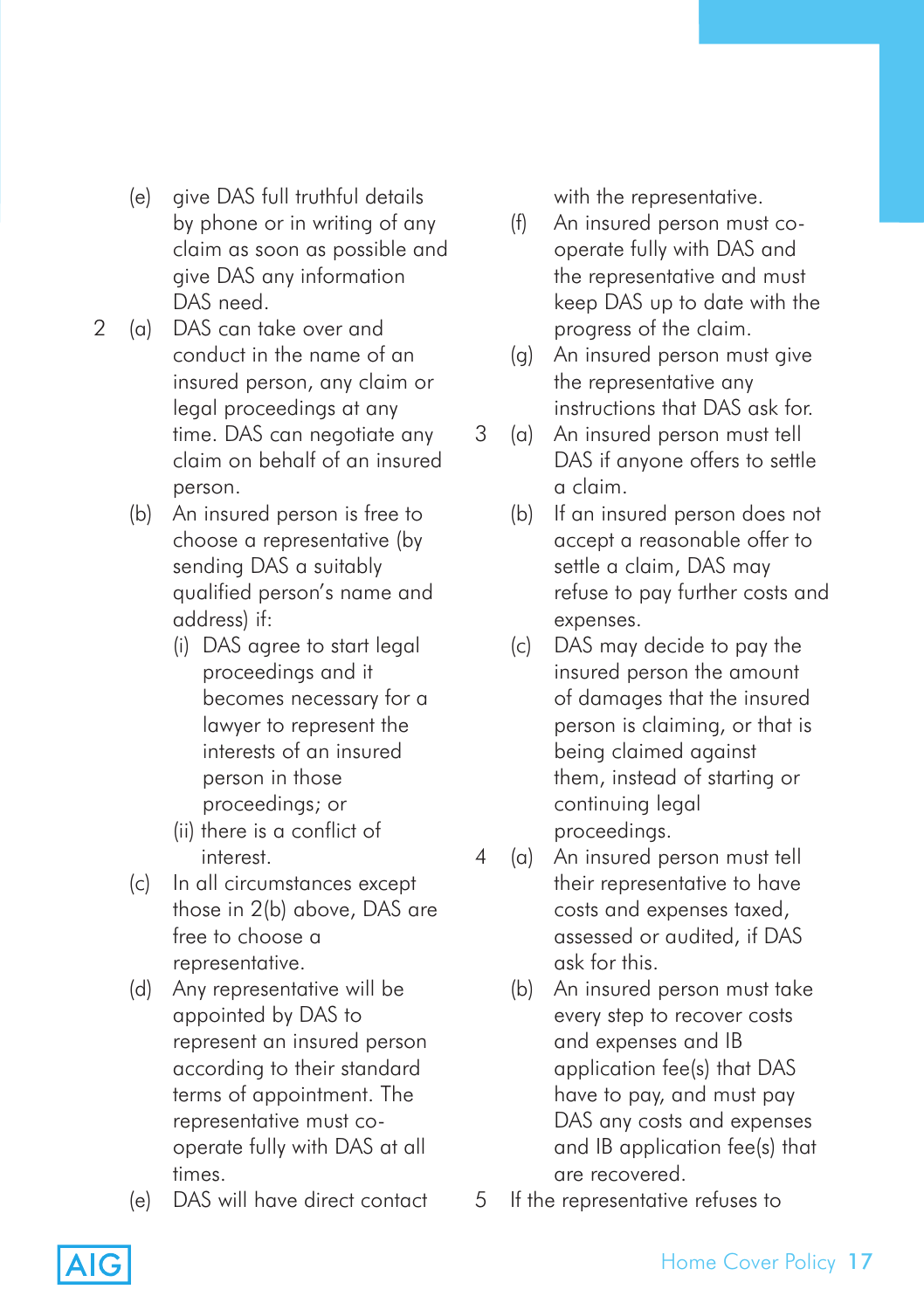continue acting for an insured person with good reason, or if an insured person dismisses the representative, the cover DAS provide will end at once and DAS will be entitled to reclaim from you costs and expenses DAS have paid.

- 6 If an insured person settles a claim or withdraws it without DAS's agreement, or does not give suitable instructions to a representative, the cover DAS provide will end at once and DAS will be entitled to reclaim from you costs and expenses DAS have paid.
- 7 If there is a disagreement about the way DAS handle a claim that is not resolved through their internal complaints procedure, the insured person can contact the Financial Service Ombudsman Bureau for help.
- 8 DAS may, at their discretion, require the insured person to obtain, at their expense, an opinion from a lawyer, accountant or other suitably qualified person chosen by the insured person and DAS, on the merits of a claim or proceedings. If the chosen person's opinion indicates that it is more likely than not that an insured person will recover damages (or obtain any other legal remedy that DAS have agreed to) or make a successful defence, DAS will pay the cost of

obtaining the opinion.

- 9 DAS will not pay any claim covered under any other policy, or any claim that would have been covered by any other policy if this policy did not exist.
- 10 This section of Your Home Cover policy will be governed by the laws of the Republic of Ireland.

#### HELPLINE SERVICES

DAS are available to answer your call 24 hours a day, seven days a week during the period of insurance or as set out below. However, if you call outside of standard office hours, DAS will take details of your call and arrange for someone to call you back at a time convenient to you. All helplines apply to the Republic of Ireland unless otherwise stated.

To help check and improve their service standards and for training, verification and quality purposes, DAS record all calls, except those to the counselling service.

When phoning, please tell DAS your AIG Home Cover policy number. Please do not phone DAS to report a general insurance claim.

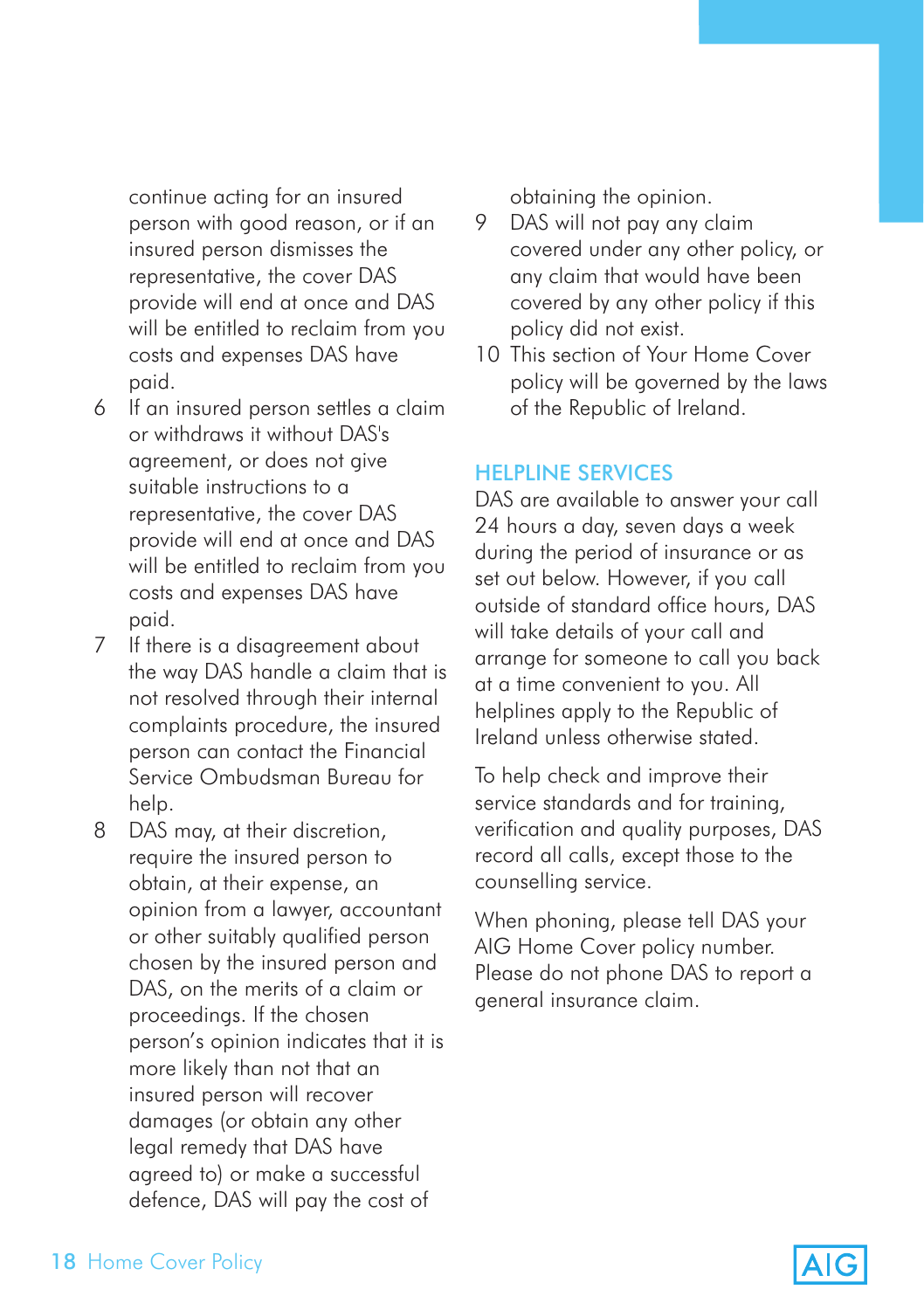Legal Advice Service:

## 1850 670 747

DAS will give an insured person confidential legal advice over the phone on any personal legal problem, under the laws of the Republic of Ireland, United Kingdom, Channel Islands and Isle of Man.

Opening Hours: 24/7

Identity Theft Service:

### 1890 252 922

DAS will provide an insured person who is resident in the Republic of Ireland with detailed guidance and advice over the phone in relation to or relating to concerns about identity theft.

The helpline is open 9am to 5pm, Monday to Friday.

*N.B DAS do not provide a call back service for this helpline if you call outside of the operating hours.*

Health & Medical Information:

#### 1890 254 164

DAS will give an insured person information over the phone on general health issues, and nondiagnostic advice on medical matters. Advice can be given on allergies, the side-effects of drugs and how to improve overall health.

Between the hours of 7pm and 9am DAS will take a message and one of their health and medical advisors will contact the insured person the next day or at an agreed time.

Counselling Service:

### 1850 670 407

DAS will provide an insured person with a confidential counselling service over the phone including, where appropriate, onward referral to relevant voluntary or professional services. Any costs arising from the use of these referral services will not be paid by DAS.

DAS will not accept responsibility if the Helpline Services are unavailable for reasons DAS cannot control.

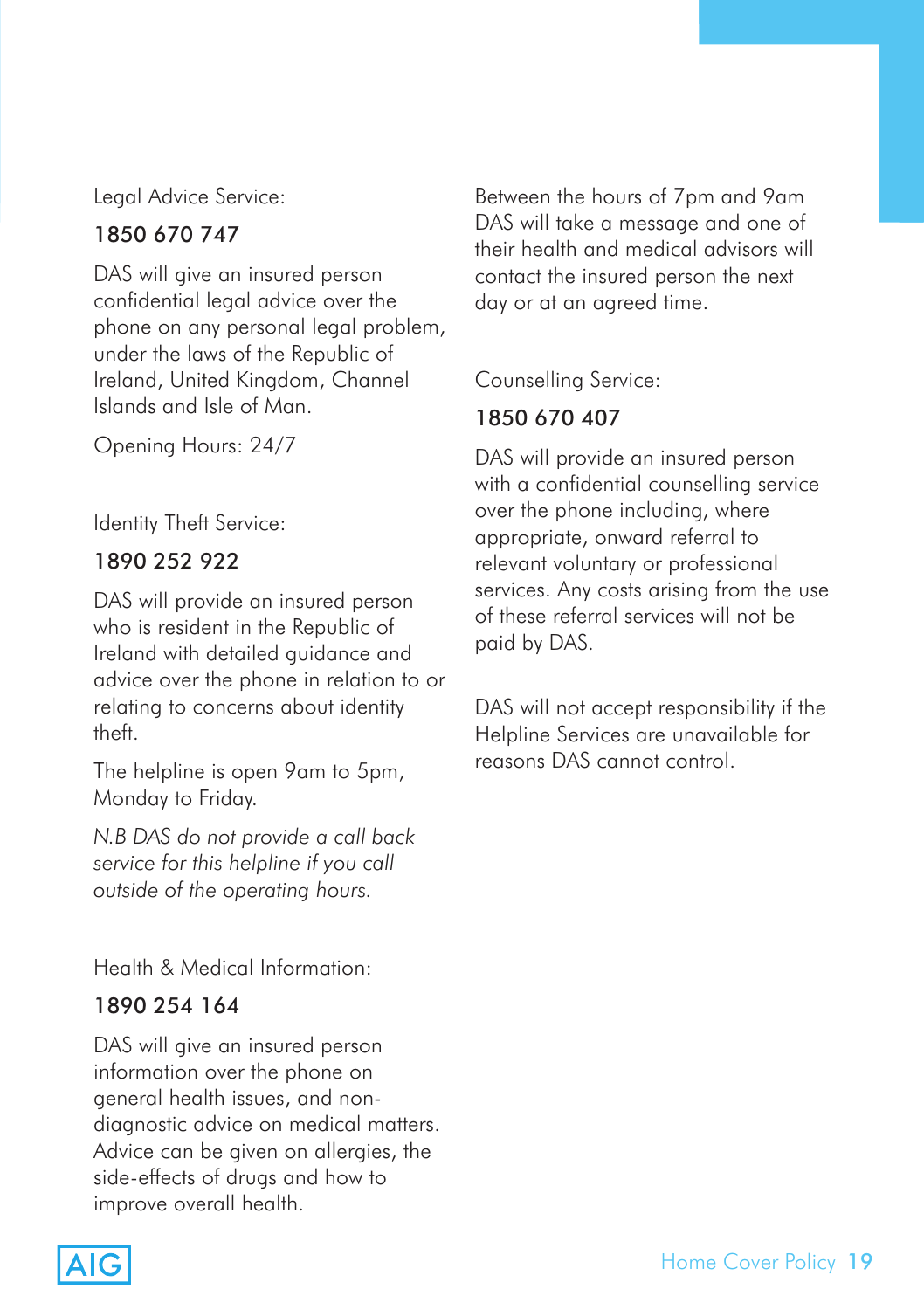# Your Home Cover Policy Definitions

The following words shall have the same meaning wherever they appear in this Home Cover Policy wording.

#### Accidental Damage

Unexpected and unintended damage caused by something sudden and external.

#### **Buildings**

The Buildings are made up of two parts, namely:

1. The Private House (which includes garages with direct access from the Private House) including fixtures and fittings therein and thereon, occupied for residential purposes only, built with brick, stone or concrete and roofed substantially with slates, tiles, or other incombustible materials;

#### and

2. Domestic outbuildings, detached garages, swimming pools, tennis courts, including fixtures and fittings therein and thereon, fuel storage tanks and their contents,

terraces, patios, driveways, footpaths, walls, gates and fences, lawns, hedges;

all situate as stated on Your Home Insurance Schedule on a site not exceeding two acres in area.

#### Computer Virus

A corrupting instruction from an unauthorised source that introduces itself through a computer system or network.

#### **Contents**

Household goods, including fittings and fixtures, and Personal Effects belonging to You (or for which You are legally responsible) or belonging to members of Your Household and Domestic Employees permanently residing with You, all in the Private House and domestic outbuildings.

Overall limit for Contents of locked domestic outbuildings (other than

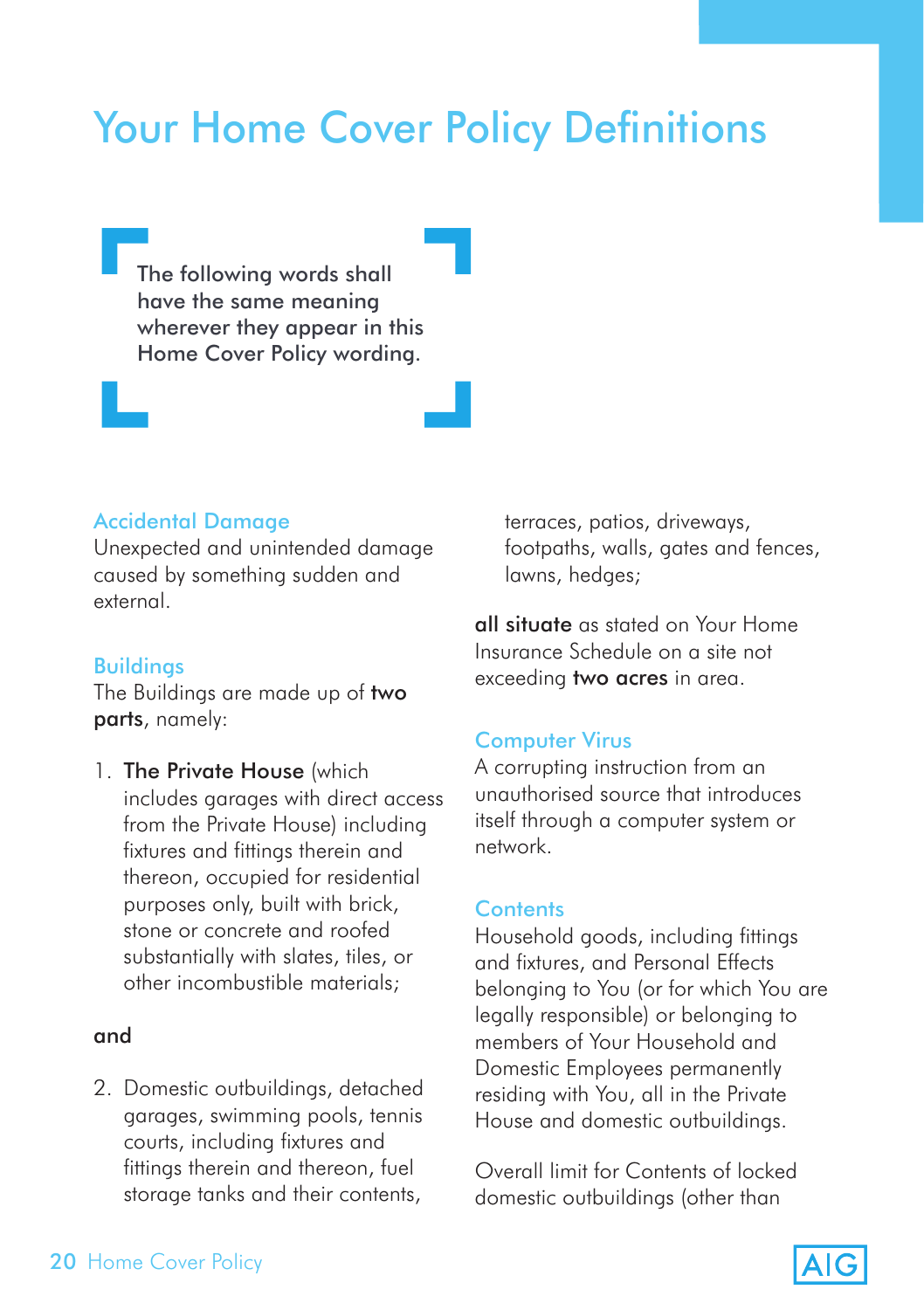Contents of secured garages built of standard construction) is €3,000 in any one Period of Insurance.

Money is included up to a maximum of €500.

Any one High Value Item is covered for not more than €3,000 or 5% of the Contents Sum Insured (whichever is greatest). The total of these items is covered for not more than 33% of the Contents Sum Insured, unless details have been advised to Us and are listed on Your Home Insurance Schedule.

Your Contents Sum Insured includes an amount of €3,000 in any Period of Insurance in respect of Home Office Equipment, excluding:

 $\blacksquare$  Property otherwise insured:

- Motor vehicles, (other than mechanically propelled lawnmowers), water craft (other than canoes, rubber dinghies, sail boards, surf boards), caravans, trailers and aircraft or parts, keys or accessories of, on or in any of them;
- Animals and livestock:
- Deeds, bonds, securities for money, manuscripts, certificates, bills of exchange, promissory notes and documents of every kind unless specifically mentioned.

#### Credit Cards

Charge, cheque, credit, debit and cash cards, but not cards held for business purposes.

#### Domestic Employee

Any employee engaged by You carrying on solely private domestic duties in connection with the Buildings (including repair, maintenance or decoration but excluding work involving structural alterations, demolition, construction or farming). Independent contractors and/or consultants and/or their employees are also excluded.

#### Endorsement

Any alteration to this policy wording.

#### Family

The person You are married to or live with as if You were married, Your children, foster children and any other person who permanently lives with You, but not lodgers or any other Paying Guests.

#### Fungi

Any type or form of fungus, including but not limited to, all forms of mould or mildew and any mycotoxins, spores, scents, vapors, gas or substance including any by-products produced or released by fungi.

#### High Value Items

Jewellery, precious stones, articles made from gold, silver and other precious metals, clocks, watches, furs, photographic equipment, binoculars, telescopes, musical instruments, collectors' items, pictures and other

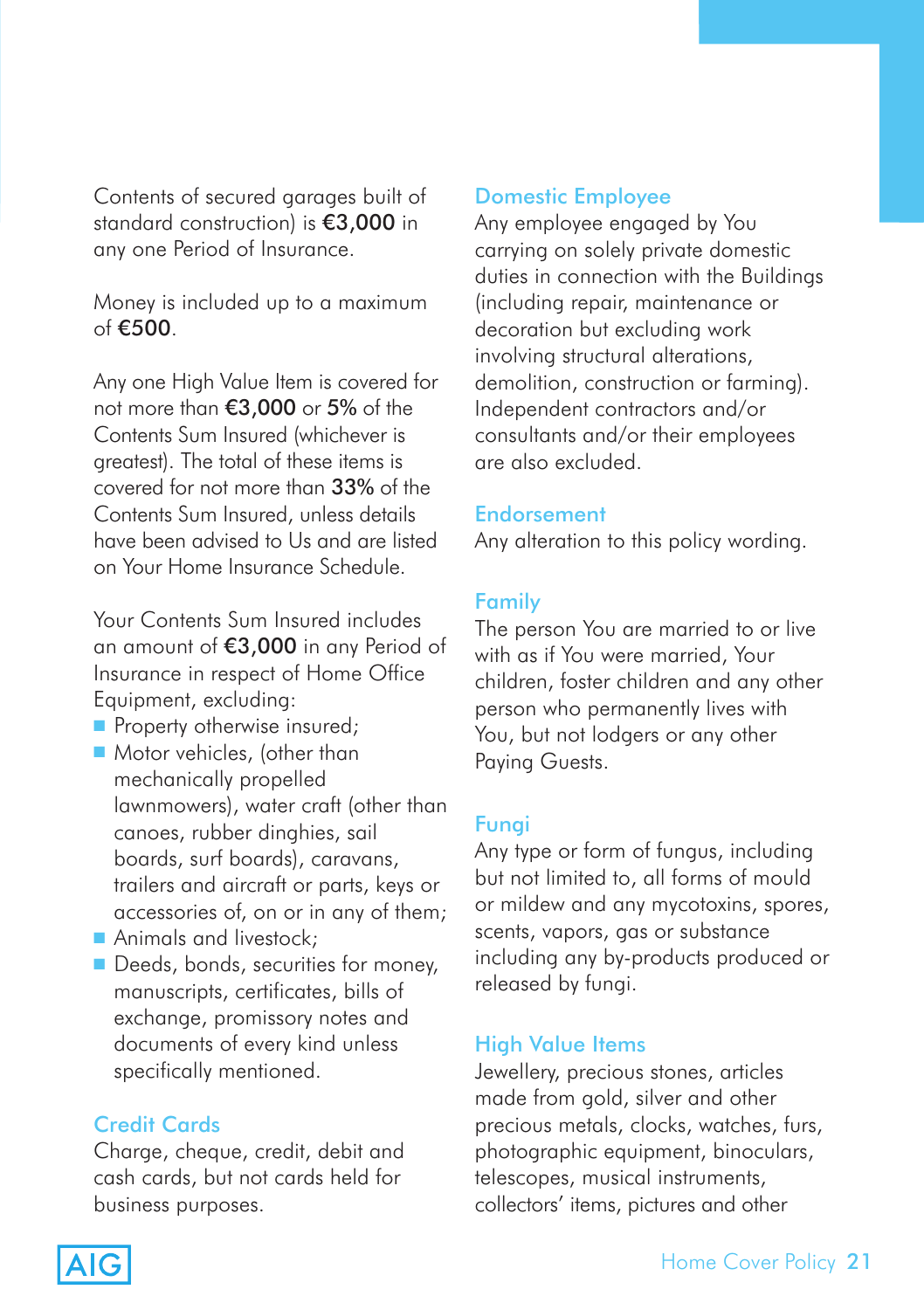works of art, rare and unusual figurines and ornaments, guns, collections of stamps, coins or medals, cameras, video, audio or home computer equipment. We treat pairs or sets of items as one item.

#### Home Insurance Schedule

Sets out details of the insurance cover You have purchased.

#### **Household**

You and others permanently residing with You in the Private House other than Paying Guests.

#### Home Office Equipment

Computers, keyboards, visual display units, printers, word-processing equipment, desktop publishing units, fax machines, photocopiers, typewriters, computer-aided design equipment, telecommunication equipment (but not mobile phones) and office furniture, which You or Your family own.

#### Incident

Any event that might lead to a claim.

#### **Money**

Cash, cheques, postal and money orders, savings stamps and certificates, unused current postage stamps, premium bonds, traveller's cheques, travel tickets, gift tokens, but not items used for business purposes or forming part of a collection.

#### **Occurrence**

A loss or incident arising during the Period of Insurance.

#### Paying Guests

Guests paying for short term accommodation and/or tenants, cotenants, lodgers, residing with You.

#### Period of Insurance

The period shown on Your Home Insurance Schedule and any subsequent period for which We accept a renewal premium.

#### Personal Effects

Items normally worn, used or carried by You or Your family in daily life, but not money, credit cards or items held or used for business purposes.

#### Policy Excess

The amount shown on Your Home Insurance Schedule, of any loss You must pay Yourself, unless otherwise indicated within this policy wording.

#### Specified Items

Items that have been individually identified to Us and are shown on Your Home Insurance Schedule.

#### Statement of Facts Proposal Form

Your Statement of Facts Proposal Form is a precise record of the information You provided to Us when arranging this contract of insurance. The

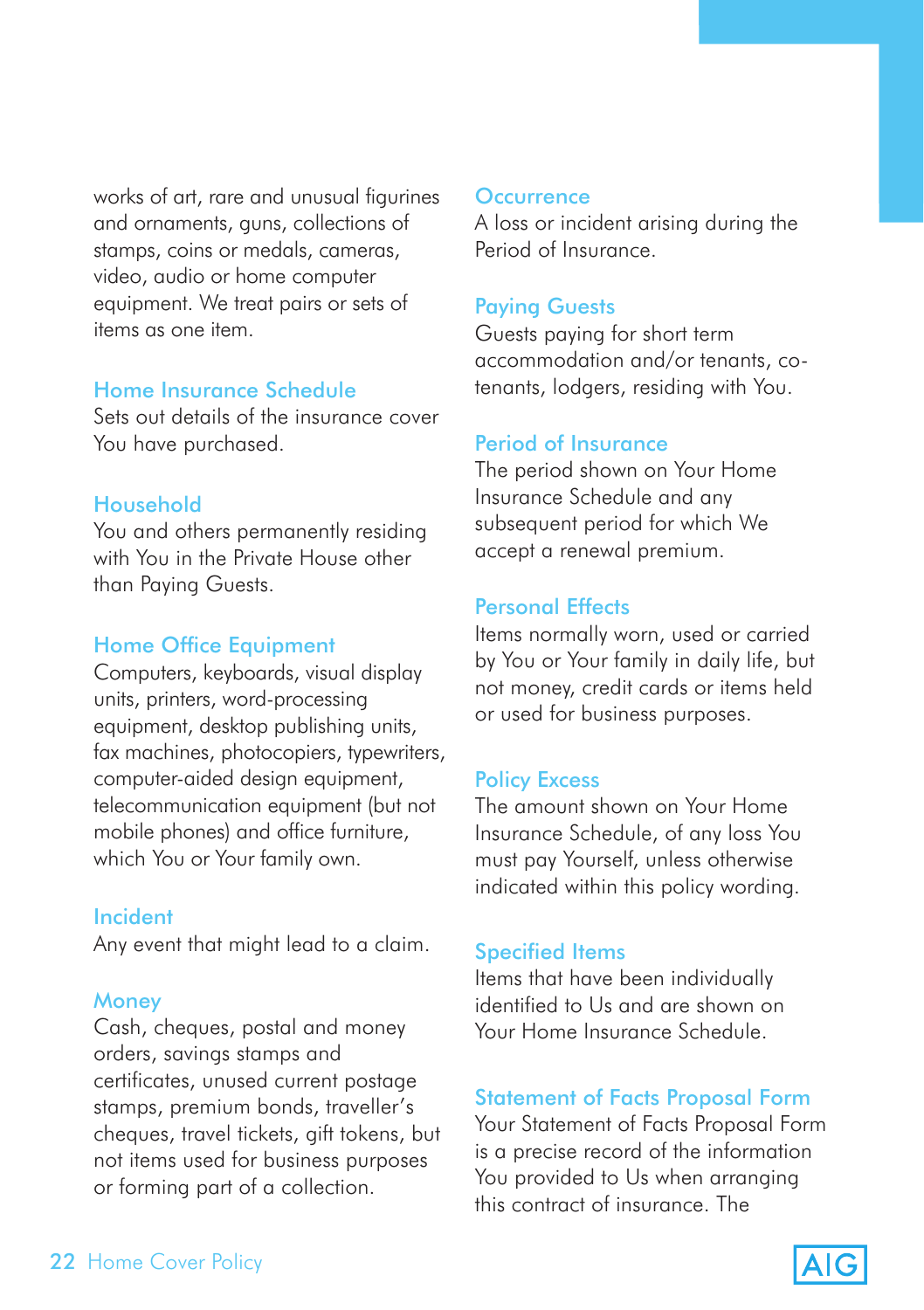information contained in Your Statement of Facts Proposal Form shall be incorporated into the contract between You and the insurer, AIG Europe Limited. Your Statement of Facts Proposal Form shall be read in conjunction with Your Home Insurance Schedule and this policy wording.

#### Sum Insured

The most We will pay for claims resulting from an event insured.

#### Territorial Limits

Territorial Limits are defined as: The Republic of Ireland, Northern Ireland, Great Britain, the Channel Islands and the Isle of Man.

#### Total Loss Claim

A claim which results in either Your Buildings and/or Contents being completely destroyed.

#### Unfurnished

Not adequately furnished or equipped for normal living purposes. In the case of a newly constructed or renovated house, it will be deemed Unfurnished if either the water or electricity service has not been connected.

#### Unoccupied

Not stayed in overnight by a member of Your Household or any other person authorised by You.

#### We, Our, Us

AIG Europe Limited, 30 North Wall Quay, International Financial Services Centre, Dublin 1, D01 R8H7.

#### You, Your

The person or people shown on Your Home Insurance Schedule as 'the insured'.

#### All other definitions as detailed in the Policy.

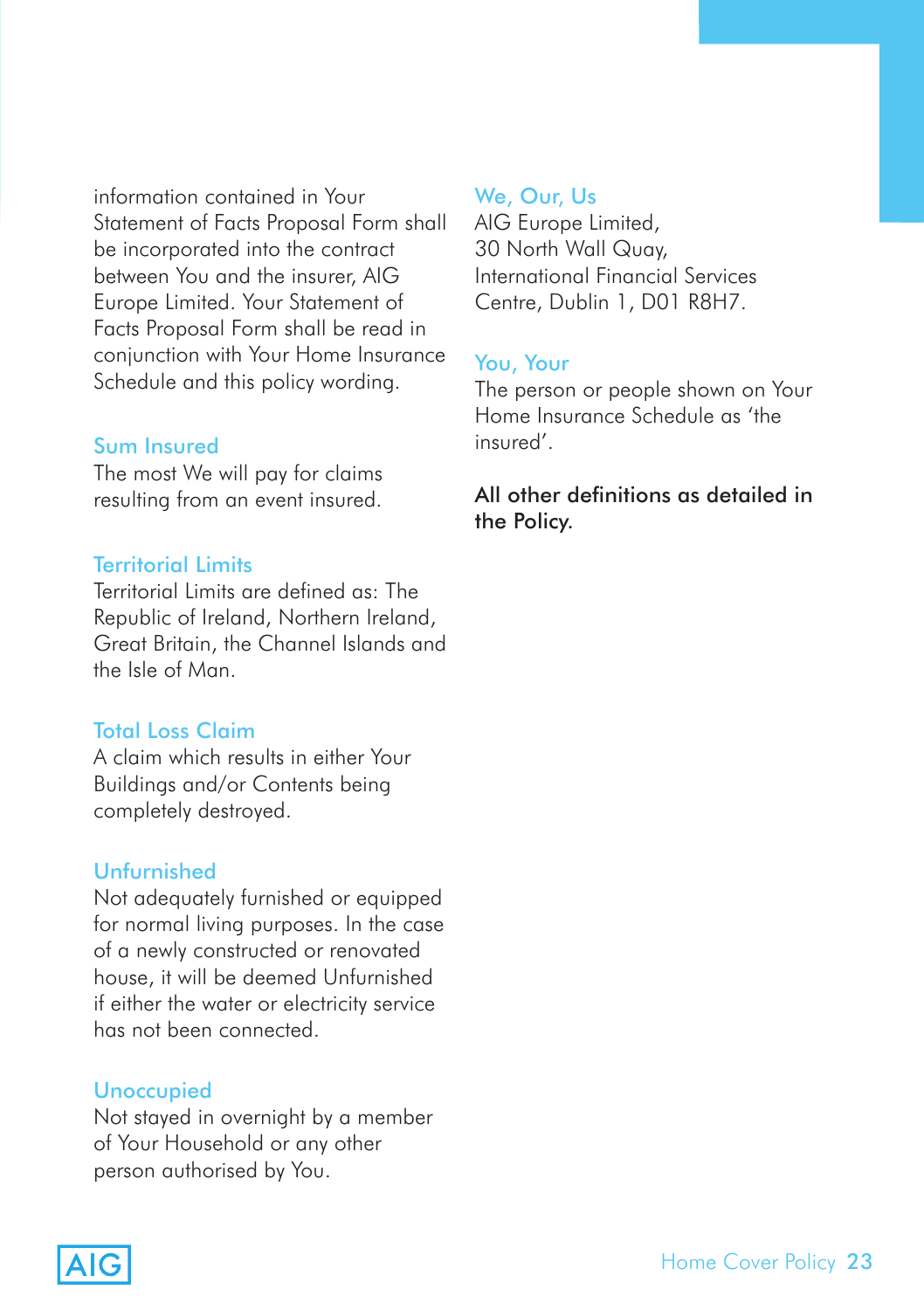# Section 1 – Your Buildings Cover

We will cover You by payment (which may be in staged payments) or, at Our option, by reinstatement, replacement or repair, for loss or damage by any of the events insured listed in paragraphs numbered 1 to 12, to the Buildings, subject to the terms, limitations, exceptions and exclusions set out in this policy.

In the event of a loss in respect of Buildings, our maximum liability is limited to the Sums Insured stated on Your Home Insurance Schedule or endorsed thereon, less the amount of the excess stated on Your Home Insurance Schedule in respect of each loss, except where indicated within this policy wording.

| WHAT YOUR POLICY COVERS<br>(EVENTS INSURED) - LOSS,<br>DESTRUCTION AND/OR<br><b>DAMAGE CAUSED BY:</b>                                                                                  | YOUR POLICY DOES NOT<br><b>COVER THE EXCESS AMOUNT(S)</b><br><b>ON YOUR HOME</b><br>ISURANCE SCHEDULE OR<br>LOSS OR DAMAGE:                                                                                                                                                                                           |  |
|----------------------------------------------------------------------------------------------------------------------------------------------------------------------------------------|-----------------------------------------------------------------------------------------------------------------------------------------------------------------------------------------------------------------------------------------------------------------------------------------------------------------------|--|
| 1. Fire, Explosion, Lightning,<br><b>Earthquake and Thunderbolt</b>                                                                                                                    | To properties built prior to 1920<br>unless rewired in the last 20 years<br>by a certified electrician.                                                                                                                                                                                                               |  |
| 2. Smoke<br>Meaning direct damage from smoke<br>including the sudden and unusual<br>operation of any domestic heater or<br>domestic cooking appliance located<br>within the Buildings. | ■ To properties built prior to 1920<br>unless rewired in the last 20 years<br>by a certified electrician;<br>By smoke from fireplaces;<br>By smog or from agricultural or<br>industrial operations.                                                                                                                   |  |
| 3. Storm or Flood                                                                                                                                                                      | To fences and gates, lawns,<br>hedges, trees, shrubs and plants,<br>except as a direct result of<br>damage to the Private House by<br>storm or flood;<br>By frost;<br>To roofs constructed with torch-on<br>felt exceeding 10 years of age;<br>To properties that have incurred<br>flood damage in the past 10 years; |  |

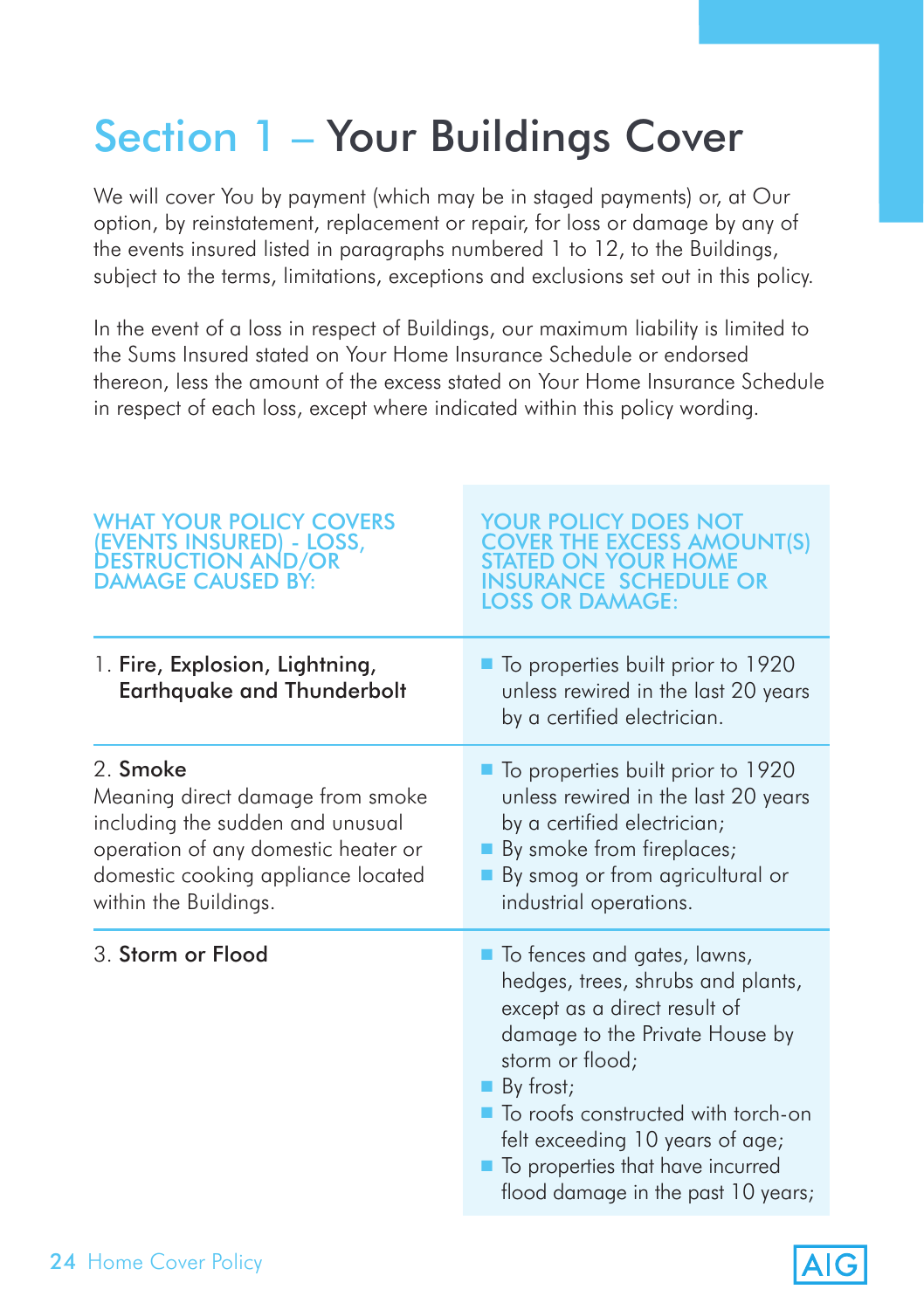| <b>WHAT YOUR POLICY COVERS</b><br>(EVENTS INSURED) - LOSS,<br><b>DESTRUCTION AND/OR<br/>DAMAGE CAUSED BY:</b>                                                                                                                                                                                                                                                                                         | <b>YOUR POLICY DOES NOT</b><br><b>OVER THE EXCESS AMOUNT(S)</b><br><b>STATED ON YOUR HOME</b><br><b>INSURANCE SCHEDULE OR</b><br><b>LOSS OR DAMAGE:</b><br>lacktriangleright To properties where incorrect<br>information has been given in<br>relation to flood history.                                                                                                                                                                                                                                                                                                                                                                                                                                                                                                                                                                                                                                                                                                                                                                                                                                                                           |
|-------------------------------------------------------------------------------------------------------------------------------------------------------------------------------------------------------------------------------------------------------------------------------------------------------------------------------------------------------------------------------------------------------|-----------------------------------------------------------------------------------------------------------------------------------------------------------------------------------------------------------------------------------------------------------------------------------------------------------------------------------------------------------------------------------------------------------------------------------------------------------------------------------------------------------------------------------------------------------------------------------------------------------------------------------------------------------------------------------------------------------------------------------------------------------------------------------------------------------------------------------------------------------------------------------------------------------------------------------------------------------------------------------------------------------------------------------------------------------------------------------------------------------------------------------------------------|
| 4. Freezing, Escape or Overflow of<br>Water from within any Plumbing<br>or Heating system, Fixed Water<br><b>Apparatus or Fixed Domestic</b><br>Appliance.<br><b>Trace and Access</b><br>We will pay up to a maximum of $E$ 750<br>to remove or replace any part of the<br>Buildings necessary to repair any fixed<br>domestic water, gas or heating<br>installation from which water has<br>escaped. | lacktriangleries built prior to 1920<br>unless replumbed in the last 20<br>years by a certified plumber;<br>■ While the Private House is<br>Unfurnished:<br>■ Where the Private House has been<br>Unoccupied for more than 35<br>consecutive days immediately prior<br>to the loss or damage;<br>■ To any plumbing or heating<br>system, fixed water apparatus or<br>fixed domestic appliance from<br>which the water escapes;<br>■ To any fixed water or heating<br>installation due to wear and tear,<br>rust or gradual deterioration;<br>Resulting from escape or overflow<br>water from gutters;<br>Caused by the gradual ingress of<br>water from shower units and baths;<br>Should You retain any experts or<br>contractors other than those<br>carrying out emergency works<br>without Our express consent. The<br>engagement of these experts or<br>contractors will at all times be<br>subject to Our approval, and We<br>reserve the right to select experts<br>from Our own panel.<br><b>Increased Policy Excess:</b><br>For this event insured, the standard<br>policy excess amount is increased<br>to €1,000 for each and every loss |

incident.

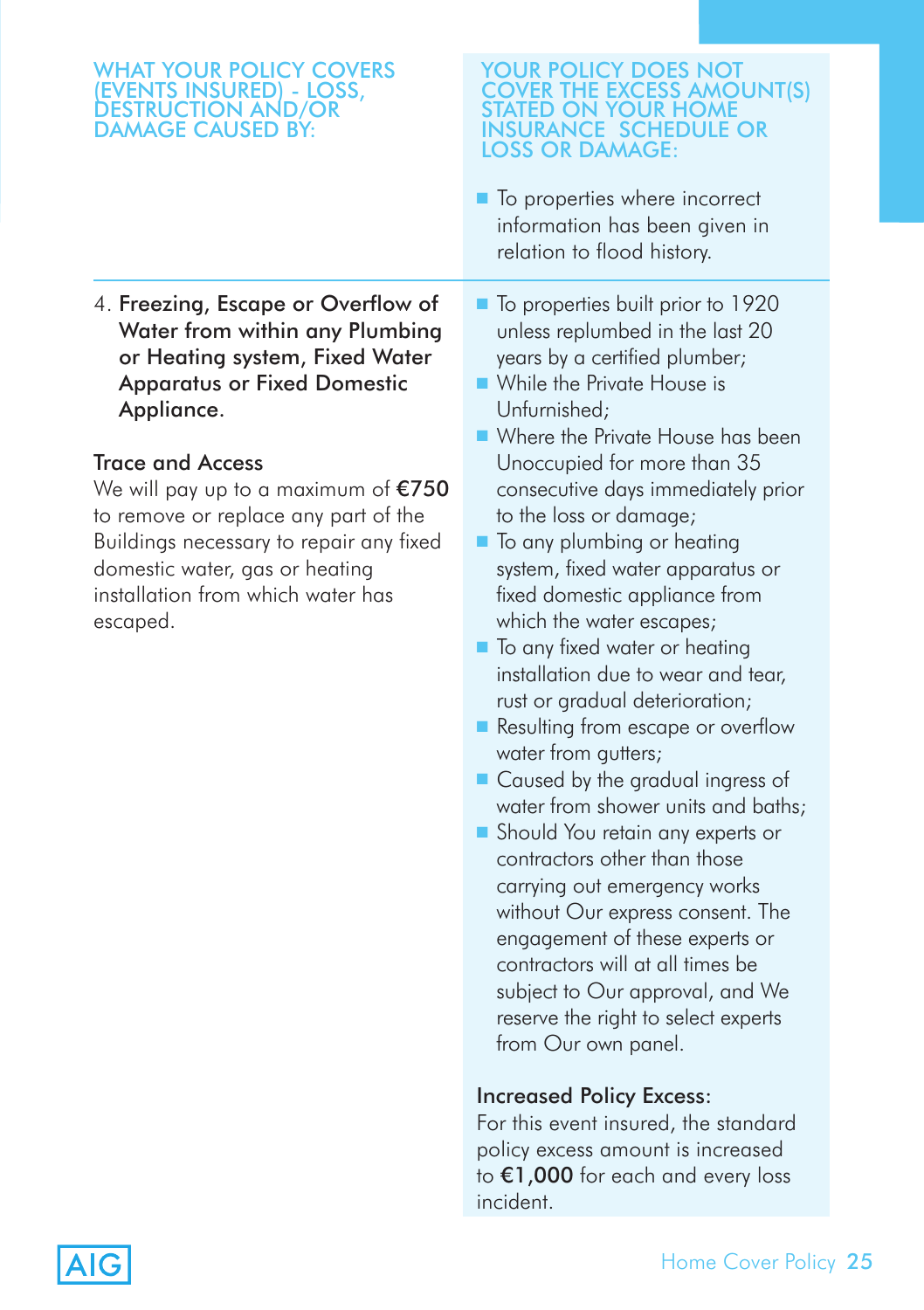#### WHAT YOUR POLICY COVERS (EVENTS INSURED) - LOSS, DESTRUCTION AND/OR DAMAGE CAUSED BY:

5. Escape or Overflow of Oil from within any Plumbing or Heating System or Fixed Domestic Appliance

#### Trace and Access

We will pay up to a maximum of €750 to remove or replace any part of the Buildings necessary to repair any fixed domestic water or heating installation from which oil has escaped.

#### 6. Stealing (or Attempted Stealing)

#### YOUR POLICY DOES NOT COVER THE EXCESS AMOUNT(S) STATED ON YOUR HOME INSURANCE SCHEDULE OR LOSS OR DAMAGE:

- $\blacksquare$  While the Private House is Unfurnished:
- **n** Where the Private House has been Unoccupied for more than 35 consecutive days immediately prior to the loss or damage;
- To any plumbing or heating system, fixed water apparatus or fixed domestic appliance from which the oil escapes;
- To any fixed water or heating installation due to wear and tear, rust or gradual deterioration;
- **n** Should You retain any experts or contractors other than those carrying out emergency works without Our express consent. The engagement of these experts or contractors will at all times be subject to Our approval, and We reserve the right to select experts from Our own panel.
- While the Private House is Unfurnished: **n** Where the Private House has been
	- Unoccupied for more than 35 consecutive days immediately prior to the loss or damage;
- When any part of the Private House is lent, let, sub-let or accommodating paying guests unless involving entry or exit by forcible or violent means;
- Where incorrect alarm and security information has been provided.

#### Increased Policy Excess

(Where H2- Burglar Alarm Clause applies): If at the time of a stealing (or attempted stealing) loss your burglar alarm is not switched on and in service the standard policy excess is increased to €1,000 for each and every loss incident.

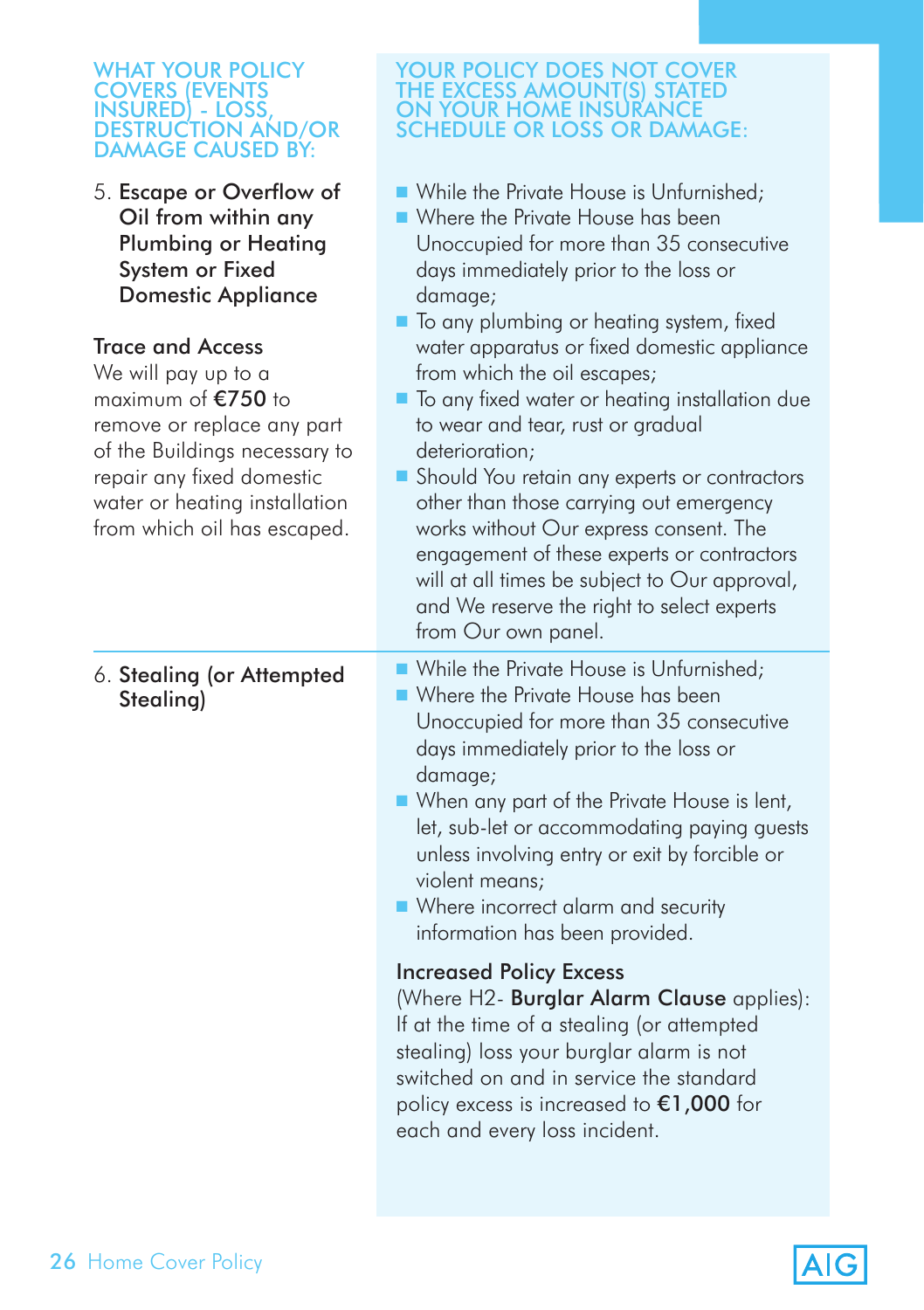#### WHAT YOUR POLICY COVERS (EVENTS INSURED) - LOSS, DESTRUCTION AND/OR DAMAGE CAUSED BY:

#### YOUR POLICY DOES NOT COVER THE EXCESS AMOUNT(S) STATED ON YOUR HOME INSURANCE SCHEDULE OR LOSS OR DAMAGE:

| 7. Impact by Aircraft, Aerial<br><b>Devices or Articles Dropped</b><br>from them, Rail Vehicles,<br><b>Road Vehicles or Animals</b> | ■ To Buildings caused by animals owned<br>by You or a member of Your Household                                                                                                                                                                                                                                                                                                                                                                                                                                                |  |  |
|-------------------------------------------------------------------------------------------------------------------------------------|-------------------------------------------------------------------------------------------------------------------------------------------------------------------------------------------------------------------------------------------------------------------------------------------------------------------------------------------------------------------------------------------------------------------------------------------------------------------------------------------------------------------------------|--|--|
| 8. Falling Trees and Branches<br>and/or External<br>Television/Radio Aerials,<br><b>Masts and Satellite Dishes</b>                  | ■ Caused by felling of trees or lopping of<br>branches;<br>To hedges and fences;<br>Arising from the cost of removing fallen<br>trees unless they have otherwise<br>resulted in a valid claim under the<br>policy.                                                                                                                                                                                                                                                                                                            |  |  |
| 9. Riot, Civil Commotion,<br>Strikers, Locked-Out<br><b>Workers or Persons Taking</b><br><b>Part in Labour Disturbances</b>         | ■ To boundary walls, hedges, tennis<br>courts, gates, fences, terraces, patios,<br>drive ways, footpaths, swimming pools,<br>lawns, trees, shrubs and plants.                                                                                                                                                                                                                                                                                                                                                                 |  |  |
| 10. Malicious Damage and<br>Vandalism                                                                                               | (Other than by malicious fire and<br>explosion):<br>By any person lawfully on the premises<br>or any person invited onto the premises<br>by You or a member of Your<br>Household;<br>While the Private House is Unfurnished;<br>Where the Private House has been<br>Unoccupied for more than 35<br>consecutive days immediately prior to<br>the loss or damage;<br>To boundary walls, hedges, tennis<br>courts, gates, fences, terraces, patios,<br>driveways, footpaths, swimming pools,<br>lawns, trees, shrubs and plants. |  |  |
| 11. Subsidence or Heave of the<br>Site on Which the Private<br>House Stands or Landslip                                             | lacktriangleright To properties that have incurred<br>subsidence damage in the past;<br>lacktriangleright To properties where incorrect<br>information has been given in relation<br>to subsidence history;                                                                                                                                                                                                                                                                                                                   |  |  |

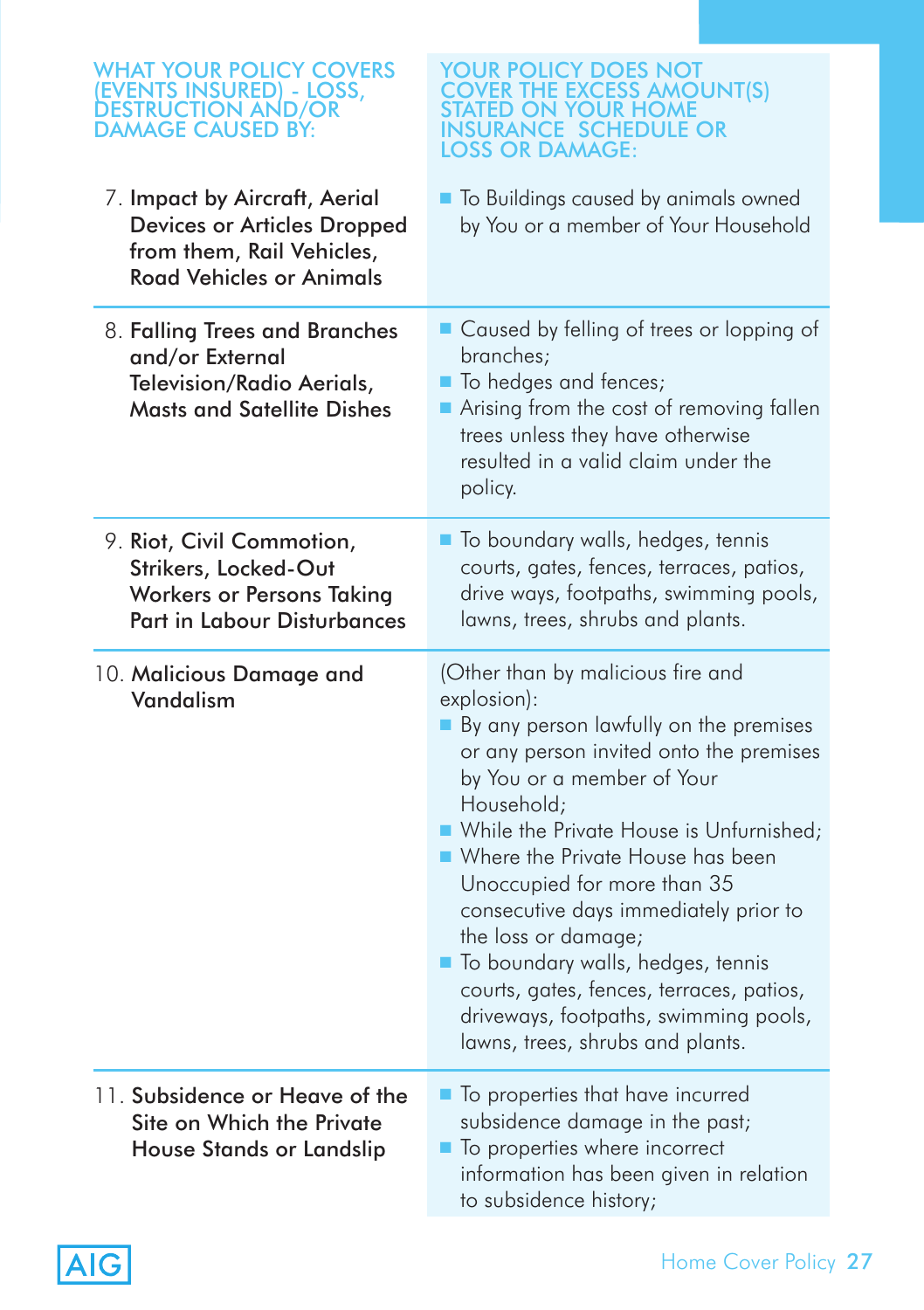#### WHAT YOUR POLICY COVERS (EVENTS INSURED) - LOSS, DESTRUCTION AND/OR DAMAGE CAUSED BY:

#### YOUR POLICY DOES NOT COVER THE EXCESS AMOUNT(S) STATED ON YOUR HOME INSURANCE SCHEDULE OR LOSS OR DAMAGE:

- Resulting from demolition, structural alteration or structural repair;
- Resulting from faulty workmanship, defective design, the use of defective materials, settlement of newly made up ground and coastal, lake or river erosion;
- To boundary walls, gates, fences, terraces, patios, driveways, footpaths, swimming pools and tennis courts unless the Private House is damaged at the same time by this cause;
- Resulting from the bedding down of any structure;
- To solid floor slabs or loss or damage resulting from the movement thereof unless the foundations beneath the external walls of the Private House are damaged by the same cause and at the same time;
- $\blacksquare$  Resulting from tunnelling work;
- **n** Should You retain any experts or contractors other than those carrying out emergency works without Our express consent. The engagement of these experts or contractors will at all times be subject to Our approval, and We reserve the right to select experts from Our own panel.

#### Increased Policy Excess:

For this event insured, the standard policy excess amount is €1,000 for each and every loss incident.

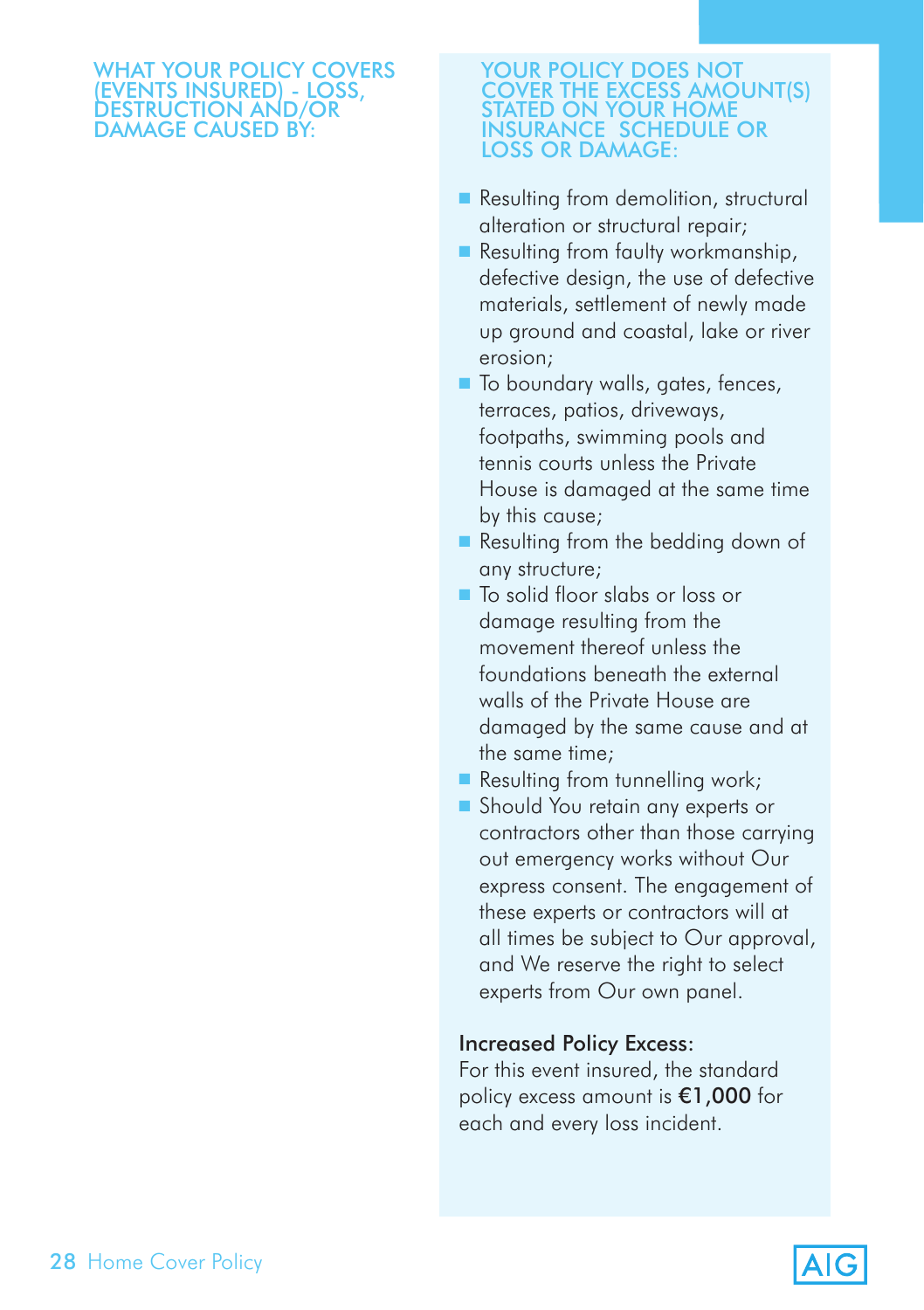#### WHAT YOUR POLICY COVERS (EVENTS INSURED) - LOSS, DESTRUCTION AND/OR DAMAGE CAUSED BY:

12. Accidental Damage (but only if indicated as covered on the Schedule)

#### YOUR POLICY DOES NOT COVER THE EXCESS AMOUNT(S) STATED ON YOUR HOME INSURANCE SCHEDULE OR LOSS OR DAMAGE:

- To the Buildings other than to the Private House;
- To any part of the Private House which is loaned, let, sub-let, or accommodating paying guests;
- **n** By settlement and shrinkage;
- Caused by animals owned or in the care custody or control of You or members of Your Household;
- Caused by scratching, abrading or denting;
- Caused by faulty workmanship, defective design, the use of defective materials or loss or damage resulting from them;
- To pottery, porcelain, terracotta, glass or other brittle articles, while being handled or actively used;
- To photographic, television, radio or other receiving, recording or reproducing equipment as a result of the fitting, repairing, adjusting, or dismantling of any part of such apparatus, or to lamps, tubes, or electronic components in such apparatus;
- To records, audio, video or computer discs, tapes or cassettes;
- As a result of tree root action; which comes within the terms of any exclusion or limitation set out in this policy wording including, but not limited to, paragraphs 1 to 11 of this section.

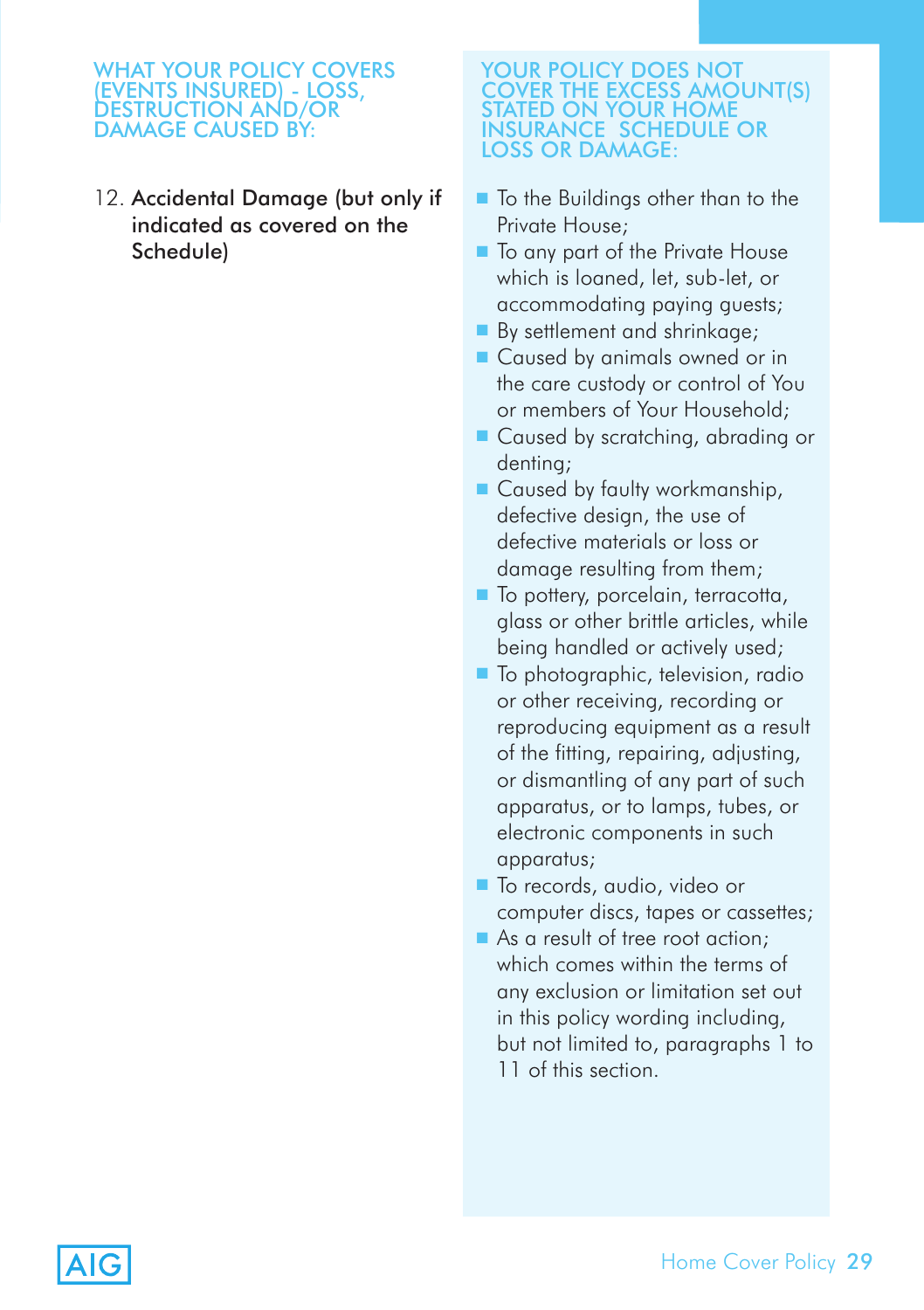# **Your Buildings Cover Also Includes**

#### Alternative Accommodation

We will pay for:

- 1. Reasonable additional expenses necessarily incurred by You, with Our consent, for alternative comparable accommodation for You and members of Your Household;
- 2. Loss of rent due to You;
- 3. Up to two years ground rent if You are liable;
- 4. Rent which continues to be payable by You;

as a result of the Buildings being rendered uninhabitable following damage by an insured cause.

The expense is limited to the period necessary for reinstatement and the total amount payable is limited to 15% of the Buildings Sum Insured.

#### Debris Removal Costs

We will pay for the cost of debris removal, demolition and/or shoring up costs necessarily incurred with Our consent following loss or damage to the Buildings by an insured cause.

#### Architects/Surveyors Fees

Architects/surveyors and legal fees necessarily and reasonably incurred, with Our consent in the reinstatement of the Buildings following loss or damage to the Buildings by an

insured cause but excluding fees incurred in the preparation or presentation of any claim. In addition We are not liable for the fees of any public loss assessors You may decide to engage.

### Reinstatement of Sum Insured After Loss

The Sums Insured will not be reduced by the amount of any loss.

### Public Authorities Requirements Costs

We will pay the cost of complying with any government, local authority, building or other regulation to the extent that these apply to parts of the Buildings damaged by an insured cause (but not where notice has been served on You prior to the occurrence of the loss or damage or where We were not advised that the property to be insured is a listed property or a protected structure).

#### Purchaser's Interest

If You have contracted to sell the Buildings, the contracting purchaser will have, at Your request, the benefit of this Section up to the date of completion of the sale. This extension only applies if the Buildings is not otherwise insured and shall not prejudice Your or Our rights.

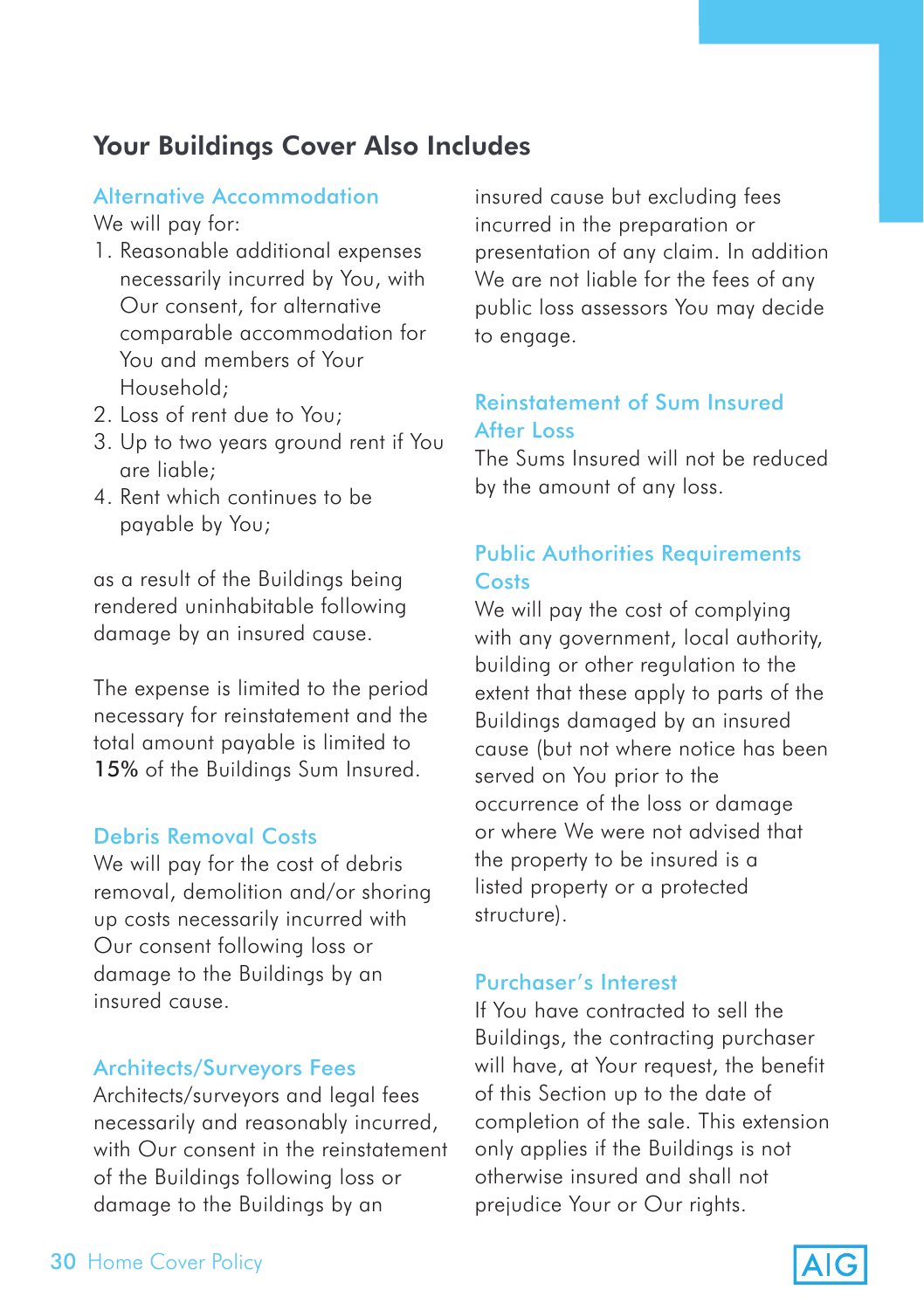#### Service Pipes and Cables

We will cover You for accidental damage to service pipes and cables for which You are legally responsible. The total amount payable is limited to 5% of the Buildings Sum Insured, however We will not cover damage as a result of root tree action.

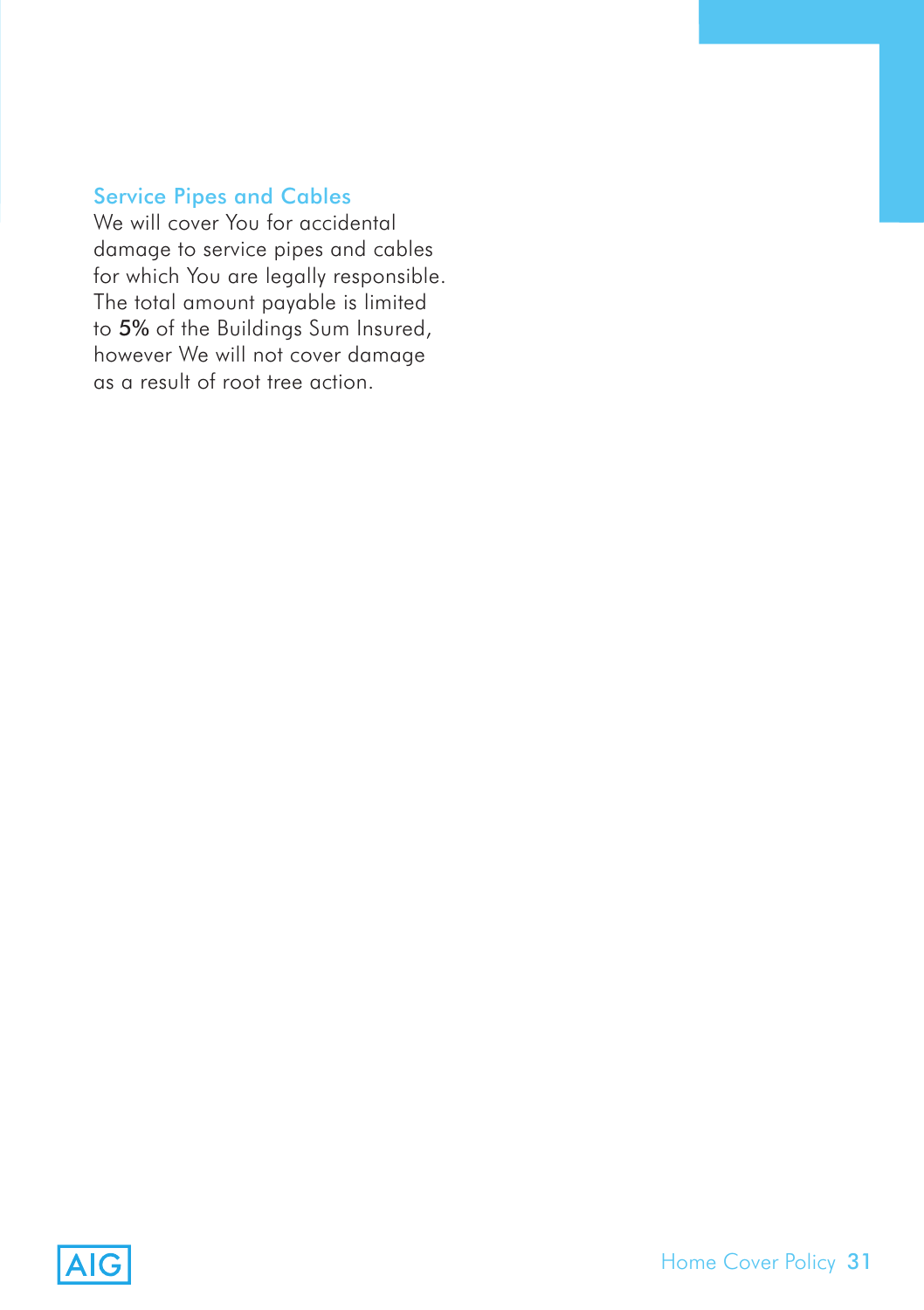# **If Home Plus is Shown on Your Home Insurance Schedule the Following Covers are Included**

| <b>WHAT YOUR POLICY ALSO</b><br><b>COVERS</b><br>(EVENTS INSURED):                                                                                                                                                                                                                                                                                                                                                                                      | YOUR POLICY DOES NOT<br><b>OVER THE EXCESS AMOUNT(S)</b><br>TATED ON YOUR HOME<br><b>ISURANCE SCHEDULE OR</b><br><b>LOSS OR DAMAGE:</b>                                                                                                                                                                               |
|---------------------------------------------------------------------------------------------------------------------------------------------------------------------------------------------------------------------------------------------------------------------------------------------------------------------------------------------------------------------------------------------------------------------------------------------------------|-----------------------------------------------------------------------------------------------------------------------------------------------------------------------------------------------------------------------------------------------------------------------------------------------------------------------|
| <b>Breakage of Glass and Sanitary</b><br><b>Fittings</b><br>Accidental breakage of:<br>1. Fixed glass in doors, windows,<br>skylights, fanlights and verandas;<br>2. Fixed wash-hand basins, fixed<br>baths, cisterns, fixed sanitary fittings<br>and fixed shower units, fixed glass<br>in furniture, hobs and mirrors.                                                                                                                                | ■ While the Private House is Unfurnished<br>or where the Private House has been<br>Unoccupied for more than 35<br>consecutive days immediately prior to<br>the loss or damage;<br>■ To swimming pools, green houses<br>or glasshouses any amount in<br>excess of €1,000 in respect of<br>greenhouses or glass houses. |
| <b>Clean Up Expenses</b><br>Vouched expenses incurred to clean<br>up (but not to landscape), following<br>escape of oil from any fixed domestic<br>system or appliance will be paid,<br>subject to a maximum amount of<br>€1,500 and provided no payment is<br>made under Contents cover on this or<br>any other insurance policy.                                                                                                                      | ■ While the Private House is<br>Unfurnished or where the Private<br>House has been Unoccupied for<br>more than 35 consecutive days<br>immediately prior to the loss or<br>damage.                                                                                                                                     |
| Door Locks Replacement<br>We will pay the cost of replacing<br>external door locks and keys of Your<br>Buildings, specified on Your Home<br>Insurance Schedule, where the keys of<br>such locks have been stolen following<br>a break-in at the Private House or<br>following an assault on You or a<br>member of Your Household for which<br>You are insured.<br>The maximum amount payable will be<br>€750.<br>No policy excess applies to this cover |                                                                                                                                                                                                                                                                                                                       |

32 Home Cover Policy

benefit.

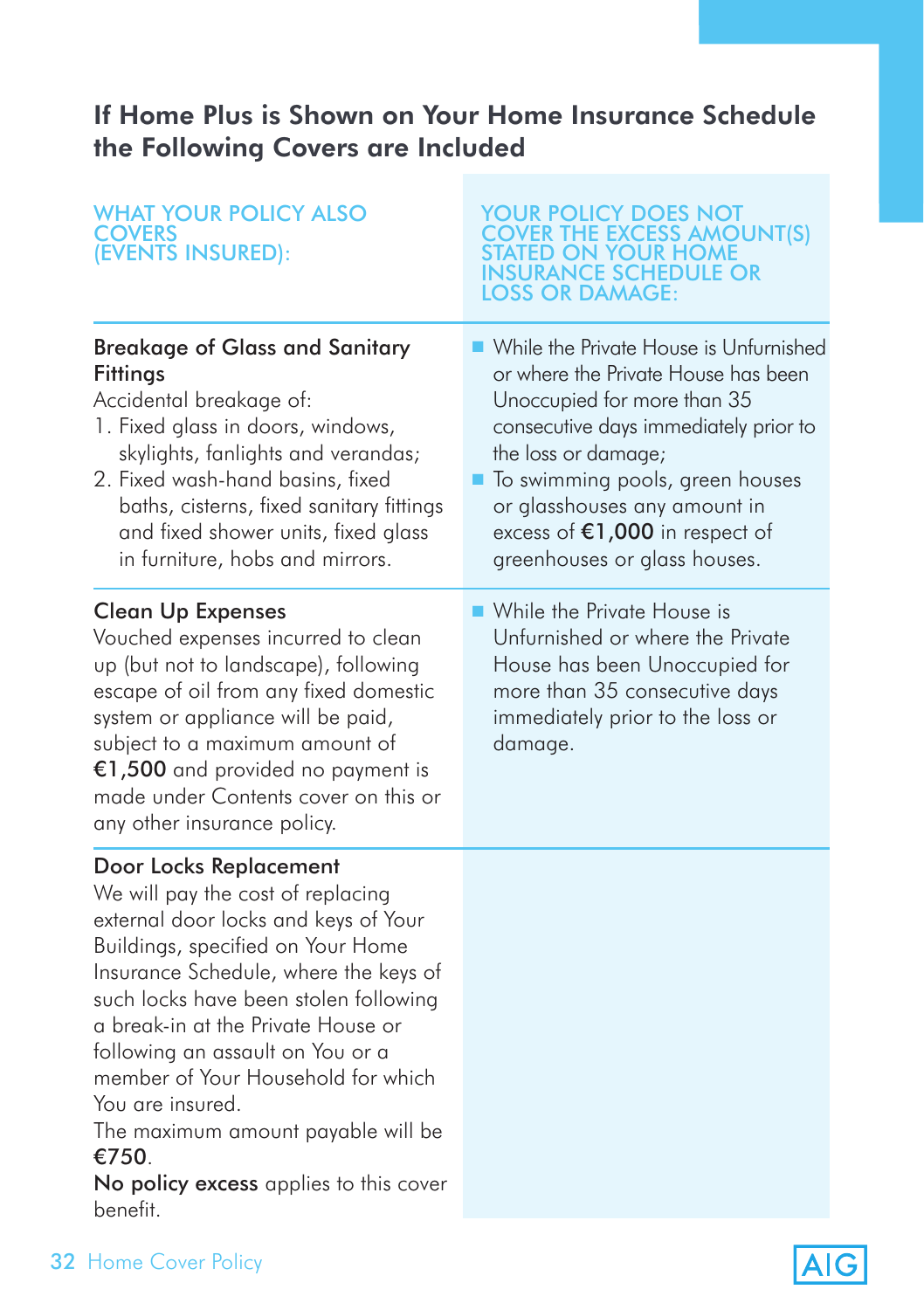#### WHAT YOUR POLICY ALSO COVERS (EVENTS INSURED):

#### Fire Brigade Charges

We will pay the cost of the charges made on You by a local authority (as permitted by legislation) for Fire Brigade attendance, as a result of any incident which is insured by Your policy. The maximum amount payable will be €1,500.

No policy excess applies to this cover benefit.

#### Satellite Dishes, Television/Radio Aerials and Masts

We will cover You for loss or damage to external satellite dishes, television/radio aerials and masts not exceeding 30 feet in height but subject to a maximum amount of €1,500 any

one loss.

#### Title Deeds

The cost of preparing new title deeds to the Buildings if they are lost or damaged while in the Private House or in Your bank for safe-keeping. The maximum amount payable is €750.

No policy excess applies to this cover benefit.

#### YOUR POLICY DOES NOT COVER THE EXCESS AMOUNT(S) STATED ON YOUR HOME INSURANCE SCHEDULE OR LOSS OR DAMAGE:

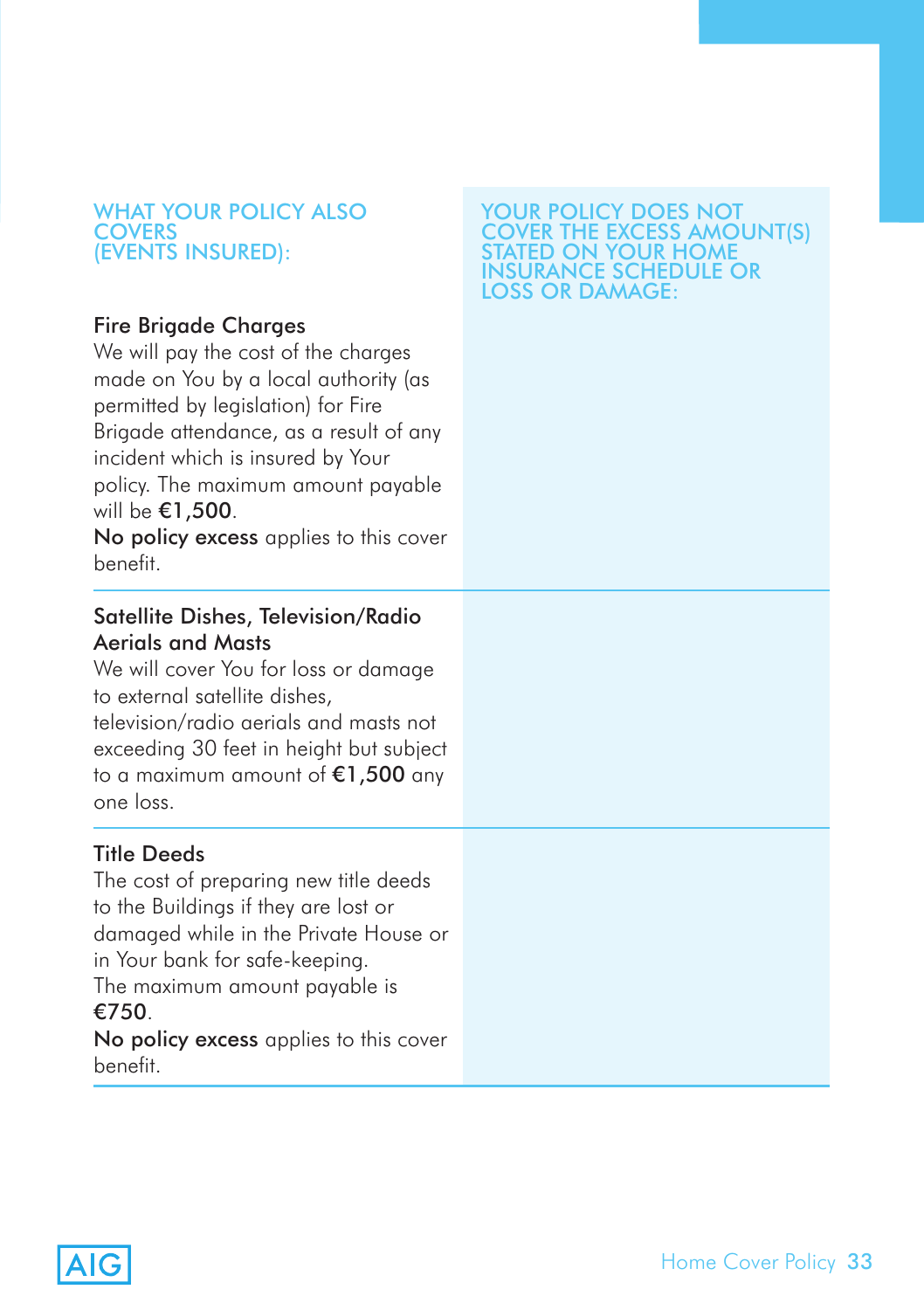# **If Home Premium is Shown on Your Home Insurance Schedule the Following Covers are Included**

The following additional covers and benefits only apply if Home Cover Premium is shown as operative on Your Home Insurance Schedule and You have also selected Buildings cover.

These covers and benefits are in addition to those provided under Home Cover Plus.

#### Adaptation of Home Following Disability

We will pay the cost of adapting the Buildings for wheelchair access in the event that a member of the Household suffers disablement as a result of an accident occurring during the Period of Insurance, which requires them to use a wheelchair for mobility which will in all probability continue for the remainder of their natural life.

The maximum amount payable is  $£10,000$ .

No policy excess applies to this cover benefit.

#### Damage to Headstones

We will pay the cost of repairing and/or replacing headstones on the graves of Your parent, spouse or child following damage as a result of fire, lightning, storm, flood, malicious damage and/or stealing.

The maximum amount payable is  $€1,000$ .

No policy excess applies to this cover benefit.

#### Landscaping Cover

Vouched expenses incurred to landscape Your garden following damage as a result of storm or flood will be paid, subject to a maximum amount of €1,000 provided the Private House is damaged at the same time by this storm or flood.

#### Increased Benefits

When You purchase Home Cover Premium, the increased benefits outlined below apply:

| <b>Description of Cover</b>                          | <b>Home Cover</b><br><b>Plus</b><br><b>Benefits</b> | <b>Home Cover</b><br>Premium<br><b>Benefits</b> |
|------------------------------------------------------|-----------------------------------------------------|-------------------------------------------------|
| Door locks replacement                               | €750                                                | €1,000                                          |
| Fire Brigade charges                                 | €1,500                                              | €2,000                                          |
| Satellite dishes, TV/radio<br>aerials and masts      | €1,500                                              | €2,000                                          |
| Vouched clean up expenses<br>following escape of oil | €1,500                                              | €2,000                                          |

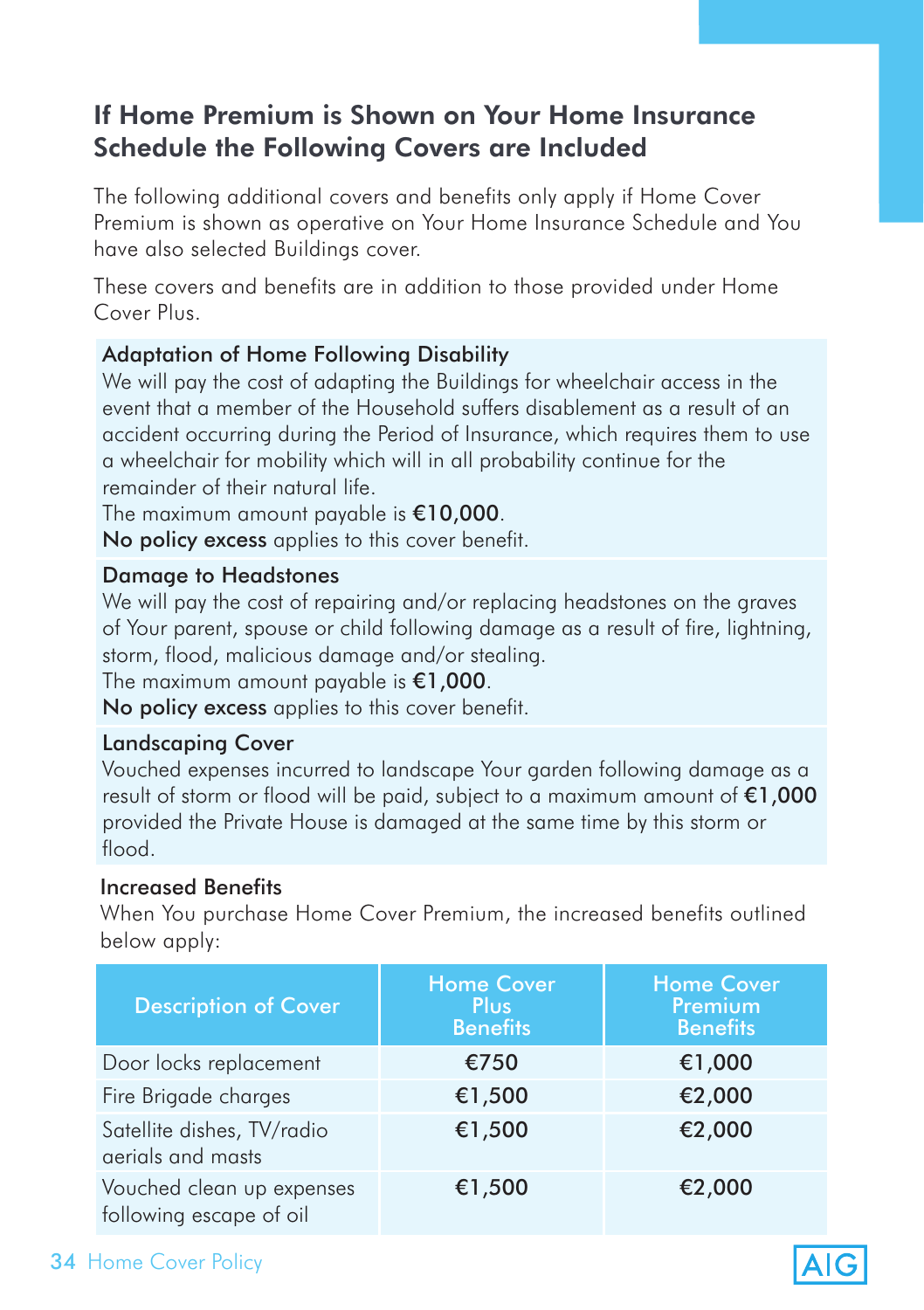# **Your Buildings Cover also includes Your Legal Liability to Others as Owner of the Buildings**

#### WHAT YOUR POLICY COVERS (EVENTS INSURED):

We will cover You against all sums which You shall become legally liable to pay as owner of the Buildings for accidents happening in or about the Buildings which result in:

- 1. Death, bodily injury or illness to any person other than:
	- (i) Members of Your Household;
	- (ii) Employees of You or of members of Your Household;
	- (iii) Paying Guests unless the use has been declared and the premium paid.
- 2. Accidental damage to property other than property belonging to or under the control of:
	- (i) You;
	- (ii) Members of Your Household;
	- (iii) Employees of You or of members of Your Household;
	- (iv) Paying Guests unless the use has been declared and the premium paid.

The amount payable in respect of any one event or series of events constituting one occurrence will not exceed €3,000,000 inclusive of all legal fees and other expenses.

In the event of Your death We will, in respect of liability incurred by You, cover Your personal representatives in the terms of and subject to the limitations set out, provided that such personal representatives will, as though they were the Insured, observe, fulfil and be subject to the terms, exceptions and conditions of the Policy insofar as they can apply.

## YOUR POLICY DOES NOT COVER LIABILITY IN RESPECT OF:

- The ownership or use of any land or building other than the Buildings specified on Your Home Insurance Schedule;
- The occupation of any land or building;
- $\blacksquare$  The exercise of any profession, trade or business other than the provision of:
	- $\circ$  A child minding facility at the Buildings for not more than 2 children;
	- o Accommodation for Pavina Guests as detailed and subject to the limit set out within this policy wording or any amending Endorsement; (If the cover has been requested and premium paid)
- Any wilful or malicious act:
- Work of a construction or reconstruction nature or structural alterations or demolition;
- $\blacksquare$  The transmission of any communicable disease;
- **n** Any contract imposed on You, for which liability You would not otherwise have been under;

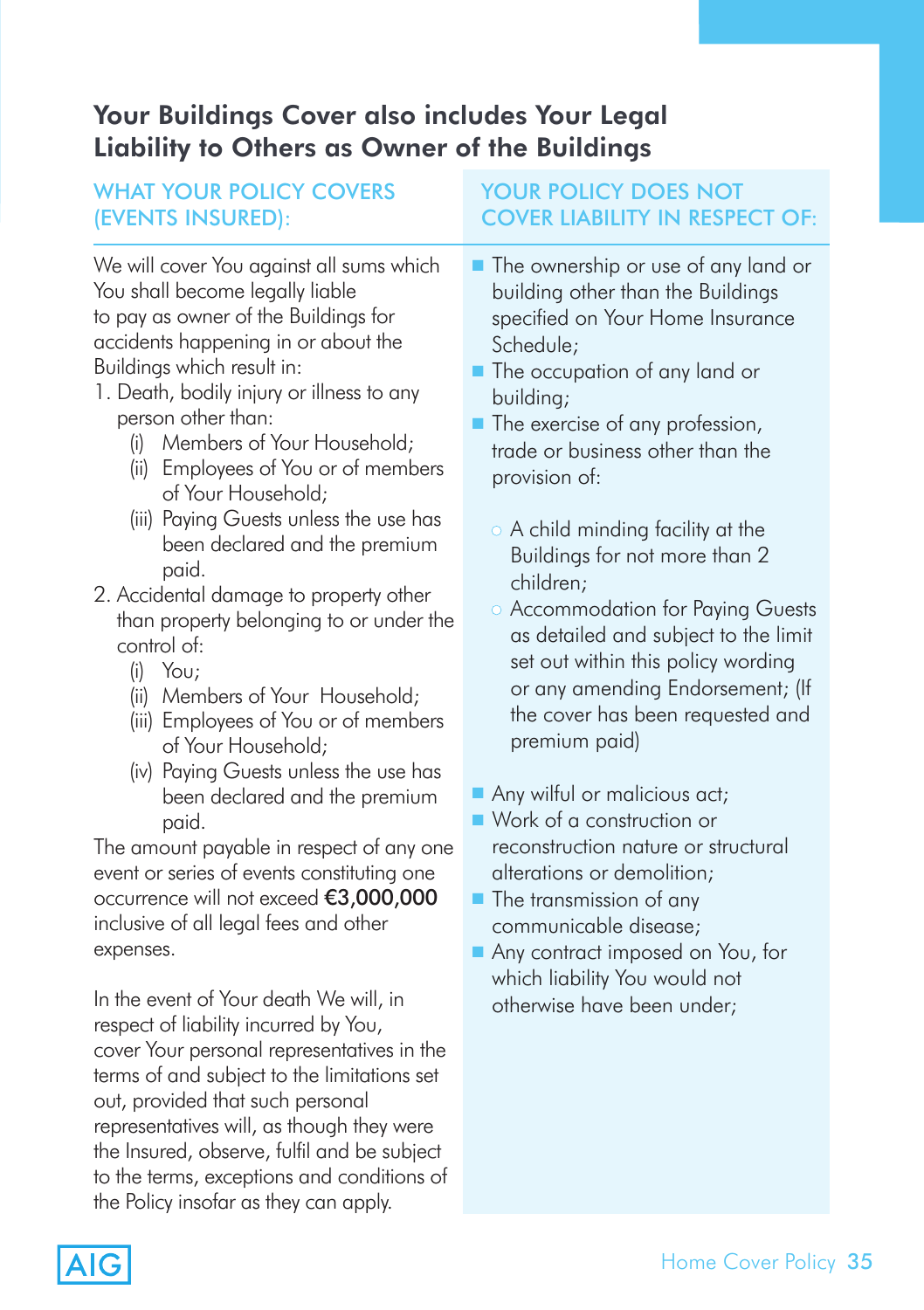# Section 2 – Your Contents Cover

We will cover You by payment (which may be in staged payments) or, at our option, by reinstatement, replacement or repair, for loss or damage by any of the events insured listed in paragraphs numbered 1 to 12, to the Contents, subject to the terms, limitations, exceptions and exclusions set out in this policy wording.

In the event of a loss in respect of Contents, our maximum liability is limited to the Sums Insured stated on Your Home Insurance Schedule or endorsed thereon, less the amount of the excess stated on Your Home Insurance Schedule in respect of each loss, except where indicated within this policy wording.

| <b>WHAT YOUR POLICY COVERS</b><br><u>(EVENTS INSURED) - LOSS,</u><br><b>DESTRUCTION AND/OR</b><br><b>DAMAGE CAUSED BY:</b>                                                             | YOUR POLICY DOES NOT<br><b>OVER THE EXCESS AMOUNT(S)</b><br>N YOUR H<br>ANCE SCHEDULE OR<br>LOSS OR DAMAGE:                                                                                              |
|----------------------------------------------------------------------------------------------------------------------------------------------------------------------------------------|----------------------------------------------------------------------------------------------------------------------------------------------------------------------------------------------------------|
| 1. Fire, Explosion, Lightning,<br><b>Earthquake and Thunderbolt</b>                                                                                                                    | To properties built prior to 1920<br>unless rewired in the last 20 years<br>by a certified electrician.                                                                                                  |
| 2. Smoke<br>Meaning direct damage from smoke<br>including the sudden and unusual<br>operation of any domestic heater or<br>domestic cooking appliance located<br>within the Buildings. | <b>By smoke from fireplaces;</b><br>By smog or from agricultural or<br>industrial operations;<br>To properties built prior to 1920<br>unless rewired in the last 20 years<br>by a certified electrician. |
| 3. Storm or Flood                                                                                                                                                                      | By frost;<br>To properties that have incurred<br>flood damage in the past 10 years;<br>lacktriangleright To properties where incorrect<br>information has been given in<br>relation to flood history.    |

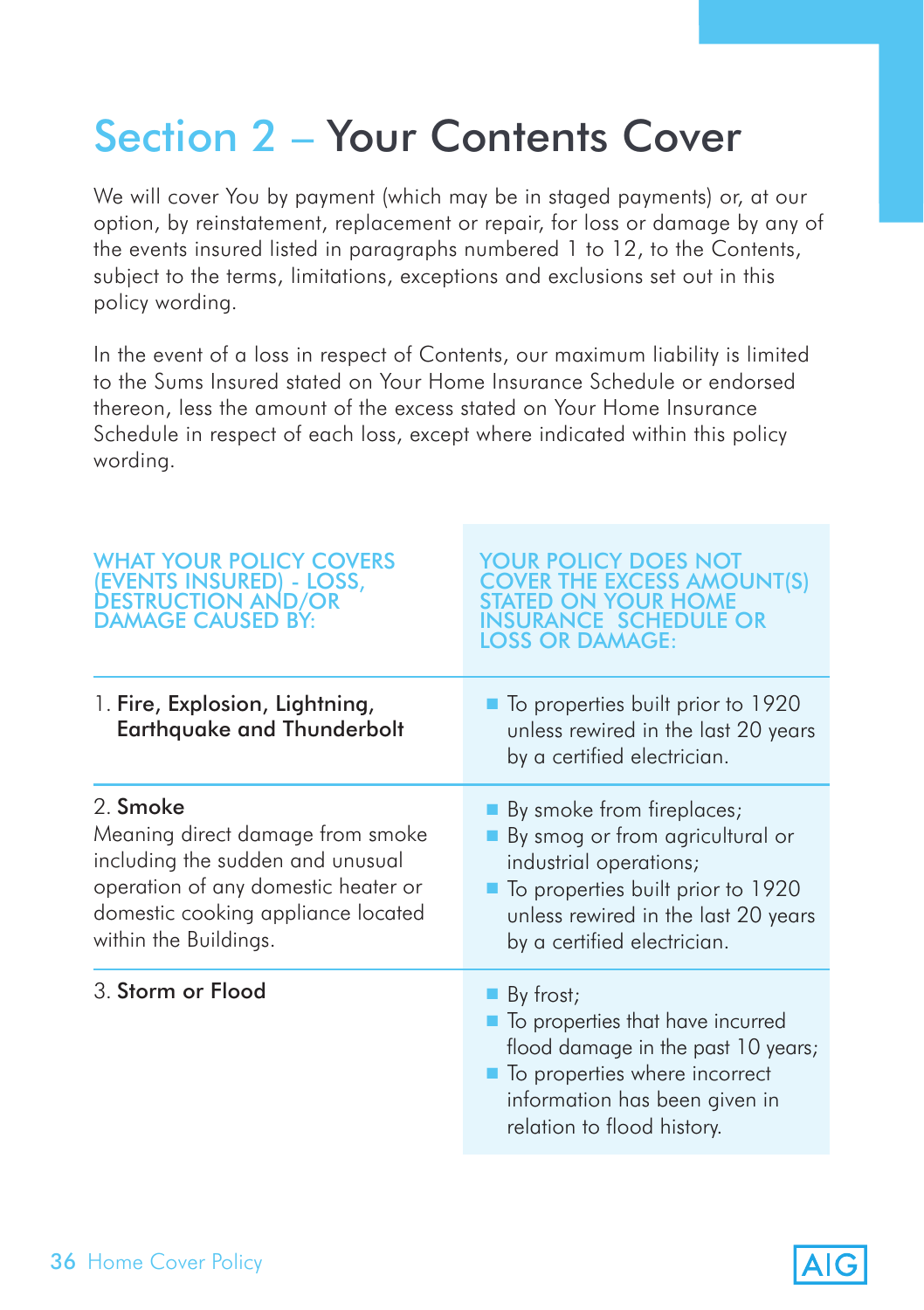#### WHAT YOUR POLICY COVERS (EVENTS INSURED) - LOSS, DESTRUCTION AND/OR DAMAGE CAUSED BY:

4. Freezing, Escape or Overflow of Water from within any Plumbing or Heating System, Fixed Water Apparatus or Fixed Domestic Appliance.

## Trace and Access

We will pay up to a maximum of €750 to remove or replace any part of the Buildings necessary to repair any fixed domestic water, gas or heating installation from which water has escaped but only if no payment has been made under the Buildings cover of this or any other policy.

#### YOUR POLICY DOES NOT COVER THE EXCESS AMOUNT(S) STATED ON YOUR HOME INSURANCE SCHEDULE OR LOSS OR DAMAGE:

- While the Private House is Unfurnished,
- **N** Where the Private House has been Unoccupied for more than 35 consecutive days immediately prior to the loss or damage;
- Resulting from escape or overflow water from gutters;
- Caused by the gradual ingress of water from shower units and baths;
- To properties built prior to 1920 unless re-plumbed in the last 20 years by a certified plumber.

## Increased Policy Excess:

to the loss or damage;

For this event insured, the standard policy excess amount is increased to €1,000 for each and every loss incident.

5. Escape or Overflow of Oil from within any Plumbing or Heating System or Fixed Domestic Appliance. Trace and Access We will pay up to a maximum of €750 to remove or replace any part of the Buildings necessary to repair any fixed domestic water or heating installation from which oil has escaped but only if no payment has been made under the Buildings cover of this or any other policy. 6. Stealing (or Attempted Stealing) ■ To properties built prior to 1920 unless re-plumbed in the last 20 years by a certified plumber; **No While the Private House is** Unfurnished; **N** Where the Private House has been Unoccupied for more than 35 consecutive days immediately prior to the loss or damage. **n** While the Private House is Unfurnished; **No. 20 Where the Private House has been** Unoccupied for more than 35 consecutive days immediately prior

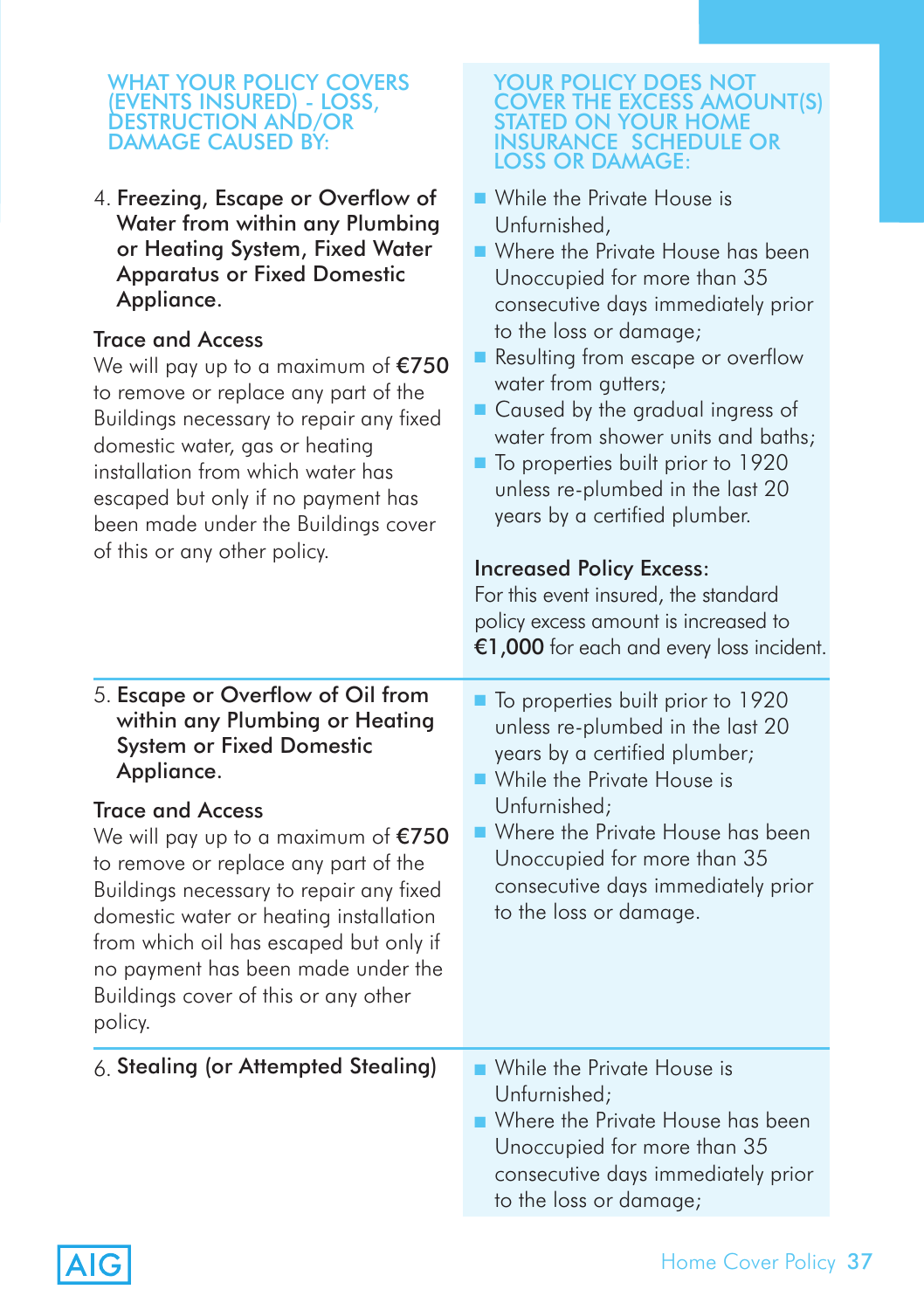| <b>WHAT YOUR POLICY COVERS</b><br>(EVENTS INSURED) - LOSS,<br><b>DESTRUCTION AND/OR</b><br><b>DAMAGE CAUSED BY:</b>                 | <b>YOUR POLICY DOES NOT COVER</b><br><b>THE EXCESS AMOUNT(S) STATED</b><br>ON YOUR HOME INSURANCE<br><b>SCHEDULE OR LOSS OR DAMAGE:</b>                                                                                                                                                                                                                                                                                                                                                                                                       |
|-------------------------------------------------------------------------------------------------------------------------------------|-----------------------------------------------------------------------------------------------------------------------------------------------------------------------------------------------------------------------------------------------------------------------------------------------------------------------------------------------------------------------------------------------------------------------------------------------------------------------------------------------------------------------------------------------|
|                                                                                                                                     | ■ When any part of the Private<br>House is lent, let, sub-let or<br>accommodating Paying Guests unless<br>involving entry or exit by forcible or violent<br>means;<br>Where incorrect alarm and security<br>information has been provided.<br><b>Increased Policy Excess</b><br>(Where H2- Burglar Alarm Clause applies):<br>If at the time of a stealing (or attempted<br>stealing) loss your burglar alarm is not<br>switched on and in service the standard<br>policy excess is increased to $$1,000$ for<br>each and every loss incident. |
| 7. Impact by Aircraft, Aerial<br><b>Devices or Articles Dropped</b><br>from them, Rail Vehicles,<br><b>Road Vehicles or Animals</b> | ■ To Contents caused by animals owned by<br>You or a member of Your Household.                                                                                                                                                                                                                                                                                                                                                                                                                                                                |
| 8. Falling Trees and Branches<br>and/or External<br>Television/Radio Aerials,<br><b>Masts and Satellite Dishes</b>                  | ■ Caused by felling of trees or<br>lopping of branches;<br>Arising from the cost of removing fallen<br>trees unless they have otherwise resulted<br>in a valid claim under the Policy.                                                                                                                                                                                                                                                                                                                                                        |
| 9. Riot, Civil Commotion,<br>Strikers, Locked-Out<br><b>Workers or Persons Taking</b><br><b>Part in Labour Disturbances</b>         |                                                                                                                                                                                                                                                                                                                                                                                                                                                                                                                                               |
| 10. Malicious Damage and<br>Vandalism                                                                                               | (Other than by malicious fire and explosion):<br>By any person lawfully on the premises or<br>any person invited<br>onto the premises by You or a member of<br>Your Household;<br>While the Private House is Unfurnished;<br>Where the Private House has been<br>Unoccupied for more than 35 consecutive<br>days immediately prior to the loss or<br>damage.                                                                                                                                                                                  |

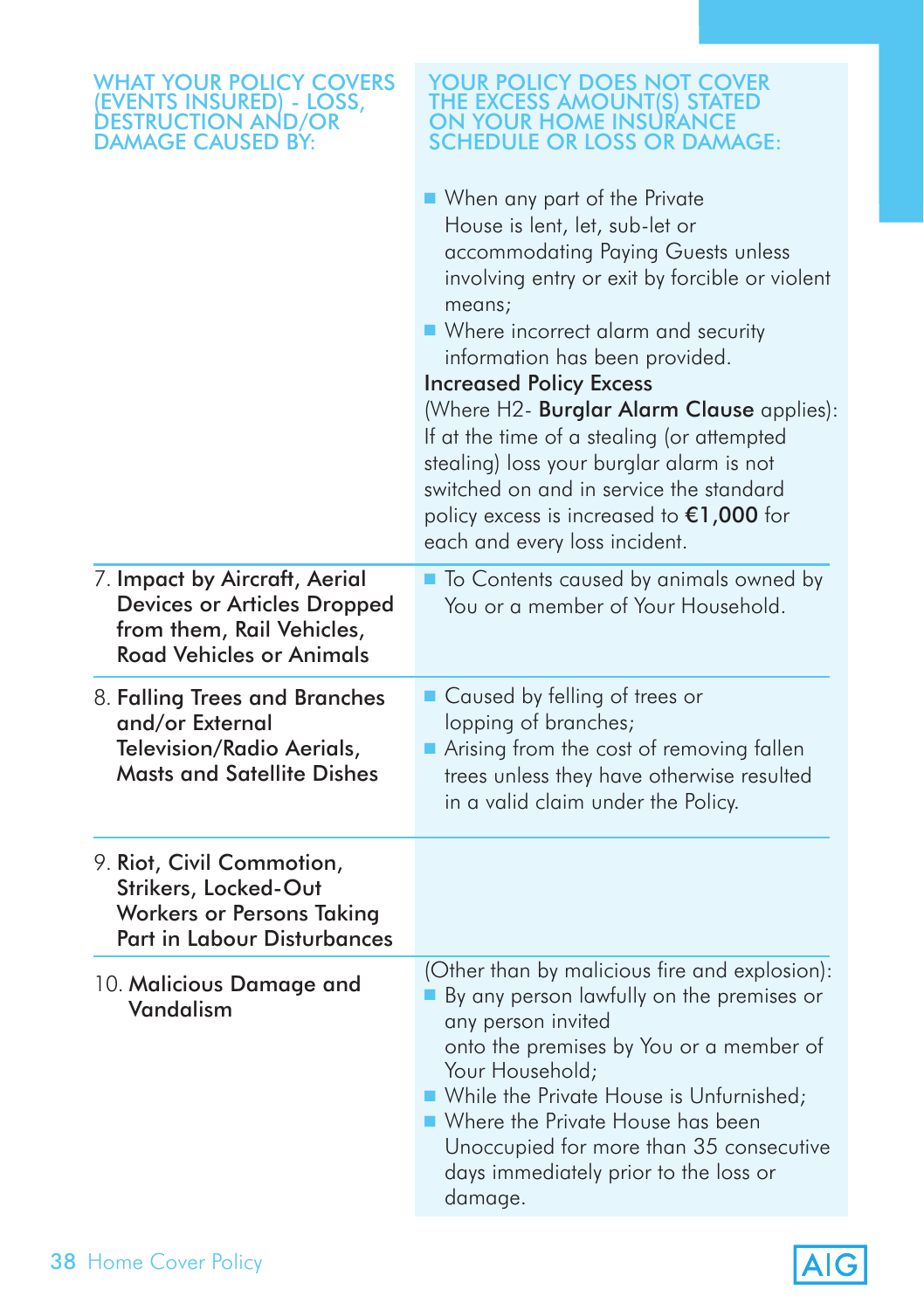| <b>WHAT YOUR POLICY COVERS</b><br>(EVENTS INSURED) - LOSS,<br><b>DESTRUCTION AND/OR</b><br><b>DAMAGE CAUSED BY:</b> | <b>YOUR POLICY DOES NOT</b><br><b>COVER THE EXCESS AMOUNT(S)</b><br>STATED ON YOUR HOME<br>INSURANCE SCHEDULE OR<br><b>LOSS OR DAMAGE:</b>                                                                                                                                                                                                                                                                                                                                                                                                                                                                                                                                                                                                                                                                                                                                                                                                                                                                                                                                                              |
|---------------------------------------------------------------------------------------------------------------------|---------------------------------------------------------------------------------------------------------------------------------------------------------------------------------------------------------------------------------------------------------------------------------------------------------------------------------------------------------------------------------------------------------------------------------------------------------------------------------------------------------------------------------------------------------------------------------------------------------------------------------------------------------------------------------------------------------------------------------------------------------------------------------------------------------------------------------------------------------------------------------------------------------------------------------------------------------------------------------------------------------------------------------------------------------------------------------------------------------|
| 11. Subsidence or Heave of the Site<br>on Which the Private<br>House Stands or Landslip                             | • To properties that have incurred<br>subsidence damage in the past;<br>• To properties where incorrect<br>information has been given in<br>relation to subsidence history;<br>■ To the Contents unless the Private<br>House is damaged simultaneously.                                                                                                                                                                                                                                                                                                                                                                                                                                                                                                                                                                                                                                                                                                                                                                                                                                                 |
| 12. Accidental Damage (but only<br>if indicated as covered on Your<br>Schedule)                                     | ■ To the contents other than the<br>contents of the Private House;<br><b>By settlement and shrinkage;</b><br>Caused by animals owned or in the<br>care, custody or control of You or<br>members of Your Household;<br>■ Caused by scratching, abrading or<br>denting;<br>Caused by faulty workmanship,<br>defective design, the use of<br>defective materials or loss or<br>damage resulting from them;<br>■ To pottery, porcelain, terracotta,<br>glass or other brittle articles, while<br>being handled or actively used;<br>■ To photographic, television, radio<br>or other receiving, recording or<br>reproducing equipment as a result<br>of the fitting, repairing, adjusting,<br>or dismantling of any part of such<br>apparatus, or to lamps, tubes, or<br>electronic components in such<br>apparatus;<br>To records, audio, video or<br>computer discs, tapes or cassettes;<br>As a result of tree root action;<br>Which comes within the terms of any<br>exclusion or limitation set out in this<br>policy wording including,<br>but not limited to, paragraphs 1<br>to 11 of this section. |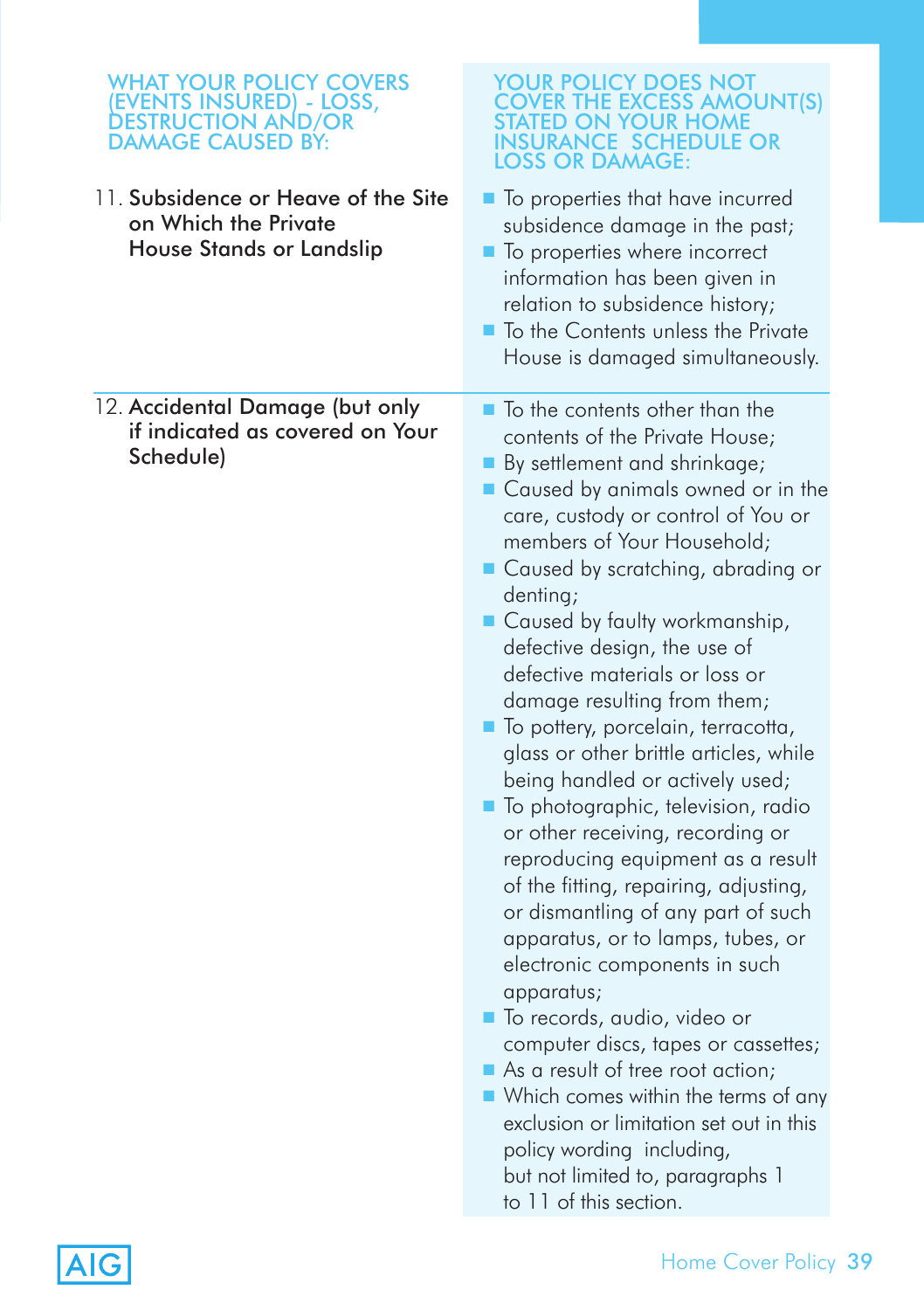# **Your Contents Cover Also Includes**

# Alternative Accommodation

We will pay for:

- 1. Reasonable additional expenses necessarily incurred by You, with Our consent, for alternative comparable accommodation for You and members of Your Household;
- 2. Loss of rent due to You;
- 3. Up to two years ground rent if You are liable;
- 4. Rent which continues to be payable by You;
- 5. The reasonable cost of temporary storage of Contents, as a result of the Buildings being rendered uninhabitable following damage by an insured cause.

The expense is limited to the period necessary for reinstatement and the total amount payable is limited to 15% of the Contents Sums Insured.

#### Reinstatement of Sum Insured After Loss

The Sums Insured will not be reduced by the amount of any loss.

## Liability as a Tenant (if applicable)

We will pay for all sums You become legally liable to pay as tenant, but not as owner, of the buildings following loss or damage:

- 1. By any of the causes listed at paragraphs 1 to 11, and paragraph 12 if indicated as covered in Your Schedule, of the Buildings section;
- 2. To fixed glass and sanitary ware;
- 3. To service pipes and cables.

The maximum amount We will pay is 20% of the Contents Sum Insured in any one Period of Insurance.

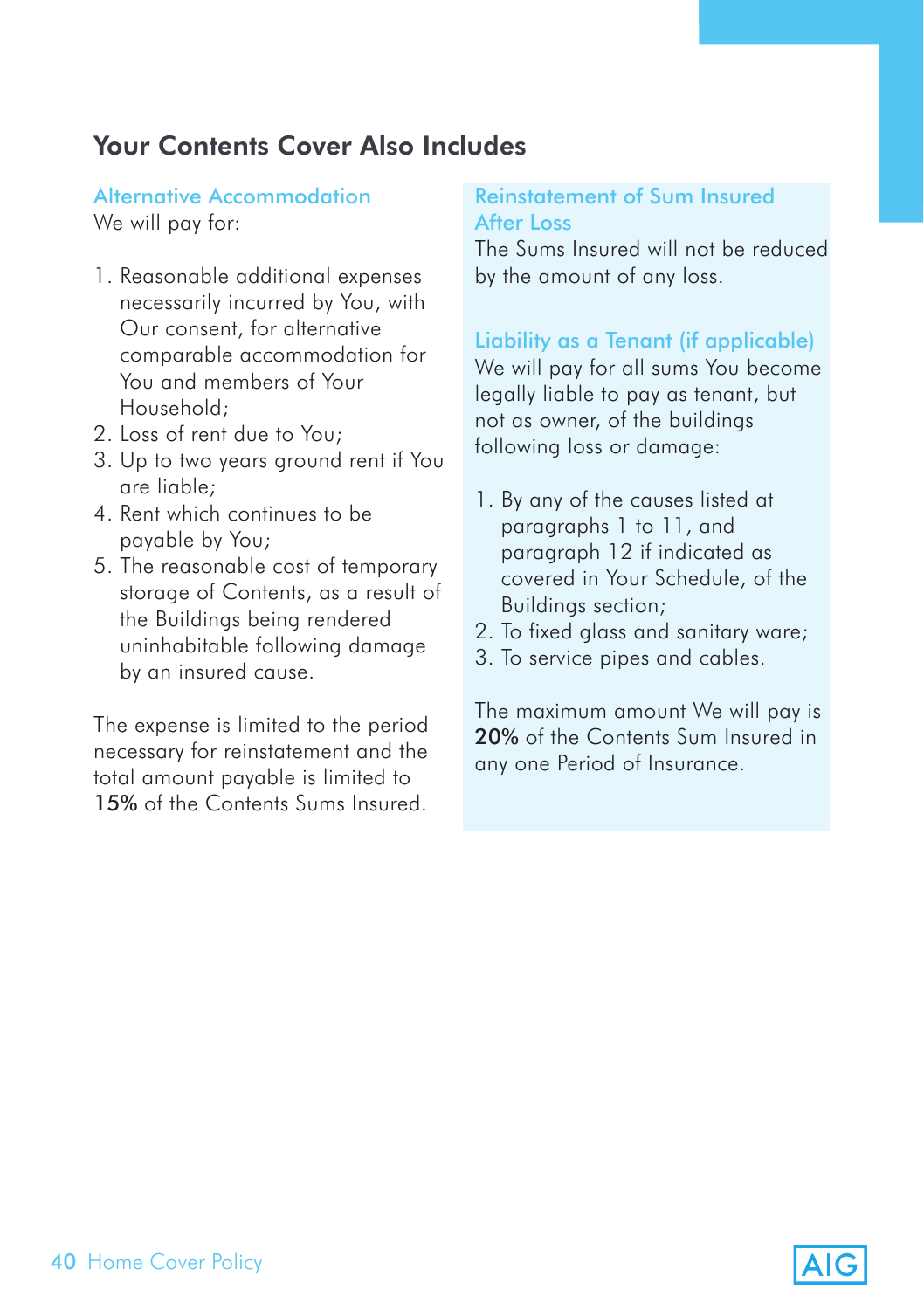# **If Home Plus is Shown on Your Home Insurance Schedule the Following Covers are Included**

| <b>WHAT YOUR POLICY COVERS</b><br>(EVENTS INSURED):                                                                                                                                                                                                                                                                                                                                        | <b>YOUR POLICY DOES NOT</b><br><b>COVER THE EXCESS AMOUNT(S)</b><br><b>STATED ON YOUR HOME</b><br><b>INSURANCE SCHEDULE OR</b><br><b>LOSS OR DAMAGE:</b>                                                                                                                                                                                                                                                                                                      |
|--------------------------------------------------------------------------------------------------------------------------------------------------------------------------------------------------------------------------------------------------------------------------------------------------------------------------------------------------------------------------------------------|---------------------------------------------------------------------------------------------------------------------------------------------------------------------------------------------------------------------------------------------------------------------------------------------------------------------------------------------------------------------------------------------------------------------------------------------------------------|
| Audio and Audio Visual Equipment<br>(applicable only if Accidental<br>Damage to Contents is not<br>included)<br>We will pay the cost of replacing or<br>repairing Your television, video, stereo<br>and hi-fi equipment and personal<br>computers if they are accidentally<br>damaged whilst in the Private House.<br>The maximum We will pay in any one<br>period of insurance is €1,500. | To records, audio, video or<br>computer discs, compact discs,<br>tapes or cassettes;<br>Caused by animals owned or in<br>the care custody or control of You<br>or members of Your Household;<br>■ To any equipment or item<br>following breakdown, malfunction<br>or misuse;<br>■ To any item or equipment<br>designed to be portable whilst it is<br>being moved, carried or<br>transported;<br>While any item or equipment is<br>being used professionally. |
| <b>Breakage of Glass and Sanitary</b><br><b>Fittings</b><br>Accidental breakage of fixed glass in<br>furniture, hobs and mirrors.                                                                                                                                                                                                                                                          | ■ To any item broken or cracked at<br>the commencement of this<br>insurance;<br>To swimming pools;<br>Do any part of the Private House<br>which is loaned, let, sub-let or<br>accommodating Paying Guests;<br>While the Private House is<br>Unfurnished;<br>■ Where the Private House has been<br>Unoccupied for more than 35<br>consecutive days immediately prior<br>to the loss or damage;<br><b>To hand mirrors.</b>                                      |

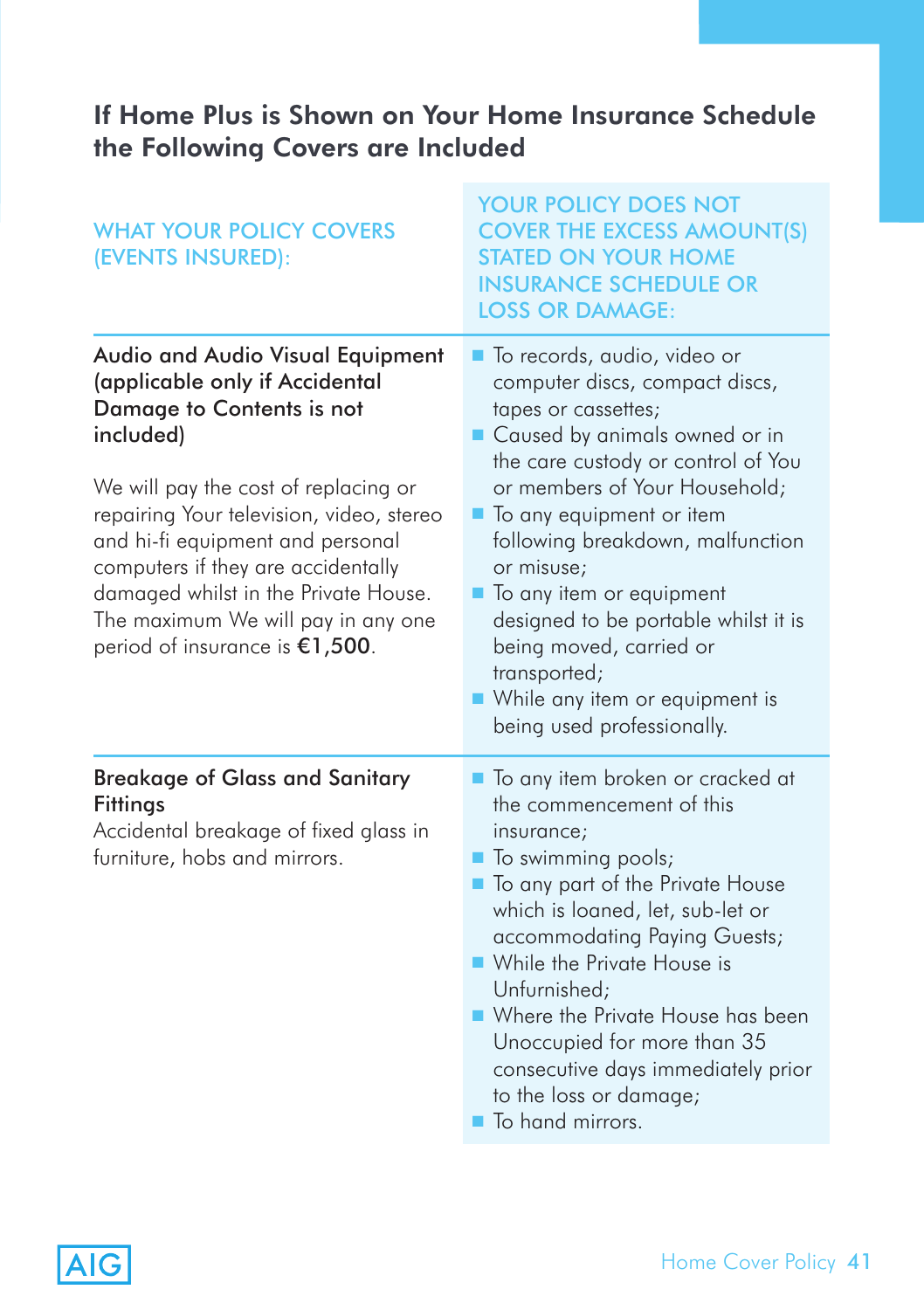| <b>WHAT YOUR POLICY COVERS</b><br>(EVENTS INSURED):                                                                                                                                                                                                                                                                                                                                                                         | <b>YOUR POLICY DOES NOT</b><br><b>OVER THE EXCESS AMOUNT(S)</b><br><b>TATED ON YOUR HOME</b><br><b>INSURANCE SCHEDULE OR</b><br><b>LOSS OR DAMAGE:</b>                                                                                                                                                          |
|-----------------------------------------------------------------------------------------------------------------------------------------------------------------------------------------------------------------------------------------------------------------------------------------------------------------------------------------------------------------------------------------------------------------------------|-----------------------------------------------------------------------------------------------------------------------------------------------------------------------------------------------------------------------------------------------------------------------------------------------------------------|
| Christmas<br>The Contents Sum Insured is<br>automatically increased by 10%<br>during the months of December and<br>January.                                                                                                                                                                                                                                                                                                 | While the Private House is<br>Unfurnished;<br>Where the Private House has been<br>Unoccupied for more than 35<br>consecutive days immediately prior<br>to the loss or damage.                                                                                                                                   |
| <b>Compensation for Death of Insured</b><br>and/or Spouse<br>We will pay $E$ ,500 in the event of<br>You or Your spouse's death by<br>accident, as a result of:<br>1. Fire, explosion, lightning or assault<br>by thieves at the Buildings;<br>2. Travelling as a passenger by train,<br>bus, licensed taxi or hackney;<br>3. Assault in the street, where death<br>occurs within three calendar months<br>of such assault. |                                                                                                                                                                                                                                                                                                                 |
| Contents in the Open<br>We will cover You, up to an amount<br>of €750, for loss or damage by an<br>insured cause, other than Accidental<br>Damage (irrespective of whether<br>cover is indicated on Your Schedule),<br>to Contents in the open within the<br>boundaries of Your Buildings.                                                                                                                                  | To bicycles in the open.<br>ш                                                                                                                                                                                                                                                                                   |
| Fraudulent Use of Credit/Debit/<br><b>Charge/Cheque or Cash Cards</b><br>We will cover You up to a maximum of<br>€1,000 in any Period of Insurance, in<br>respect of all claims resulting from the<br>loss of a credit/debit/charge/cheque<br>and/or cash card belonging to You, or<br>Your spouse and subsequent fraudulent<br>use by any unauthorised person.<br>No policy excess applies to this cover<br>benefit.       | Following non-compliance with the<br>ш<br>terms and conditions of the card<br>provider regulations;<br>Where the loss of the card is not<br>reported to the Gardai or Police<br>and the card provider upon<br>discovering that it is missing;<br>Following unauthorised use by any<br>member of Your Household. |

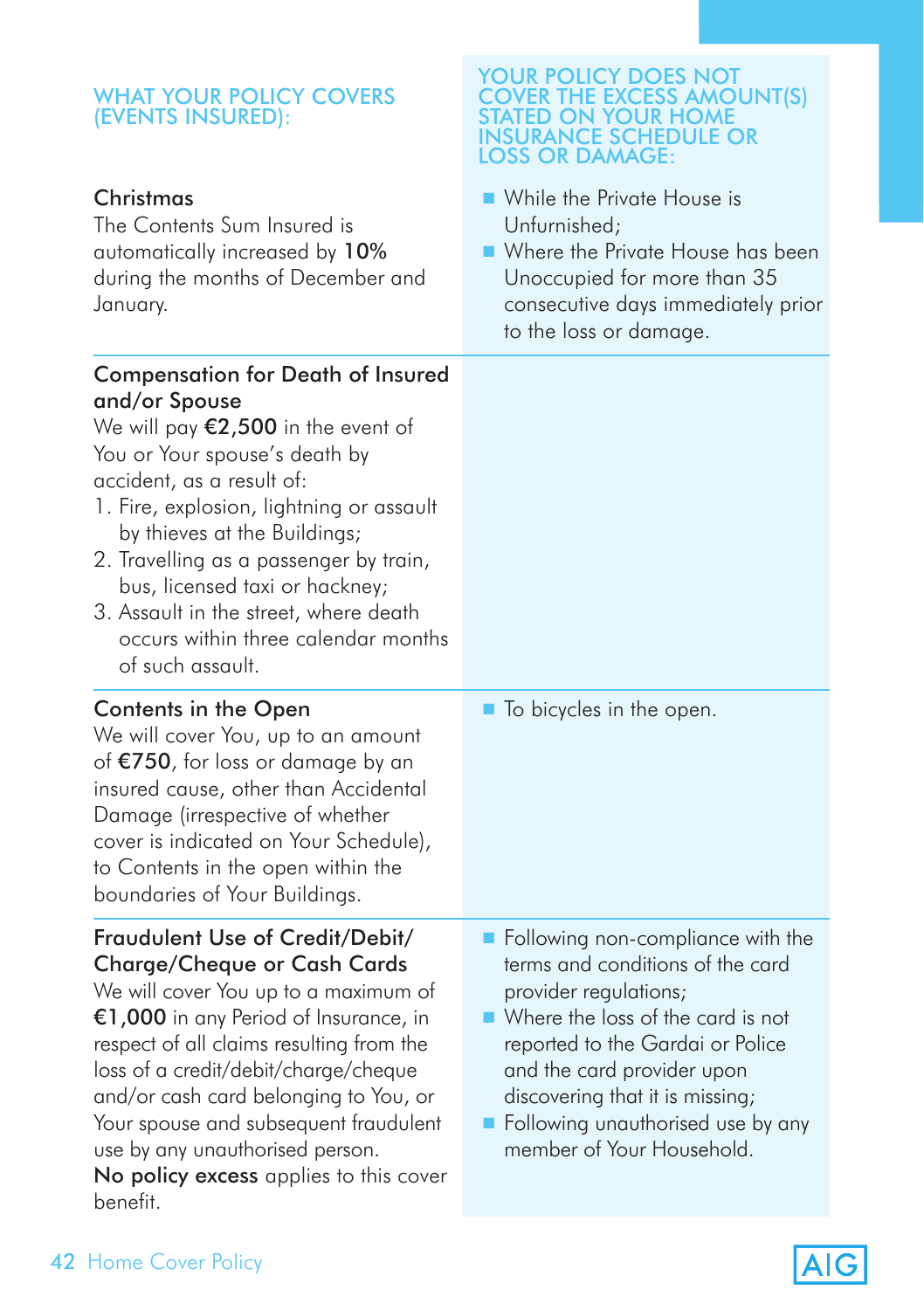#### WHAT YOUR POLICY COVERS (EVENTS INSURED):

|                                                                                                                                                                                                                                                                                                                                                                                                                                                                                                                                | <b>LOSS OR DAMAGE:</b>                                                                                                                                                                                                                                                                                                                                                                                                                                  |  |
|--------------------------------------------------------------------------------------------------------------------------------------------------------------------------------------------------------------------------------------------------------------------------------------------------------------------------------------------------------------------------------------------------------------------------------------------------------------------------------------------------------------------------------|---------------------------------------------------------------------------------------------------------------------------------------------------------------------------------------------------------------------------------------------------------------------------------------------------------------------------------------------------------------------------------------------------------------------------------------------------------|--|
| <b>Freezer and Refrigerator Contents</b><br>We will cover You up to a maximum of<br>€1000 by payment or, at our option,<br>by replacement for loss or damage to<br>food in Your deep freezer and<br>refrigerator caused by any of the<br>following events:<br>1. Rise or fall in the temperature;<br>2. Contamination by refrigeration<br>fumes resulting from;<br>(i) Accidental damage to the<br>appliance;<br>(ii) Failure of the appliance due to<br>its own defect.<br>No policy excess applies to this cover<br>benefit. | Due to any deliberate act by You;<br>Due to any consequence of strikes,<br>labour or political disturbances.                                                                                                                                                                                                                                                                                                                                            |  |
| <b>Household Removal</b><br>Loss or damage to Contents whilst in<br>the course of removal by a<br>professional furniture removal<br>contractor only, from the Buildings to<br>Your new permanent residence in<br>Ireland.                                                                                                                                                                                                                                                                                                      | ■ To property while in storage away<br>from removal vehicle;<br>Recoverable from any other source;<br>To glassware, china, pottery,<br>porcelain, terracotta or other brittle<br>articles unless they have been packed<br>for removal by professional packers;<br>Caused by scratching, abrading or<br>denting.                                                                                                                                         |  |
| <b>Temporary Removal of Property</b><br>Loss of or damage to Contents by an<br>insured cause while temporarily<br>removed from Your Private House but<br>remaining in the Republic of Ireland,<br>Northern Ireland, Great Britain, the<br>Channel Islands or the Isle of Man.<br>In the event of loss or damage the<br>amount recoverable will be limited to<br>10% of the Sum Insured on Contents.                                                                                                                            | By storm or flood to property in<br>transit or in the open;<br><b>By Accidental Damage;</b><br>To property otherwise insured;<br>To property removed for sale or<br>exhibition or in storage facilities;<br>For any amount in excess of<br>€1,500 in total, or in excess of<br>€500 for any one item, in respect<br>of property belonging to any<br>member of Your Household, while<br>living away from home and/or<br>attending college or university; |  |

YOUR POLICY DOES NOT COVER THE EXCESS AMOUNT(S) STATED ON YOUR HOME INSURANCE SCHEDULE OR

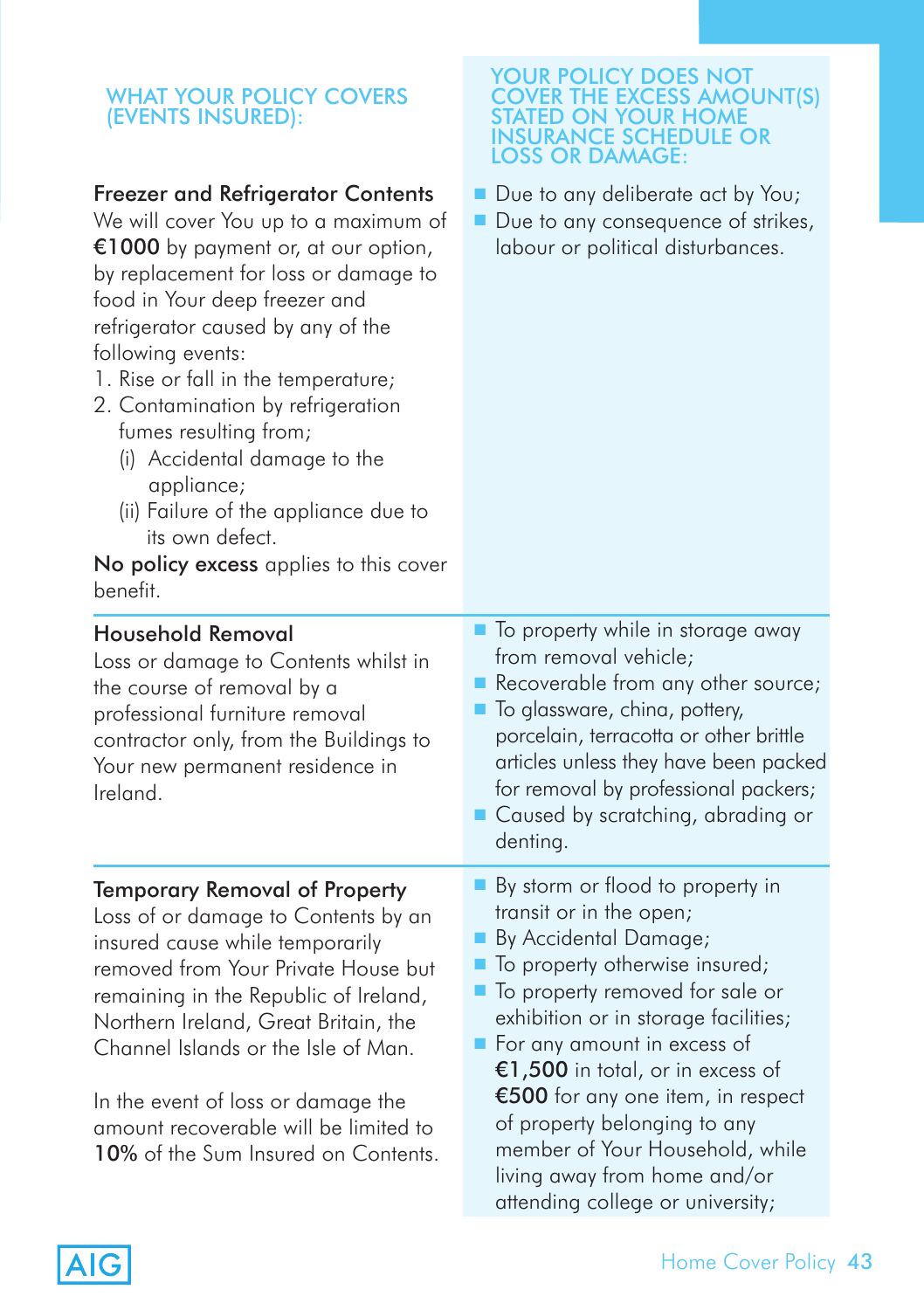| <b>WHAT YOUR POLICY COVERS</b><br>(EVENTS INSURED):                                                                                                                                                                                                                                 | YOUR POLICY DOES NOT<br>COVER THE EXCESS AMOUNT(S)<br><b>TATED ON YOUR HOME</b><br><b>INSURANCE SCHEDULE OR</b><br><b>LOSS OR DAMAGE:</b>                                                                                                                                                                                                                                                                                                                                                           |
|-------------------------------------------------------------------------------------------------------------------------------------------------------------------------------------------------------------------------------------------------------------------------------------|-----------------------------------------------------------------------------------------------------------------------------------------------------------------------------------------------------------------------------------------------------------------------------------------------------------------------------------------------------------------------------------------------------------------------------------------------------------------------------------------------------|
|                                                                                                                                                                                                                                                                                     | <b>By stealing or any attempt thereat</b><br>other than:<br>o From any bank, safe deposit or<br>occupied house;<br>o From any building where You or<br>any member of Your Household is<br>temporarily staying and which<br>involves entry or exit by forcible or<br>violent means;<br>o Involving entry to or exit from a<br>building by forcible and violent<br>means;<br>O During removal to or from any<br>bank or safe deposit while in the<br>custody of You or a member of<br>Your Household. |
| Ti <del>l</del> le Deeds<br>The cost of preparing new title deeds to<br>the Buildings if they are lost or damaged<br>while in the Private House<br>or in Your bank for safekeeping.<br>The maximum amount payable is $E$ 750.<br>No policy excess applies to this cover<br>benefit. |                                                                                                                                                                                                                                                                                                                                                                                                                                                                                                     |
| <b>Visitors and Guests' Property</b><br>Loss of or damage to the property of<br>visitors and guests other than Paying<br>Guests by an insured cause is included<br>up to a limit of €1,000 of any one loss.<br>No policy excess applies to this cover<br>benefit.                   |                                                                                                                                                                                                                                                                                                                                                                                                                                                                                                     |
| <b>Wedding Gifts</b><br>The Contents Sum Insured is<br>automatically increased by 10% for a<br>period of one month before and one<br>month after the wedding day of You or a<br>member of Your Household.                                                                           | ■ While the Private House is<br>Unfurnished;<br>Where the Private House has been<br>Unoccupied for more than 35<br>consecutive days immediately prior<br>to the loss or damage.                                                                                                                                                                                                                                                                                                                     |

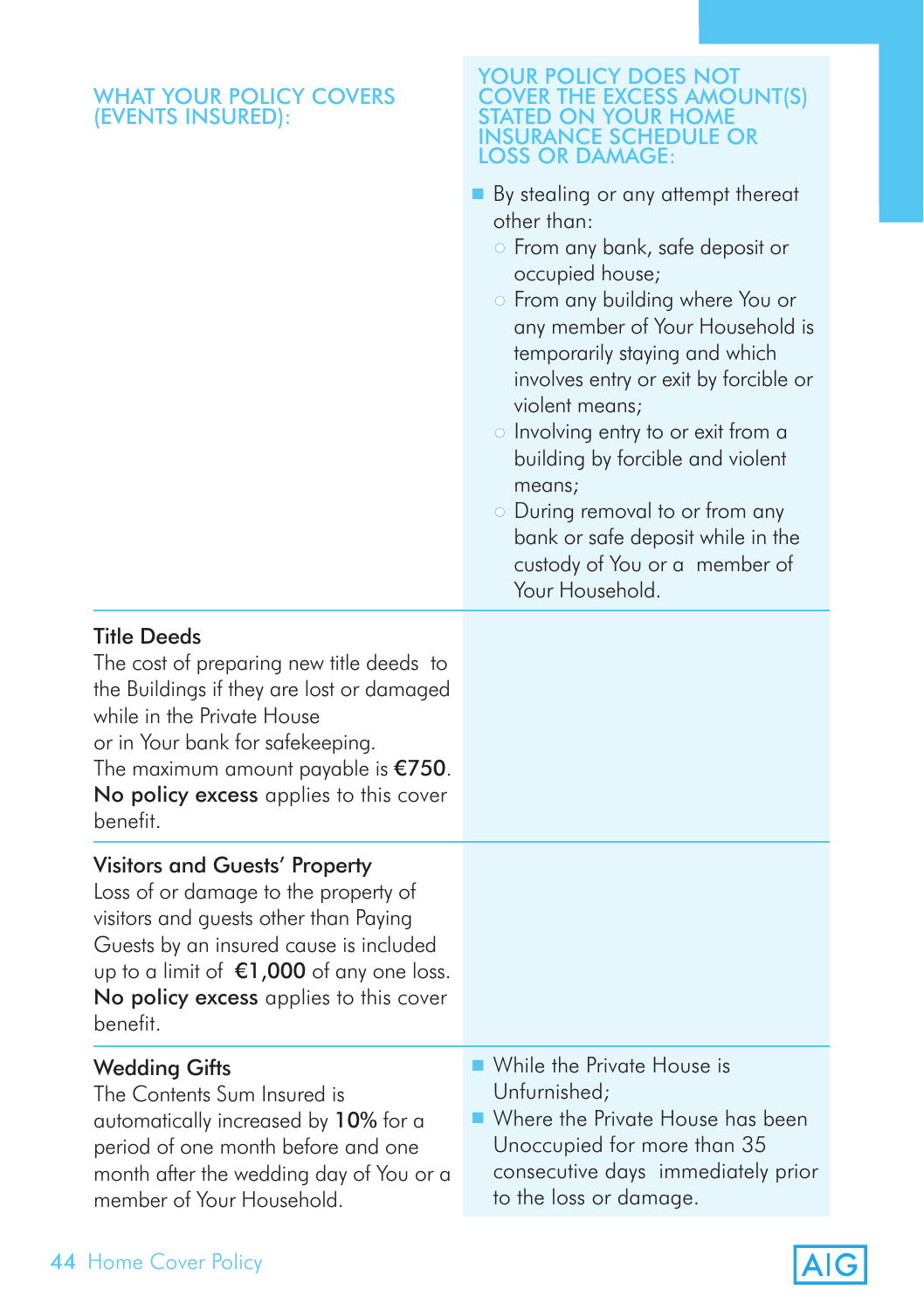# **If Home Premium is Shown on Your Home Insurance Schedule the Following Covers are Included**

The following additional covers and benefits only apply if Home Cover Premium is shown as operative on Your Home Insurance Schedule and You have also selected Contents cover.

These covers and benefits are in addition to those provided under Home Cover Plus.

| <b>WHAT YOUR POLICY COVERS</b><br>(EVENTS INSURED):                                                                                                                                                                                                                                                                                                   | <b>YOUR POLICY DOES NOT</b><br><b>COVER THE EXCESS AMOUNT(S)</b><br><b>STATED ON YOUR HOME</b><br><b>INSURANCE SCHEDULE OR</b><br><b>LOSS OR DAMAGE:</b>                                                                                                                      |
|-------------------------------------------------------------------------------------------------------------------------------------------------------------------------------------------------------------------------------------------------------------------------------------------------------------------------------------------------------|-------------------------------------------------------------------------------------------------------------------------------------------------------------------------------------------------------------------------------------------------------------------------------|
| Shopping<br>We will pay for loss or damage to food<br>and other goods while You, or<br>a member of Your Household, are<br>transporting them from the shop where<br>bought to the Buildings specified on<br>Your Home Insurance Schedule subject<br>to a maximum amount of €500 any<br>one loss.<br>No policy excess applies to this cover<br>benefit. | By theft or attempted theft from any<br>unattended vehicle unless:<br>o All windows, including sunroof,<br>and doors are securely locked<br>and<br>• The property is completely<br>concealed within a closed<br>compartment or locked boot.<br>To property otherwise insured. |

#### Increased Benefits

When You purchase Home Cover Premium, the increased benefits outlined below apply:

| <b>Description of Cover</b>                   | <b>Home Cover</b><br><b>Plus</b><br><b>Benefits</b> | <b>Home Cover</b><br>Premium<br><b>Benefits</b> |
|-----------------------------------------------|-----------------------------------------------------|-------------------------------------------------|
| Home Office Equipment                         | €3,000                                              | €6,000                                          |
| Money                                         | €500                                                | €2,000                                          |
| Loss of oil                                   | €1,000                                              | €2,000                                          |
| Fraudulent use of credit/<br>cheque etc cards | €1,000                                              | €3,000                                          |
| Visitors and quests'<br>property              | €1,000                                              | €3,000                                          |

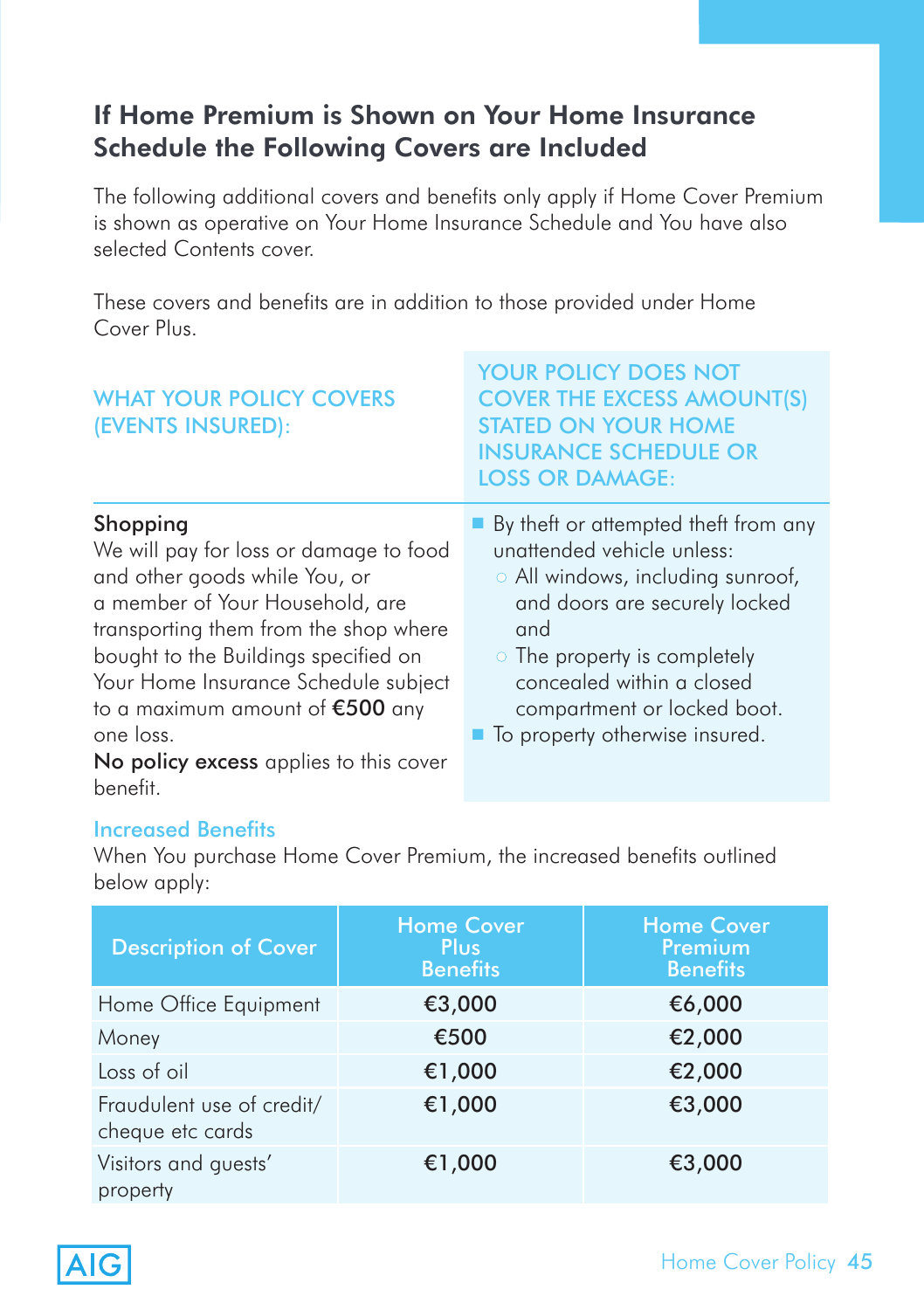# WHAT YOUR POLICY COVERS (EVENTS INSURED):

#### Unspecified All Risks Cover

The following cover only applies if the Home Cover Premium is shown on Your Home Insurance Schedule and You have also selected Contents cover.

#### The Cover - Unspecified All Risks - €3,000

We will cover You by payment or, at our option, by reinstatement, replacement or repair, for loss or

damage caused to unspecified items as described in Section 3 All Risks subject to a maximum of €3,000 in any one period of insurance.

- This cover forms part of the Contents section of Your policy and is in addition to any cover purchased under Section 3 All Risks.
- No sum insured will appear on Your Home Insurance Schedule for this cover.
- $\blacksquare$  This cover is subject to all the terms conditions and exclusions of Section 3 All Risks.
- No Policy Excess applies to this Premium Cover benefit.

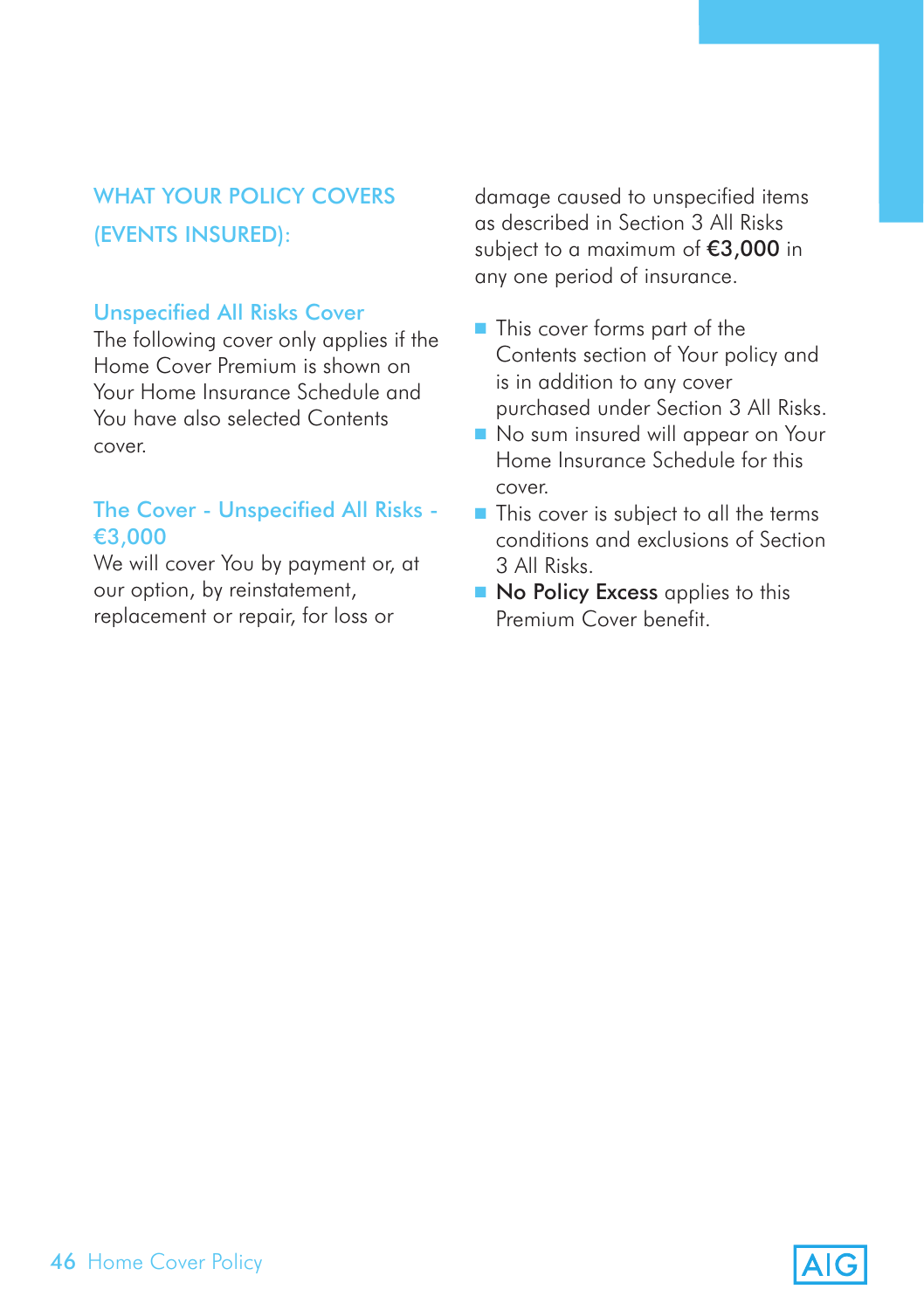# **Your Contents Cover includes Liability to Others**

## WHAT YOUR POLICY COVERS (EVENTS INSURED):

## Liability to Domestic Employees

We will cover You against all sums which You shall become legally liable to pay as employer for death, bodily injury or illness to any Domestic Employee while in Your employment in connection with the Buildings.

The amount payable in respect of any one event or series of events constituting one occurrence shall not exceed €3,000,000 inclusive of all legal fees and other expenses.

## YOUR POLICY DOES NOT COVER LIABILITY IN RESPECT OF:

- **n** Any action for damage brought in a court of law outside the Republic of Ireland;
- Any agreement unless liability would have otherwise applied;
- Any wilful or malicious damage:
- $\blacksquare$  Arising from work of a construction or reconstruction nature or structural alterations or demolition or any operation incidental thereto;
- Accidents to independent consultants or contractors and/or their employees;
- Death, bodily injury or illness caused to other members of Your Household.

## Liability to Others:

We will cover You against all sums which You shall become legally liable to pay:

- 1. As occupier of the Buildings;
- 2. In a personal capacity within the Republic of Ireland, Northern Ireland, Great Britain, Isle of Man, Channel Islands or elsewhere in the world (with the exception of countries excluded under the Sanctions Notice) in the course of a visit not lasting more than 60 consecutive days;

(i) For death, bodily injury or illness to any person other than:

■ The ownership, possession or use of any mechanically or electrically propelled vehicle (which includes mechanically propelled lawnmowers, mechanically or electrically propelled children's toys and mechanically or electrically propelled quad bikes), horse-drawn vehicle, water craft, aircraft (other than model aircraft) or similar vehicles or craft. This exclusion does not apply to mechanically propelled lawnmowers being used at Your Buildings provided that this extension shall not apply to or include any liability which is compulsorily insurable under any Road Traffic Acts or amending statutes;

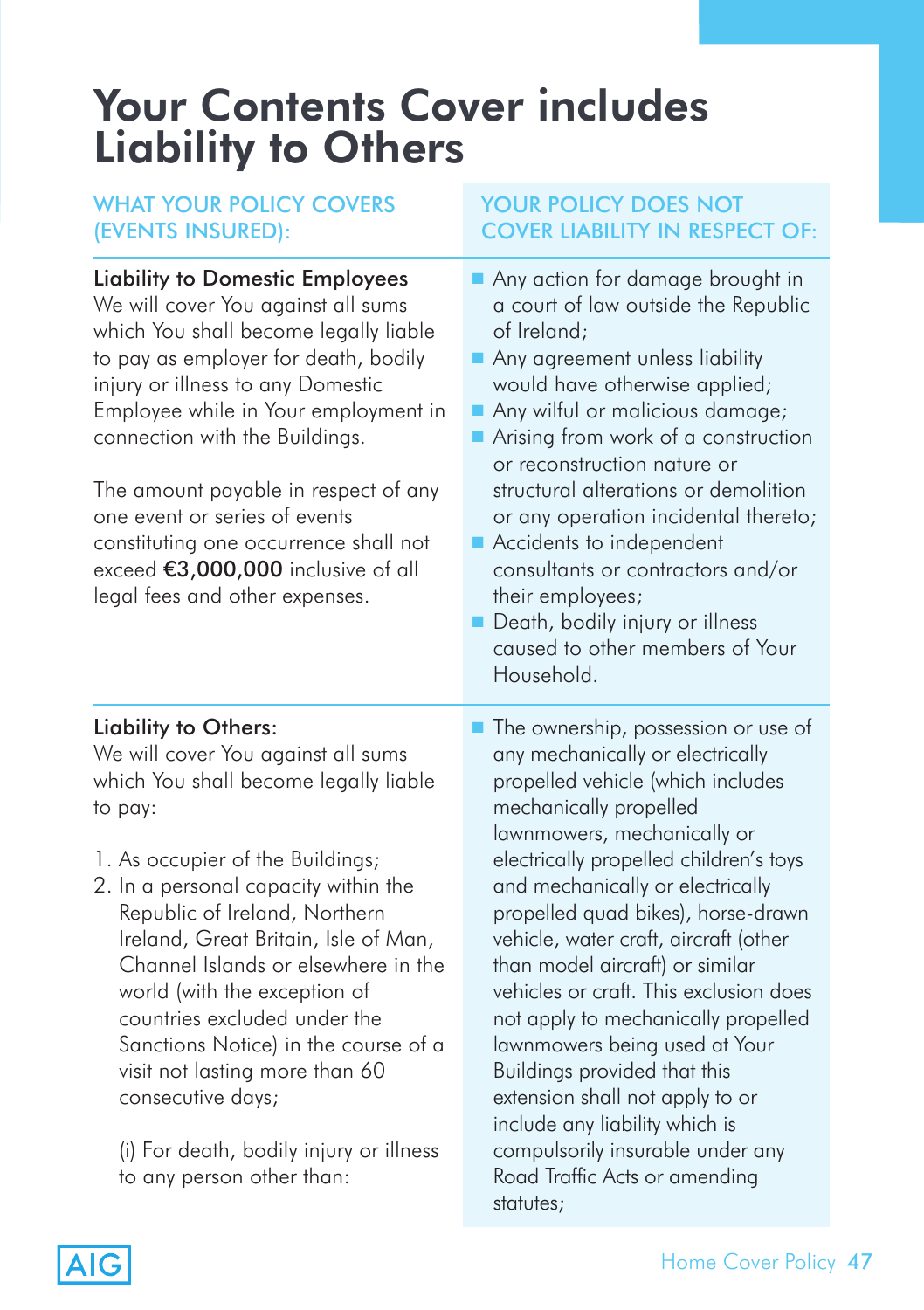#### WHAT YOUR POLICY COVERS (EVENTS INSURED):

- <sup>n</sup> You;
- Members of Your Household:
	- **Employees of You or of** members of Your Household;
	- **n** Pavina Guests unless the use has been declared and the premium paid;
- (ii) For accidental damage to property other than property belonging to or under the control  $\circ$ f $\cdot$ 
	- <sup>n</sup> You;
	- **n** Members of Your Household;
	- **Employees of You or of** members of Your Household:
	- **n** Paving Guests unless the use has been declared and the premium paid, caused by: o You:
		- o Members of Your Household (other than Domestic Employees);
		- **O** Domestic Employees in the course of their employment in connection with the Buildings.

We will also cover, in like manner, members of Your Household.

The amount payable in respect of any one event or series of events constituting one occurrence will not exceed €3,000,000 inclusive of all legal fees and other expenses.

In the event of Your death We will, in

## YOUR POLICY DOES NOT COVER LIABILITY IN RESPECT OF:

- $\blacksquare$  The ownership, possession or use of any animal, but this exclusion does not apply to ponies or saddle horses (unless used for racing or steeple chasing), domestic cats and dogs (other than dangerous dogs, as specified in regulations made under the Control of Dogs Acts or amendments thereto, if such ownership, possession or use is not in accordance with the provisions of such regulations);
- **n** Ponies, saddle horses, domestic cats and dogs that have been the subject of a liability claim in the past;
- The ownership of any land or building;
- The occupation of any land or building other than:
	- o The Buildings specified on Your Home Insurance Schedule;
	- o Temporary holiday accommodation.
- Any profession, trade or business other than the provision of:
	- $\circ$  A child minding facility at the Buildings for not more than 2 children;
	- $\circ$  If the cover has been requested and the premium paid, accommodation for paying guests as detailed and subject to the limit set out within this policy or any amending Endorsement;
- Any wilful or malicious act;

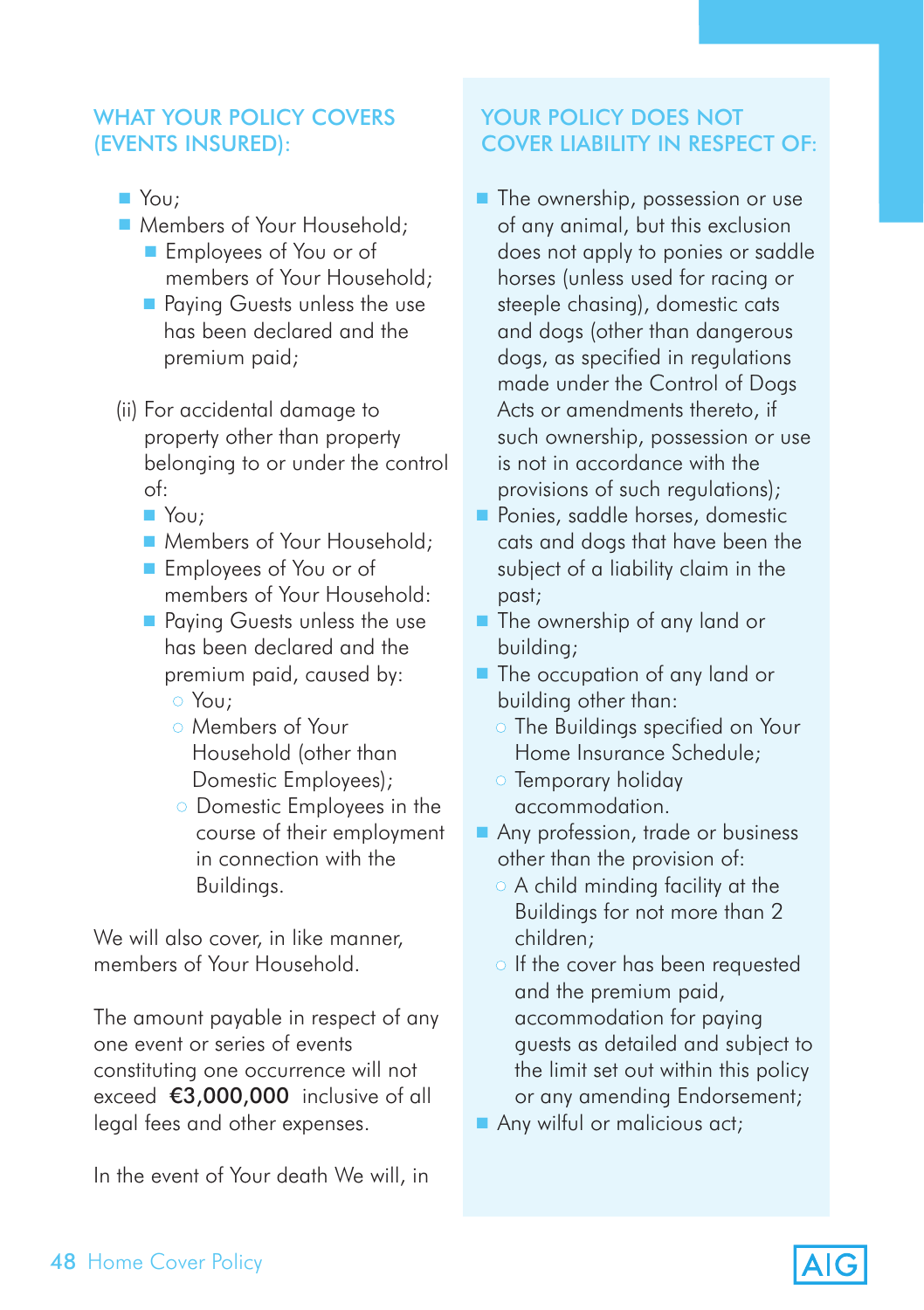### WHAT YOUR POLICY COVERS (EVENTS INSURED):

respect of liability incurred by You, cover Your personal representatives in the terms of and subject to the limitations set out, provided that such personal representatives will, as though they were the Insured, observe, fulfil and be subject to the terms, exceptions and conditions of the policy insofar as they can apply.

## YOUR POLICY DOES NOT COVER LIABILITY IN RESPECT OF:

- $\blacksquare$  The ownership, possession, use or discharge of any firearm other than firearms licensed for sporting activities;
- Any contract imposed on You, for which liability You would not otherwise have been under;
- Dangerous implements (e.g. chainsaws, blowtorches, kango hammers, welding equipment and/or any equipment necessitating the use of protective clothing) which are being used other than at the buildings as described on Your Home Insurance Schedule;
- Arising from work of a construction or reconstruction nature or structural alterations or demolition or any operation incidental thereto;
- $\blacksquare$  The transmission of any communicable disease by You or any member of Your household.

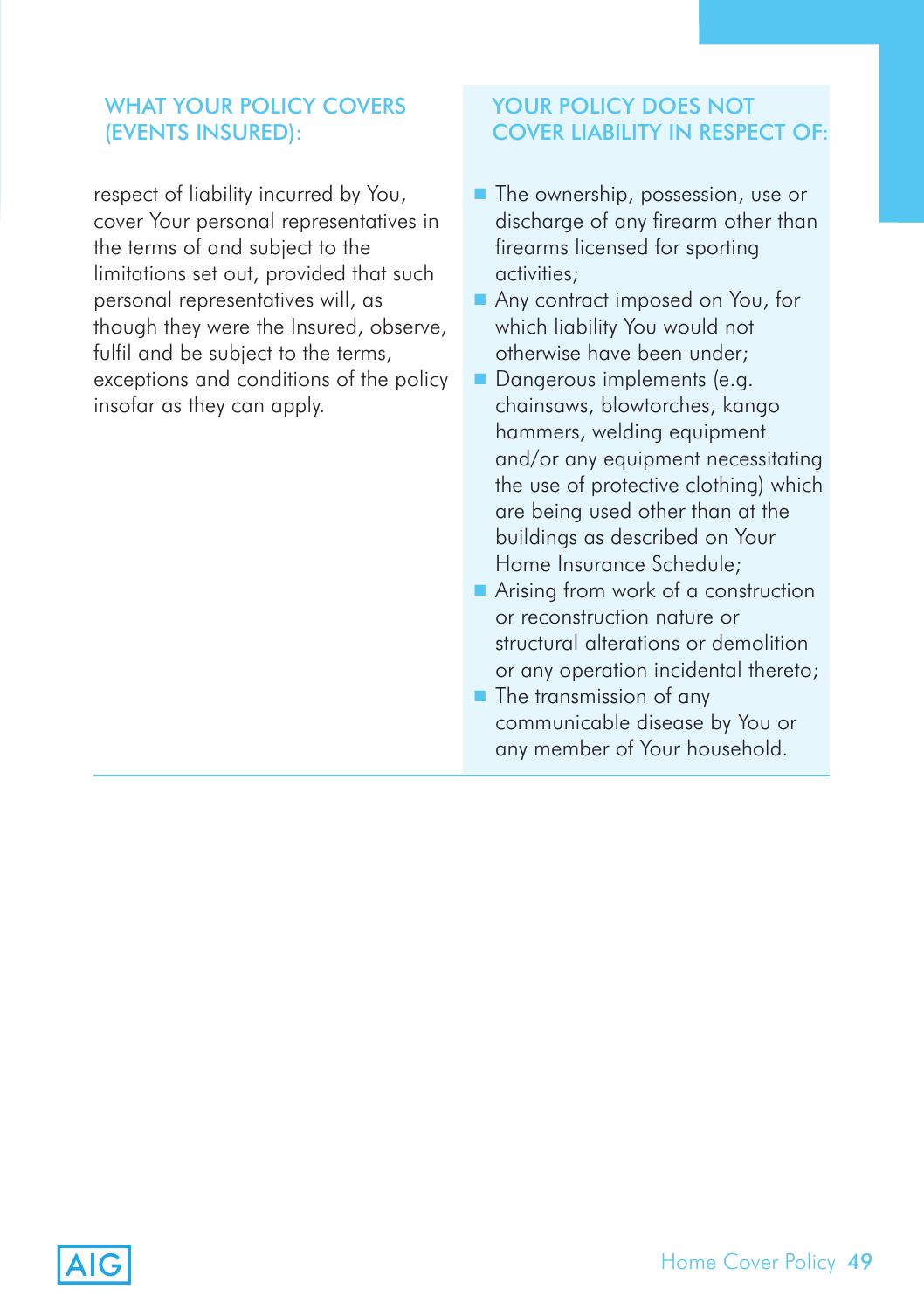# Section 3 – Your Optional All Risks Cover

### (for Personal Belongings and Jewellery)

This optional insurance cover only applies when All Risks Sum Insured is shown on Your Home Insurance Schedule.

A Policy Excess of €100 applies to this section of the policy in respect of each and every loss or damage Incident.

| <b>WHAT YOUR POLICY COVERS</b><br><b>WE WILL COVER LOSS OR</b><br><b>DAMAGE TO:</b>                                                                                                                                                                                                                                            | <b>YOUR POLICY DOES NOT</b><br>COVER THE €100 EXCESS<br><b>AMOUNT STATED ABOVE OR</b><br><b>LOSS OR DAMAGE:</b>                                                                                                                                                                                                                                                                                                                                                     |
|--------------------------------------------------------------------------------------------------------------------------------------------------------------------------------------------------------------------------------------------------------------------------------------------------------------------------------|---------------------------------------------------------------------------------------------------------------------------------------------------------------------------------------------------------------------------------------------------------------------------------------------------------------------------------------------------------------------------------------------------------------------------------------------------------------------|
| Item 1 - Unspecified Items<br>Description of items covered:<br>1. Personal Effects (excluding<br>hearing aids, mobile phones,<br>laptops, tablets and the like)<br>2. Jewellery, Photographic<br>Equipment (excluding<br>camcorders)<br>3. Clothing and Sports Equipment<br>up to a maximum Sum Insured per<br>item of €1,000. | ■ To any item (for Item 2) not clearly<br>identifiable from the description<br>provided on Your Home Insurance<br>Schedule;<br>■ To camping equipment, jet skis,<br>documents of any kind and<br>household goods;<br>By stealing or attempted stealing<br>from any unattended vehicle<br>unless:<br>o All windows, including sunroof,<br>and doors are securely locked;<br>o The property is completely<br>concealed within a closed<br>compartment or locked boot; |
| Item 2 - Specified Items<br>Any item specified on Your Home<br>Insurance Schedule up to a<br>maximum of the Sum Insured shown<br>against the item.                                                                                                                                                                             | To sports equipment while in use;<br>To driver licenses, passports or<br>documents of any kind<br>To musical instruments or<br>photographic equipment used or<br>held for business or professional<br>purposes;                                                                                                                                                                                                                                                     |

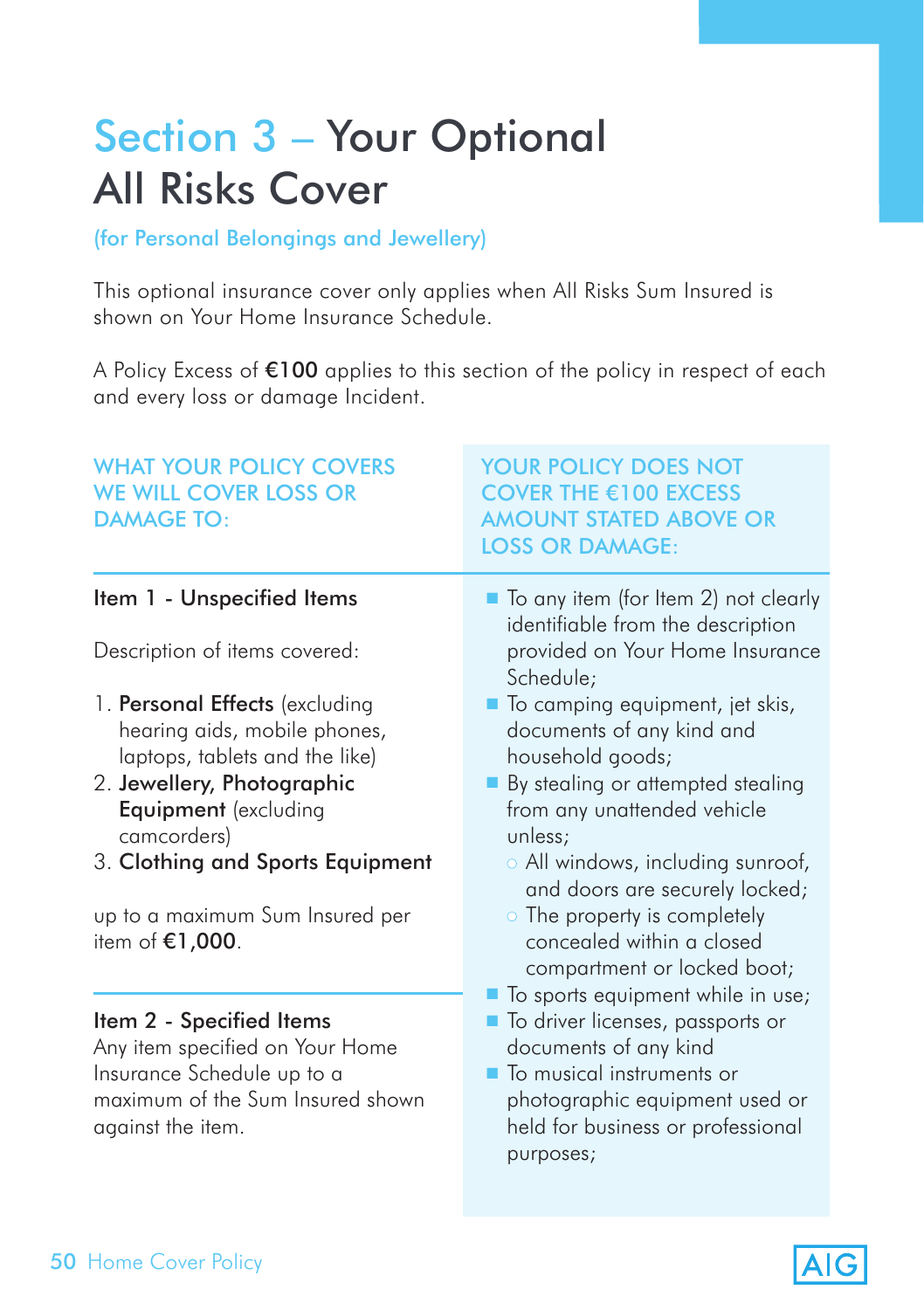### WHAT YOUR POLICY COVERS: WE WILL COVER LOSS OR DAMAGE TO:

The item must be clearly and accurately described on Your Home Insurance Schedule so as to be clearly identifiable for the purposes of validating a claim.

Failure to do so will result in the maximum Sum Insured per item from the Unspecified Items cover above applying.

Where an item forms part of a set, pair or suite, the per item limit applies to the set, pair or suite and not just the damaged item (e.g. golf clubs).

### YOUR POLICY DOES NOT COVER THE €100 EXCESS AMOUNT STATED ABOVE, OR LOSS OR DAMAGE:

- Caused by animals owned or in the care, custody or control of You or members of Your Household;
- To pottery, porcelain, terracotta, glass or other brittle items other than by fire and stealing.

#### Valuation Requirement for Specified Items Valued in Excess of €5,000

A valuation is required for all Specified Items valued in excess of €5,000. Failure to provide a valuation obtained prior to a loss may invalidate the cover or result in a claim being rejected.

#### Geographical Limits

The cover provided by this section applies to insured property in the Republic of Ireland, Northern Ireland, Great Britain, the Channel Islands and the Isle of Man, and for **not more than 60 days** in any one Period of Insurance while elsewhere in the world.

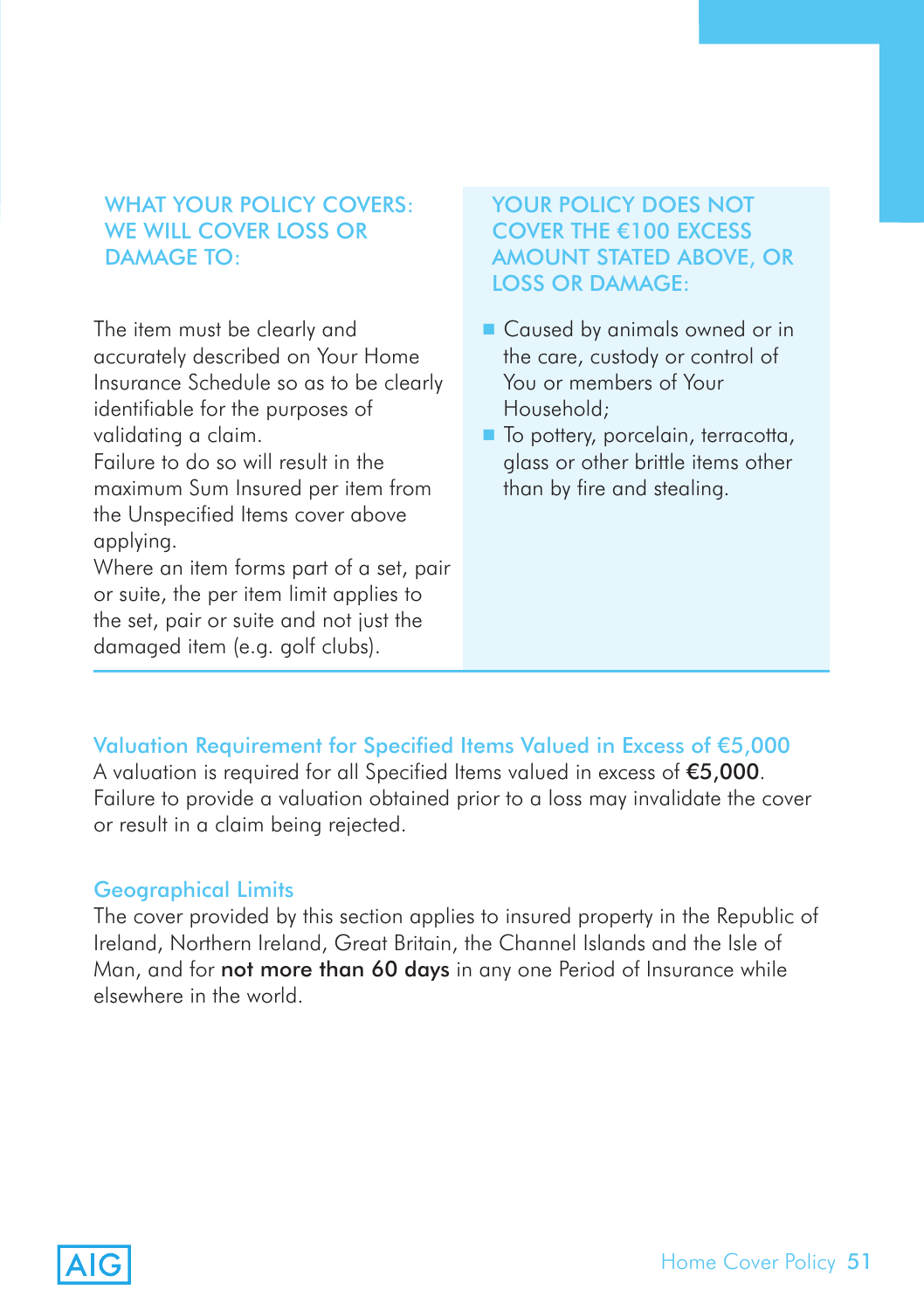# Section 4 – Your Optional Pedal Cycle Cover

This optional insurance cover only applies when a pedal cycle Sum Insured is shown on Your Home Insurance Schedule.

A policy excess of €75 applies to this section of the policy in respect of each and every loss or damage Incident.

## WHAT YOUR POLICY COVERS (EVENTS INSURED):

Pedal cycles including fitted accessories against:

- 1. Loss or damage by theft or any attempted theft;
- 2. Accidental damage while the said cycle(s) is used by You, or any member of Your Household.

Cover is limited to the Territorial Limits or for the purpose of travel away only, elsewhere in the world for up to 30 days in any one period of insurance.

The maximum We will pay for any one pedal cycle is limited to the Sum Insured stated on Your Home Insurance Schedule.

## YOUR POLICY DOES NOT COVER THE €75 EXCESS AMOUNT STATED ABOVE OR LOSS OR DAMAGE:

- Due to wear and tear, electrical or mechanical breakdown or derangement;
- Arising from business use:
- To tyres or lamps, or other accessories unless the cycle(s) itself is damaged at the same time;
- n To motor assisted cycles.
- Due to stealing of the cycle(s) or its parts unless the cycles(s) is in a locked building or has been immobilised by a security device;
- $\blacksquare$  Whilst the cycle is being used for racing, pacemaking, speed testing or for hire.

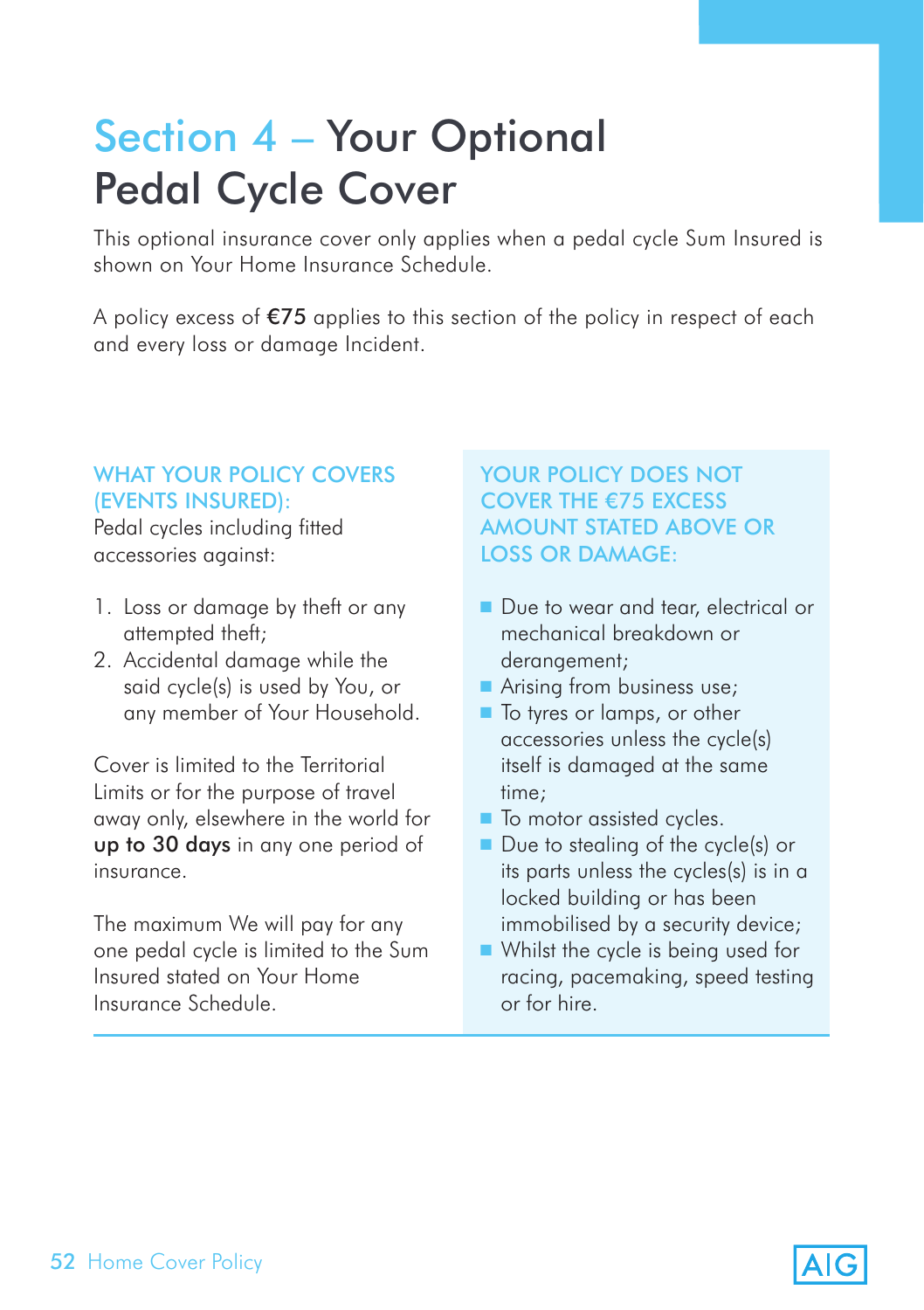# Section 5 – Your Optional Caravan Cover

This optional insurance cover only applies when a caravan Sum Insured is shown on Your Home Insurance Schedule.

The **standard Policy Excess** shown on Your Home Insurance Schedule applies to this section of the policy in respect of each and every loss or damage Incident.

#### Important Information

This Policy section covers caravans which are not greater than 15 years old at inception, are not let for hire or reward or used as a permanent or longterm residence.

| <b>WHAT YOUR POLICY COVERS</b><br>(EVENTS INSURED):                                                                                     | <b>YOUR POLICY DOES NOT</b><br><b>COVER THE POLICY EXCESS</b><br><b>AMOUNT STATED ON YOUR</b><br><b>HOME INSURANCE SCHEDULE</b><br><b>OR LOSS OR DAMAGE:</b>                |
|-----------------------------------------------------------------------------------------------------------------------------------------|-----------------------------------------------------------------------------------------------------------------------------------------------------------------------------|
| We will cover You by payment or, at<br>our option, by replacement or repair<br>for accidental<br>loss or damage to;                     | $\blacksquare$ To tyres;<br><b>If let for hire or reward or used as</b><br>a permanent residence;<br>By stealing or any attempt thereat:<br>Of clothing or Personal Effects |
| 1. The caravan specified on Your<br>Home Insurance Schedule,<br>including its accessories,<br>furnishings and utensils;                 | while the caravan is unattended<br>unless securely closed and<br>locked,<br>Of the caravan specified unless<br>secured against theft (closed                                |
| 2. Clothing and Personal Effects whilst<br>in the caravan or whilst temporarily in<br>the towing vehicle in the course of a<br>journey. | and locked);<br>■ Caused by storm, unless secured<br>at each corner by proprietary<br>anchor screws and wire hawsers                                                        |
| In addition We will pay the reasonable<br>costs incurred to protect and remove                                                          | except when kept at the Buildings<br>specified on Your Home Insurance<br>Schedule;                                                                                          |

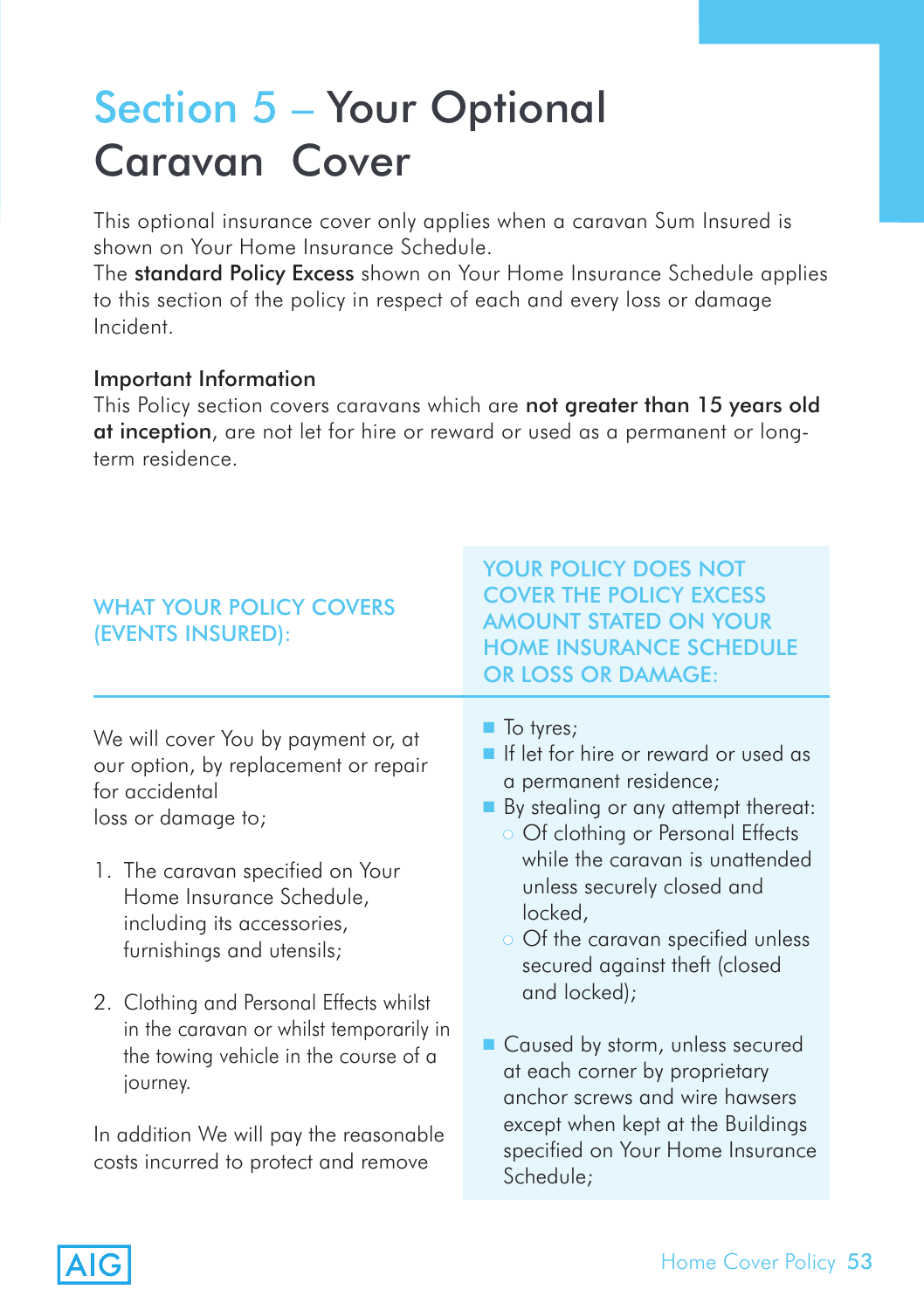### WHAT YOUR POLICY COVERS (EVENTS INSURED):

YOUR POLICY DOES NOT COVER THE POLICY EXCESS AMOUNT STATED ON YOUR HOME INSURANCE SCHEDULE OR LOSS OR DAMAGE:

the caravan to suitable repairers and to deliver it to Your Buildings following repair subject to a maximum amount payable of €400 in respect of any one loss.

#### Where Insured:

- Anywhere in the Republic of Ireland, Northern Ireland, Great Britain, Isle of Man, and the Channel Islands, including transit between ports.
- $\blacksquare$  While temporarily within the continent of Europe in the custody and control of the Insured for not more than 60 days in any one Period of Insurance.
- **n** Of Money, stamp collections and documents of any kind;
- To High Value Items;
- $\blacksquare$  For the amount of the policy excess stated on Your Home Insurance Schedule in respect of each loss.
- To caravans over 15 years old.

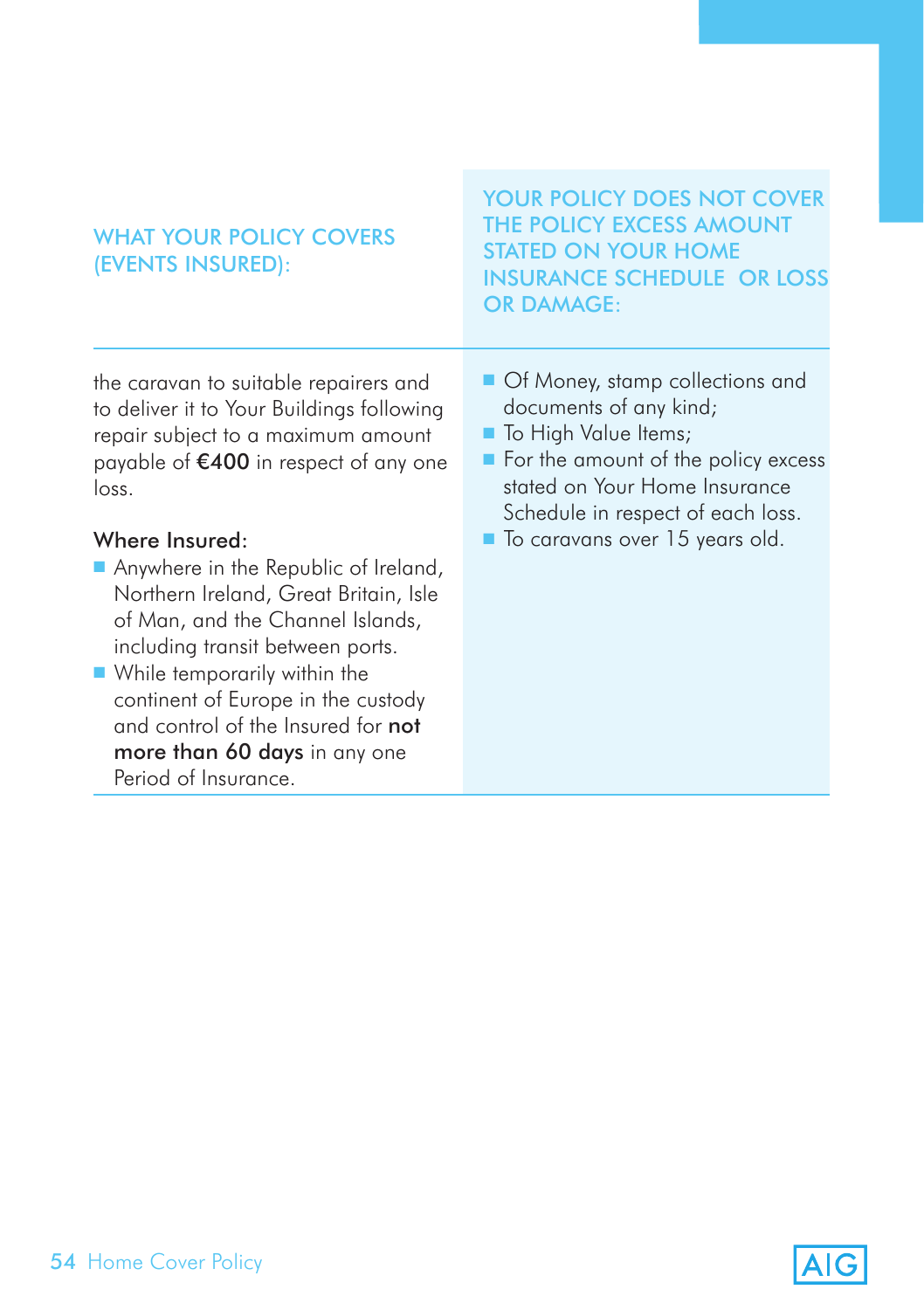# Liability to Others

#### WHAT YOUR POLICY COVERS (EVENTS INSURED)

We will cover You against all sums which You become legally liable to pay for damages in respect of;

- 1. Death, bodily injury or illness to any person excluding Your employees or members of Your Household;
- 2. Accidental damage to property other than property belonging to or under the control of You, members of Your Household or employees of You or of members of Your Household, arising out of the ownership or use of the caravan specified on Your Home Insurance Schedule.

We will also cover, in like manner, members of Your Household.

The amount payable in respect of any one event or series of events constituting one occurrence will not exceed €3,000,000 inclusive of all legal fees and other expenses.

#### YOUR POLICY DOES NOT COVER LIABILITY IN RESPECT OF:

- Caravans over 15 years old at the time cover was arranged;
- $\blacksquare$  The caravan whilst it is:
	- o Attached to any vehicle;
	- o Let for hire or reward or used as a permanent residence;
	- $\circ$  Being used other than for social, domestic and pleasure purposes.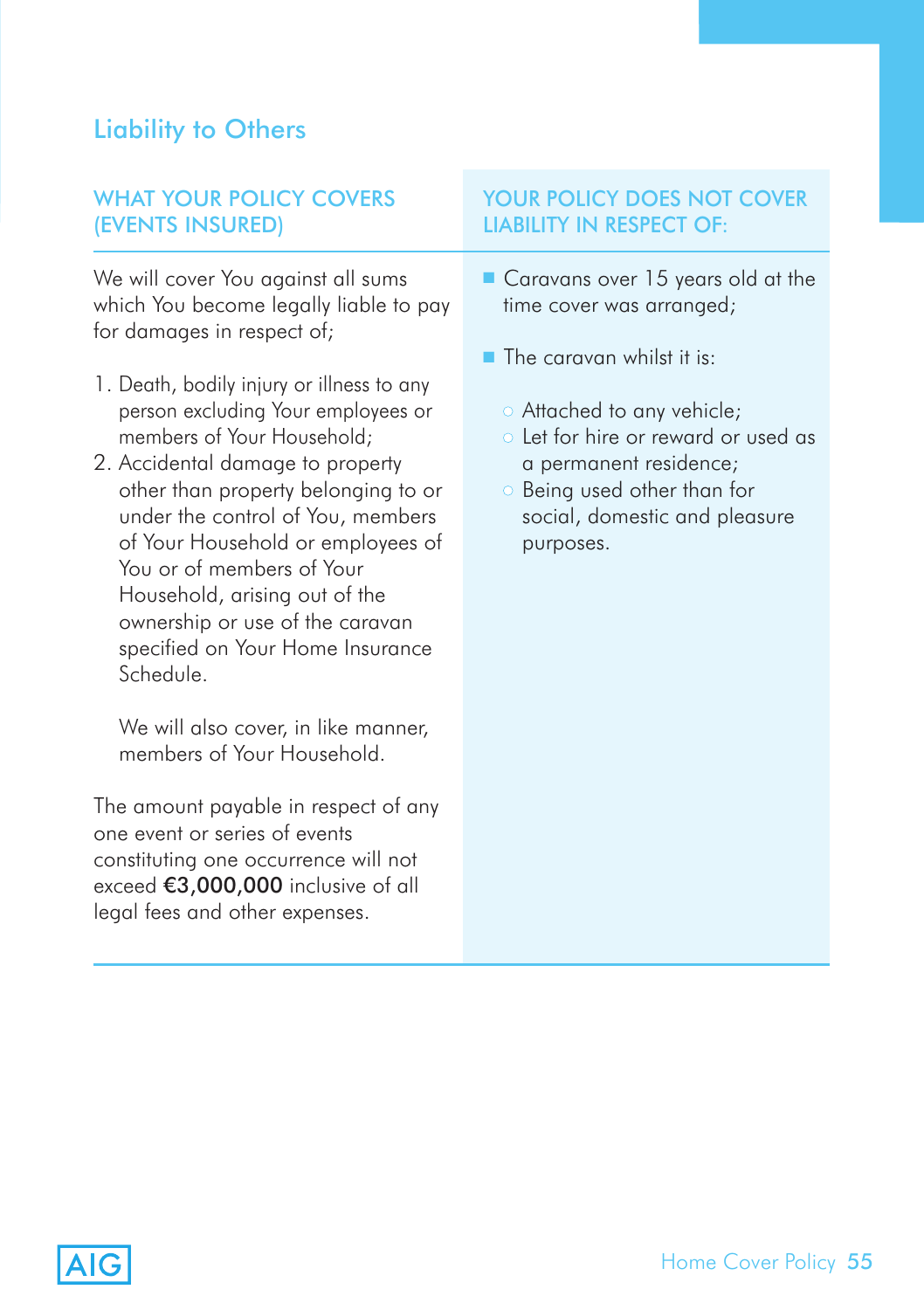# How Claims will Be Settled

# **When Buildings Claims Settled on a New for Old basis**

## For Buildings (Section 1)

Any admitted claim (excluding claims in respect of felt roofs) will be settled on a new for old basis (without deduction for wear, tear or depreciation), provided:

- 1. The Buildings have been maintained in good repair;
- 2. The Buildings Sum Insured amount at the time of a loss is not less than the full cost of rebuilding the entire Buildings as defined inclusive of fees and removal of debris;
- 3. Repair or replacement is carried out without undue delay.

Otherwise, claims will be settled with an appropriate deduction for wear, tear and depreciation.

# **When Deduction Adjustment Made for Wear, Tear and Depreciation**

#### Claims in Respect of Felt Roofs

Covered claims will be settled with an appropriate deduction for wear, tear and depreciation.

#### For Contents (Section 2)

Provided that, at the time of a loss, the Contents Sum Insured amount is adequate to replace all of the Contents as new, any admitted claim (excluding claims for items listed as below) will be settled on a new for old basis, as follows:

- 1. Total loss or destruction will be settled without deduction for wear, tear or depreciation,
- 2. Partial loss will be settled by payment of the cost of repair (if repairs can be made) and subject to this cost not exceeding the replacement value of the property as new.

Otherwise, claims will be settled with an appropriate deduction for wear, tear and depreciation.

All claims for:

- 1. Household linen, wearing apparel, sporting equipment and bicycles;
- 2. Any of the following if they are over 3 years old: carpets, floor covering and timber flooring; TV, audio, video, computer or recording equipment and ancillary material including CDs, tapes, records and software;

will be settled with an appropriate deduction for wear, tear and depreciation.

#### Our Limit of Liability – Buildings and Contents Sum Insured

In the event of a loss in respect of Buildings or Contents our maximum liability is limited to the Sum Insured amounts stated on Your Home Insurance Schedule or endorsed hereon.

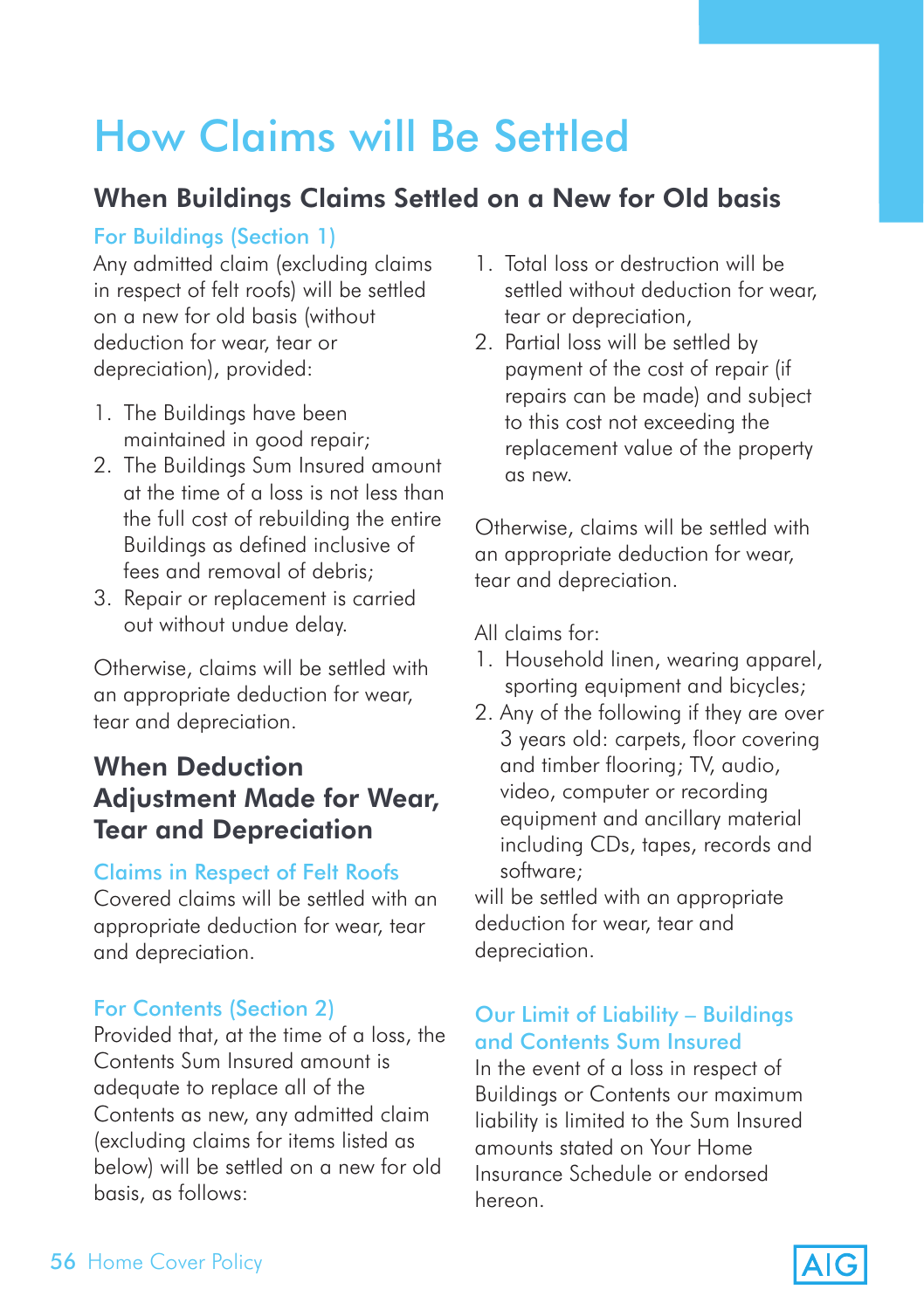#### Excess Amounts will be Deducted

We will deduct the amount of the excess stated on Your Home Insurance Schedule or elsewhere in this policy wording in respect of each loss.

# **For All Risks Cover (Section 3) and for Pedal Cycles Cover (Section 4)**

Provided the loss or damage is covered by Your policy We will settle Your claim as follows subject to the Sum Insured being adequate:

- 1. Where damage can be economically repaired, including for clothing, We will either authorise or arrange for repair;
- 2. Where a damaged or lost item can be replaced with an item of similar quality We will either authorise or arrange for replacement;
- 3. Where We are unable to either

repair or replace the item, We will make a cash payment equal to an agreed replacement value;

4. Where We have offered either repair or replacement but You prefer a cash settlement, We will pay You an amount equal to the cost to Us had the item been repaired or replaced.

#### For Claims Relating to Items of Clothing:

We may make a deduction for wear, tear and depreciation for clothing.

# **For Caravan Cover (Section 5)**

Our maximum liability for any admitted claim will not exceed the market value of the property at the time of its loss or damage, or the Sum Insured specified on Your Home Insurance Schedule (whichever is the lesser).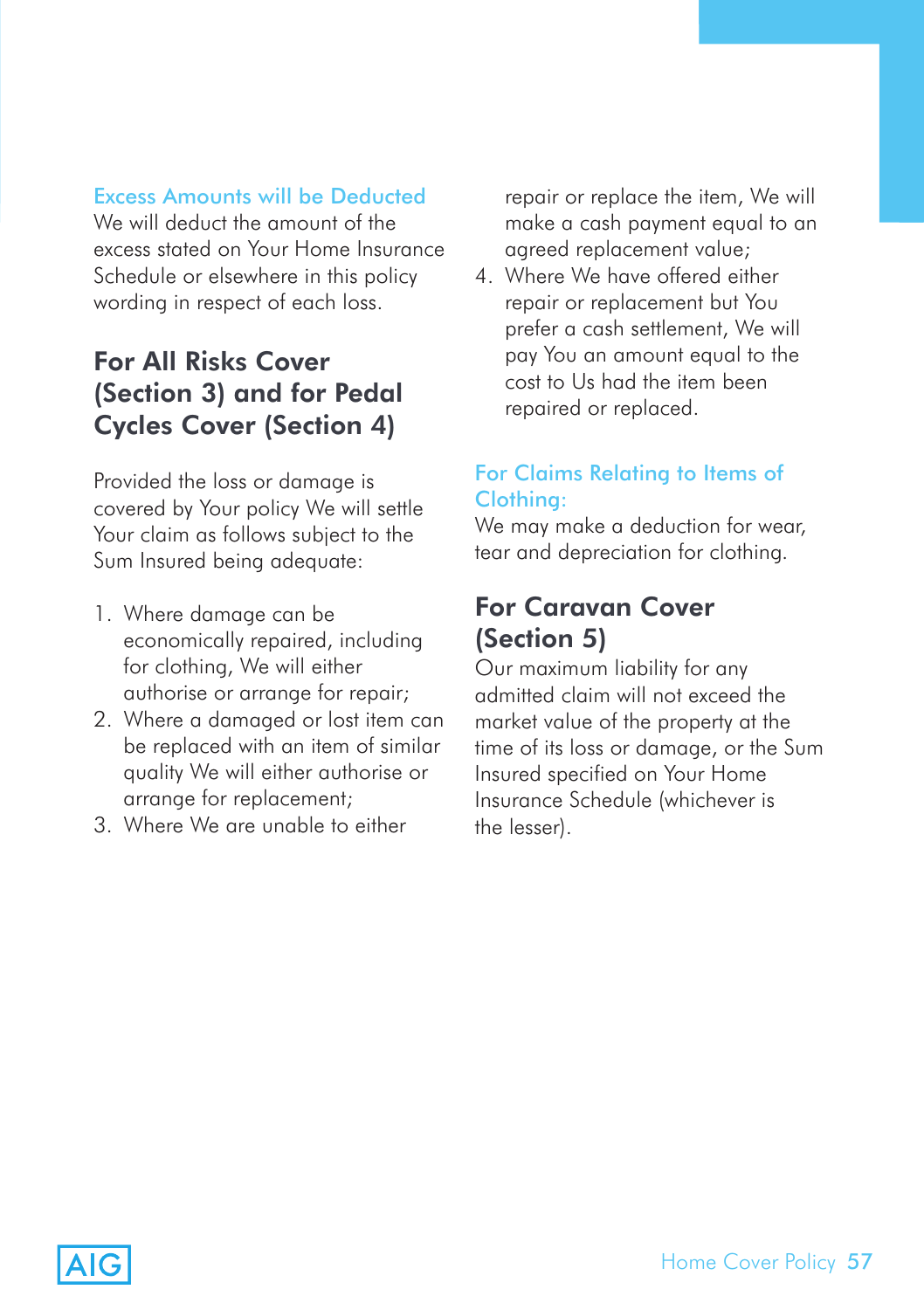# What to Do if an Event Insured Occurs

## **Home Claims Notification**

To notify Us of a claim please contact our Home Claims Notification Helpline at 01 8599700. Our staff will be glad to help You and advise You on how to proceed.

Where We need to discuss Your claim You will be contacted as soon as possible to make an appointment.

If You have any queries or if You need any advice in making Your claim just contact Us and We will be happy to help You.

When necessary – in the case of broken windows or burst pipes for example – You should have emergency repairs carried out immediately to prevent possible further damage to Your property.

## **Emergency Home Assist Helpline**

We also provide an emergency 24-hour Home Assist emergency helpline which can provide You with a connection to an approved network of repairers (plumbers, electricians, glaziers, locksmiths, roofers etc.) to help alleviate the effects of a loss as quickly as possible. This is particularly useful when damage is discovered suddenly, especially outside of normal office hours.

The phone number for this service is 1850 924 012.

The cost of this service must be borne by You. However, if the cost is covered by this Home Cover Policy then We will reimburse You as part of the claim settlement.

#### To Make a Home Insurance Claim You May Have to:

- 1. Complete and return a claim form;
- 2. Submit estimates with Your claim;
- 3. Wait until the estimate has been agreed by Us before You can proceed with repairs/redecoration;
- 4. Retain all damaged property for inspection by Us.

#### If Your Property is Stolen or Damaged Maliciously

If Your property has been stolen or maliciously damaged, or if You lose a valuable item, You must inform the Gardaí or Police as soon as possible. You will receive the Garda report form with Your claim form which you will need to have completed by the Gardai to evidence that the matter was reported.

#### If Someone Else is Injured or Their Property is Damaged You Must:

- 1. Send written details to Us as soon as possible. It is vital that We deal with such claims on Your behalf.
- 2. Send to us any letters or documents You receive unanswered and without delay.

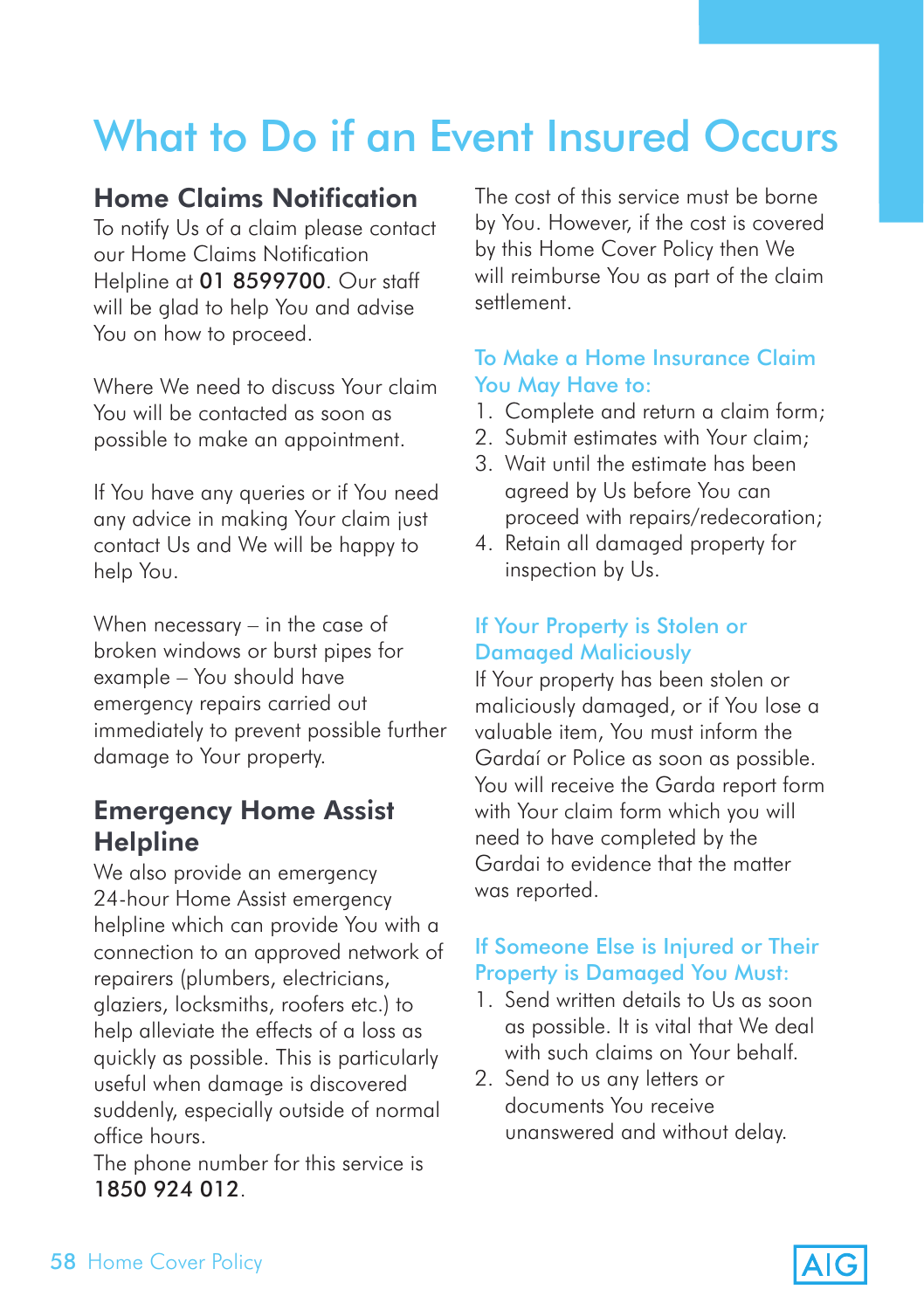#### Things You Must Not Do:

- 1. Proceed with repairs (other than emergency repairs necessary to limit damage) or investigative work without Our prior approval;
- 2. Negotiate, admit or deny any claim without Our written consent, or allow any other person insured under this policy, or anyone else acting on Your behalf to do so.

### If an Event Insured Occurs We are Entitled to:

- 1. Take over and conduct in Your name, or in the name of any other person covered by this Policy, the defence or settlement of any legal action;
- 2. Take proceedings at Our own expense and for Our own benefit, but in Your name, or in the name of any other person covered by this policy, to recover any payment We have made under this policy;
- 3. Receive all necessary assistance from You or any other person covered by this policy;
- 4. Enter any Building where loss or damage has occurred and deal with any salvage in a reasonable manner. However, no property may be abandoned to Us.

#### Disagreement Over a Claim – Arbitration

All differences arising out of this Policy shall be referred to the decision of an arbitrator to be appointed by the

parties or failing agreement by the President for the time being of the Incorporated Law Society of Ireland. Where any difference is referred to arbitration, the making of an award shall be a condition precedent to any right of action against the Company. Claims not referred to arbitration within 12 calendar months from the date of the disclaimer of the liability shall be deemed to have been abandoned.

#### Important

This condition does not affect Your right to refer any claim or query to the office of the Financial Services Ombudsman Bureau.

#### Matching Pairs or Sets

We treat each separate item of a matching pair or set, or set of furniture, sanitary suite or fittings, soft furnishings or other fixtures and fittings, as a single item. We will only pay for lost or damaged items. We will not pay for the cost of replacing, recovering or remodelling undamaged pieces, or pieces which have not been lost or damaged, just because it forms part of a set, suite or one of a number of items similar in nature, colour or design. If an item in a set is lost or damaged, the other pieces of the set may lose some value, even if they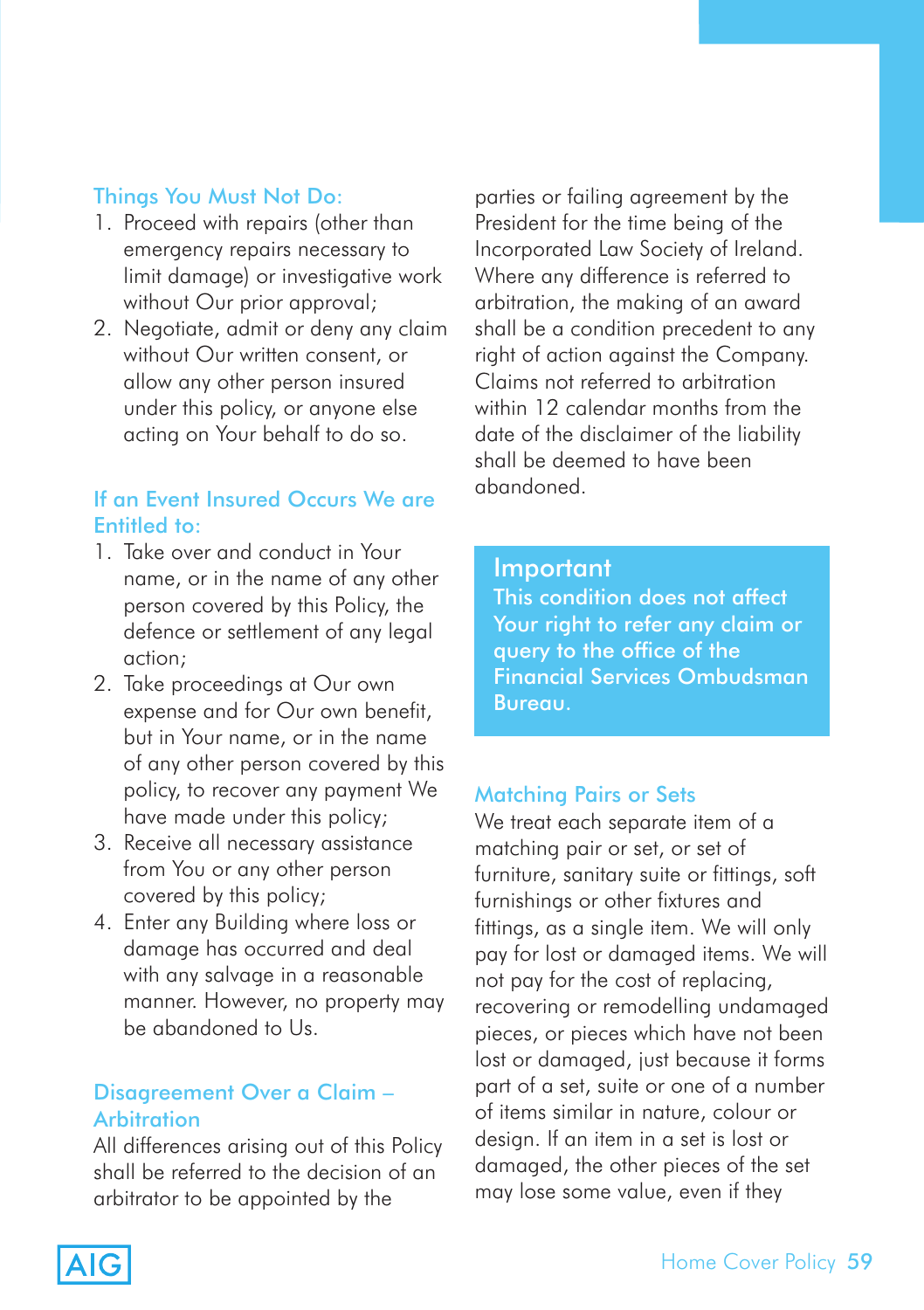have not been physically damaged themselves.

This loss of value is not covered by the policy.

### Matching Carpets

If You have a matching carpet or other floor covering in more than one room or area, We treat each room or area as separate. We will only pay for the damage to the carpet or floor covering in the room or area where the damage happened.

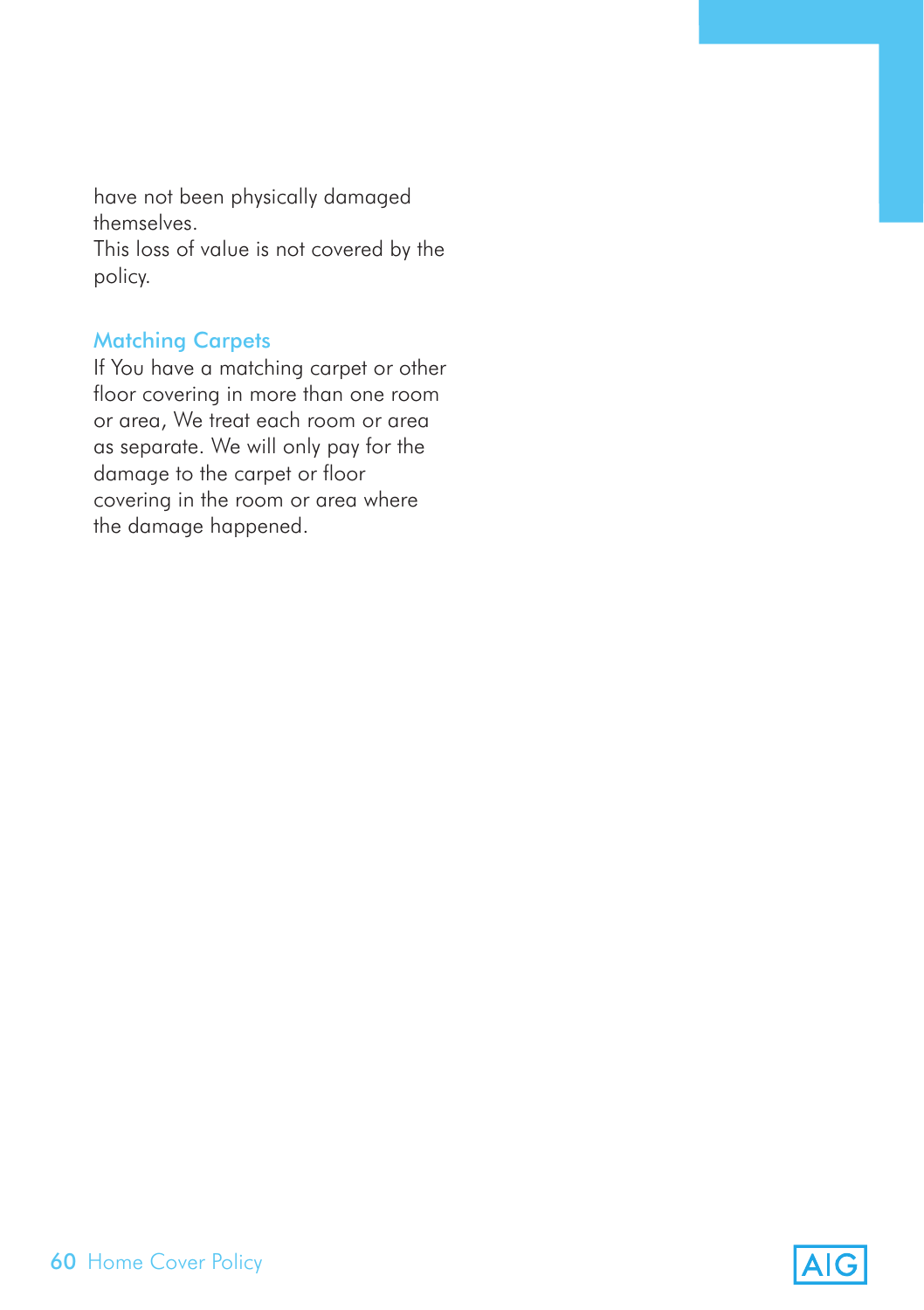# Important Information – Policy Terms and Conditions

#### Basis of the Contract

This home insurance contract is based on Your Statement of Facts Proposal Form, this policy wording and Your Home Insurance Schedule. When You arranged this insurance You gave Us information which is shown on Your Statement of Facts Proposal Form.

#### This home insurance contract will not be valid if:

- 1. Any information You have given Us is not true and correct; or
- 2. You do not keep to the conditions of the policy.

You cannot make a claim if this home insurance contract is not valid.

#### Cancelling Your Policy – What You Need To Do

If You need to cancel Your policy contact Us on 1890 27 27 27.

You have 14 days from the start date of the policy to cancel the cover without penalty.

You will however be charged with a pro rata premium for the period on risk, during the cooling-off period.

We require Your cancellation request to be in writing (by email/fax/letter) and such cancellation will take effect upon receipt of the written cancellation request by Us.

Please refer to the Terms of Business agreement. www.aig.ie

After the 14 day cooling-off period You can cancel this policy by giving Us notice. Cancellation can take effect immediately or from a later date, although it cannot be back dated to any earlier date.

Cancelling any direct debit instructions does not mean You have cancelled the policy.

If no claims have been made during the period of insurance, We will refund a percentage of the premium in proportion to the period of insurance left unused. This is subject to administration charges We may make, please refer to the Terms of Business agreement www.aig.ie.

If We have paid a claim You must pay the full annual premium and You will not be entitled to any refund.

We can cancel this policy by sending You 14 days' notice by registered post to Your last known address. We will refund a percentage of the premium in proportion to the period of insurance left unused. This is subject to administration charges We may make; please refer to the Terms of Business agreement.

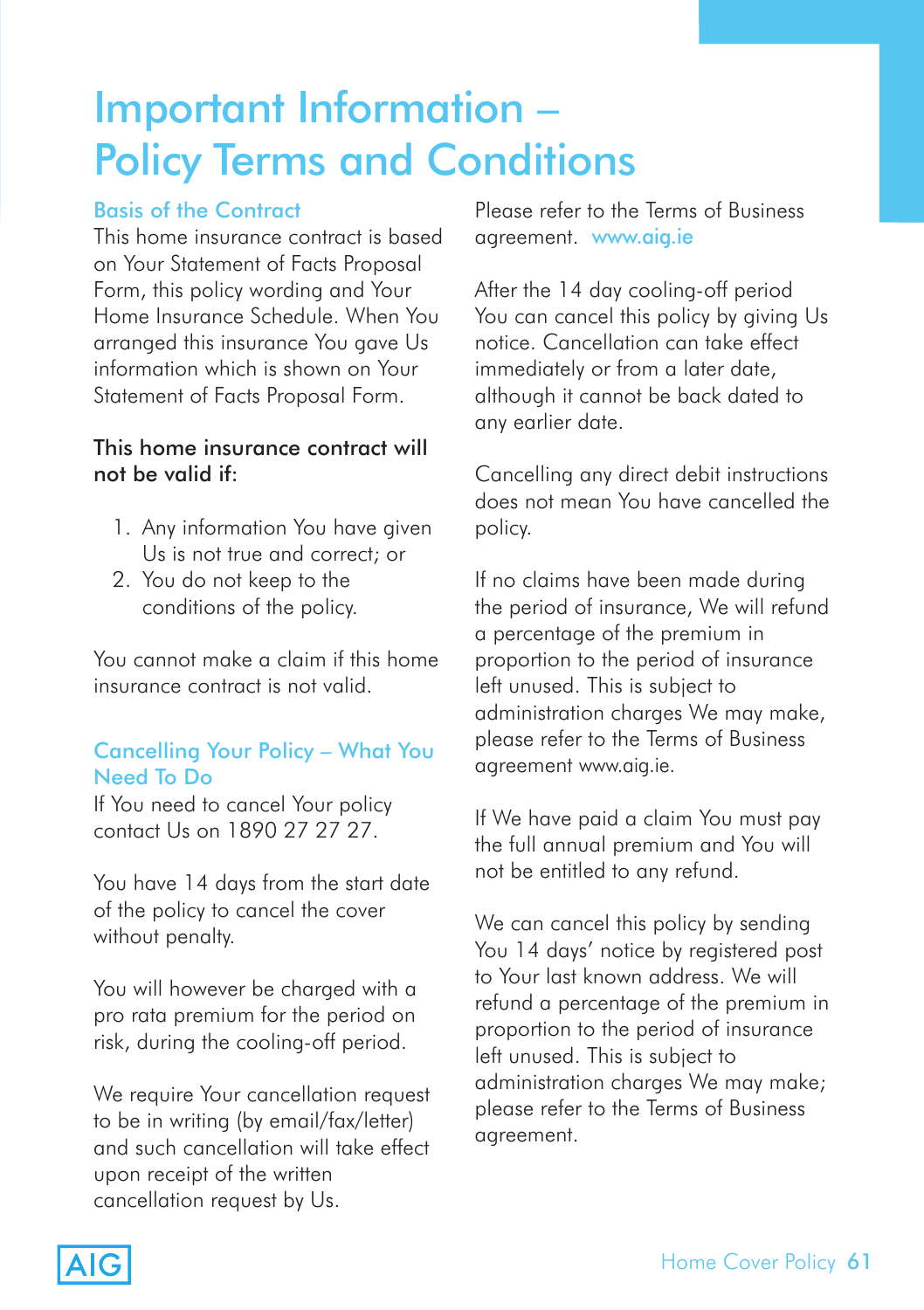#### Changes in Risk or Circumstances – Your Duty to Disclose Material **Facts**

You must immediately write and tell Us about any change that could affect this insurance. If You do not tell Us about any change to a material fact, this insurance will no longer be valid.

Material facts are facts that might influence Our decision to insure You, the conditions of the insurance or the premium We want to charge. If You are not sure whether a fact is material, You should tell Us about it.

#### In Particular, You Must Tell Us:

- 1. If You change Your address;
- 2. If You or Your family receive a court judgement or conviction, or are prosecuted (except for motoring offences where a prison sentence has not been served);
- 3. About any changes to Your Buildings that will increase the rebuilding costs;
- 4. About any increase in the value of Your Contents or Personal Belongings;
- 5. If someone other than a member of Your family comes to live with You; and
- 6. If Your home will be Unoccupied for more than 35 days in a row.

#### Important

1. Please remember that if You do not tell Us about changes, it may affect any claim You make.

- 2. You may also encounter difficulty purchasing insurance cover elsewhere.
- 3. Failure to have property insurance in place may also lead to a breach of the terms and conditions attaching to any loan you may have, secured on that property.

## How We Will Deal with Fraudulent Claims

We will not pay for any claim that is in any way fraudulent or exaggerated, if You or anyone acting for You uses fraud to get benefits under the policy. If You do, We will cancel the policy and We will not refund any premiums.

#### Maintenance and Security – What You Need To Do

You must keep the Buildings in good repair and take all reasonable precautions to ensure the safety of the property insured and to prevent accidents. The external doors of the Private House must be securely locked and the windows securely fastened whilst the Private House is left Unoccupied.

## Misdescription – Our Rights if There is Non-Disclosure of Material Facts

This policy will be voidable in the event of misrepresentation, misdescription or non-disclosure of any material facts i.e. those

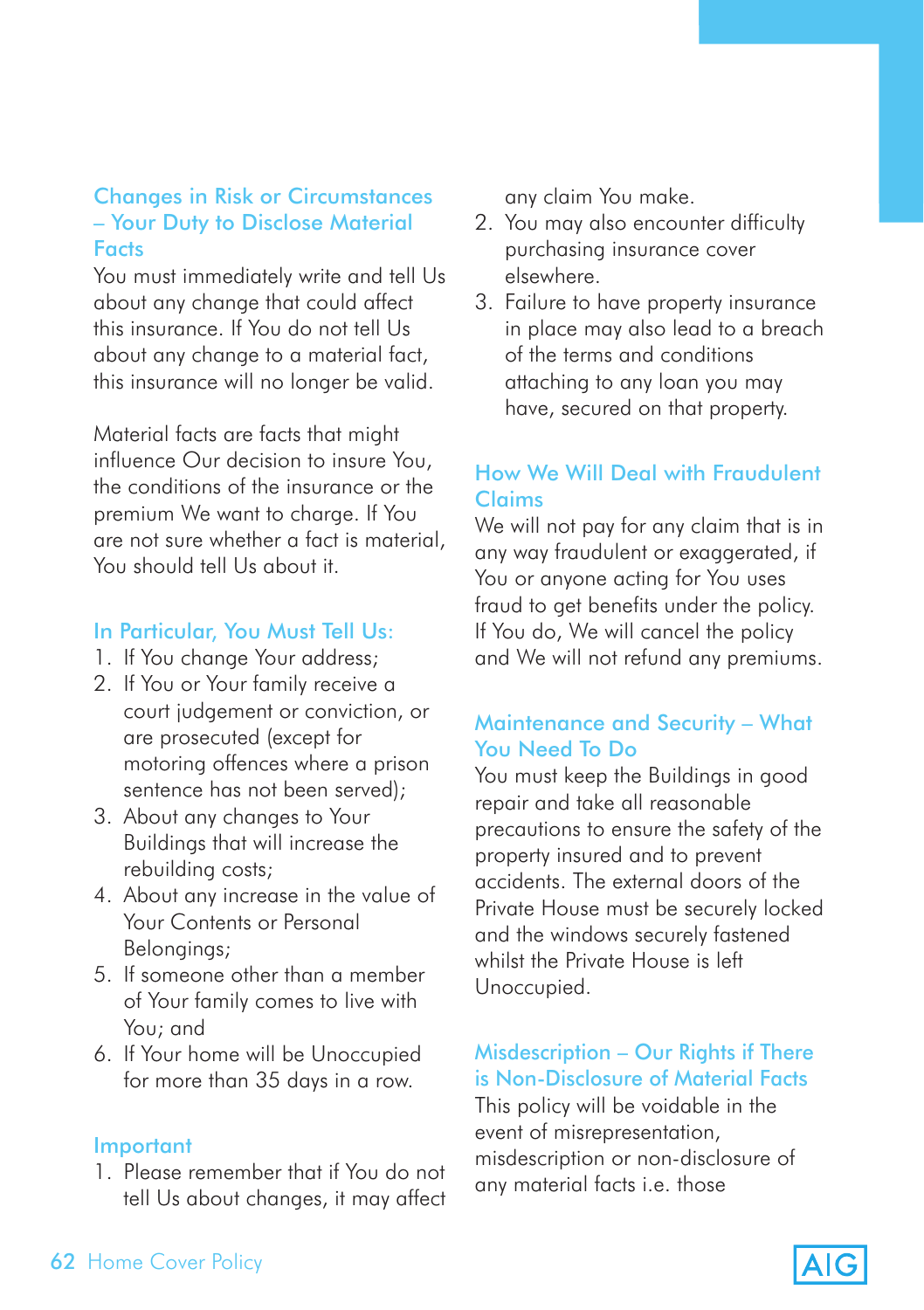circumstances which may influence Us in our acceptance or assessment of this home insurance.

If You are in any doubt as to whether a fact is material or not please disclose it. This condition applies at inception of Your policy and at renewal each year.

#### Mortgagee Clause

The interest of a mortgagee in this insurance shall not be prejudiced by any act or neglect of the mortgagor (or occupier of the Buildings) whereby the risk of loss or damage is increased without the authority or knowledge of the mortgagee, provided the mortgagee shall, immediately on becoming aware thereof, give notice in writing to Us and on demand, pay such additional premium as We may require.

#### No Claims Discount

Your policy may be subject to a no claims discount. If this is the case it will be included in the premium breakdown section of Your Home Insurance Schedule. In the event of a claim during the Period of Insurance, Your no claims discount will be withdrawn at the subsequent renewal.

#### Other Insurances

If at the time of any incident, which results in a claim under this policy,

there is any other insurance policy covering the same liability, loss or damage, We will pay only Our rateable share.

## Your Duty of Care

You must take reasonable care to:

- 1. Keep Your home in a good state of repair; and
- 2. Avoid or limit any loss, damage or injury.

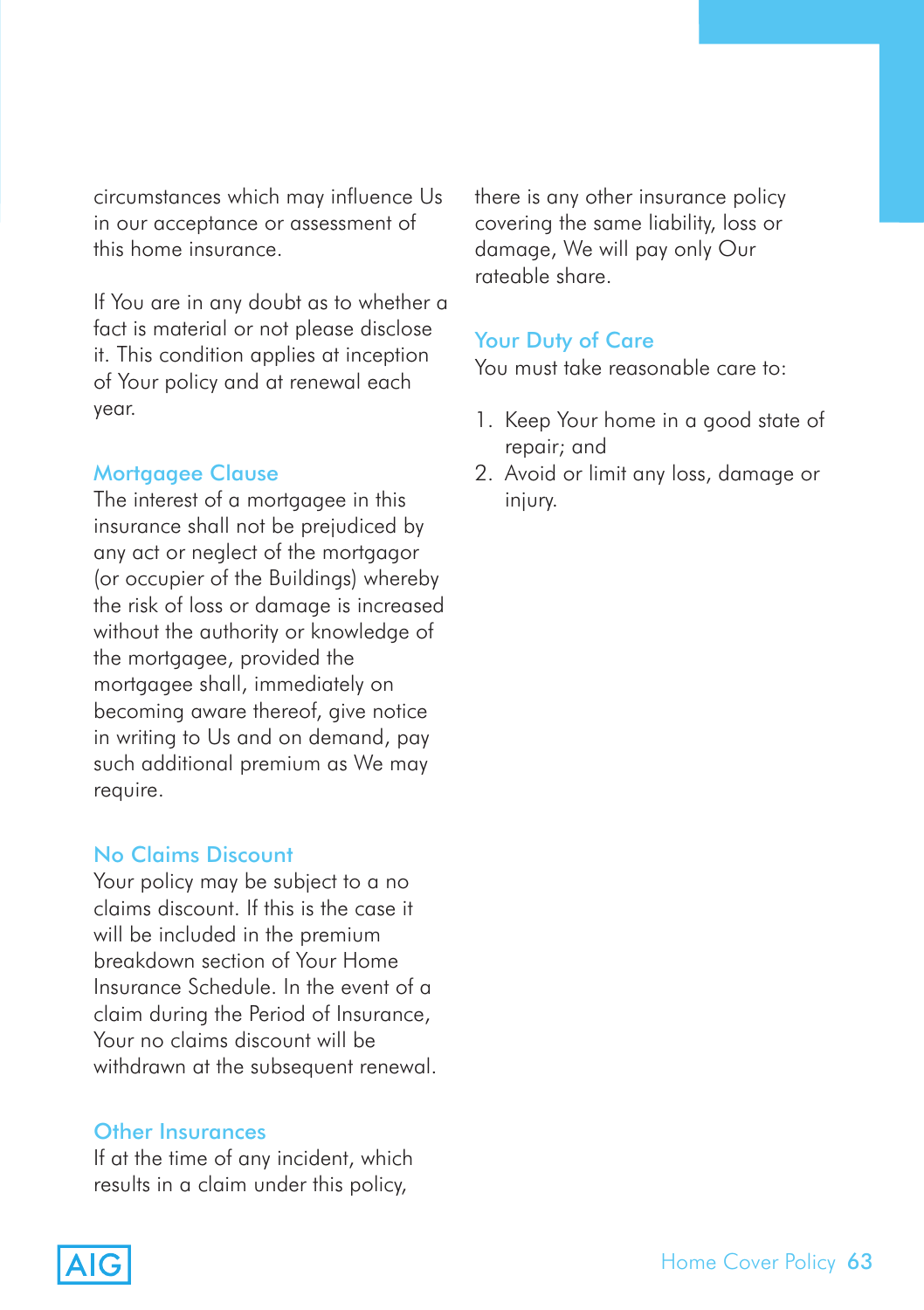# General Policy Exclusions

## (These apply to the whole policy)

#### War and Terrorism

Notwithstanding any provision to the contrary within this insurance or any endorsement thereto, We shall not be liable in respect of liability, loss, damage, cost or expense of whatsoever nature directly or indirectly caused by, resulting from or in connection with any of the following regardless of any other cause or event contributing concurrently or in any other sequence to the loss:

- 1. War, invasion, acts of foreign enemies, hostilities or warlike operations (whether war be declared or not), civil war, mutiny, civil commotion assuming the proportions of or amounting to a popular rising, military rising, insurrection, rebellion, revolution, military or usurped power, martial law, confiscation or nationalisation or requisition by or under the order of any government or public or local authority
- 2. Any act of terrorism.

An act of terrorism means an act, including but not limited to the use of force or violence and/or the threat thereof, of any person or group(s) of persons, whether acting alone or on behalf of or in connection with any organisation(s) or government(s), committed for political, religious, ideological or

other purposes, including the intention to influence any government and/or to put the public, or any section of the public, in fear.

This Endorsement also excludes liability, loss, damage, cost or expense of whatsoever nature directly or indirectly caused by, resulting from or in connection with any action taken in controlling, preventing, suppressing or in any way relating to 1 and/or 2 above.

If We allege that by reason of this exclusion any liability, loss, damage, cost or expense is not covered by this insurance, the burden of proving the contrary shall be upon You. In the event any portion of this Endorsement is found to be invalid or unenforceable, the remainder shall remain in full force and effect.

#### Cyber Risk

This policy does not apply to liability, loss, damage, cost or expense of whatsoever nature directly or indirectly caused by, resulting from or in connection with:

- 1. The loss of, alteration of or damage to; or
- 2. A reduction in the functionality, availability or operation of a computer system, hardware,

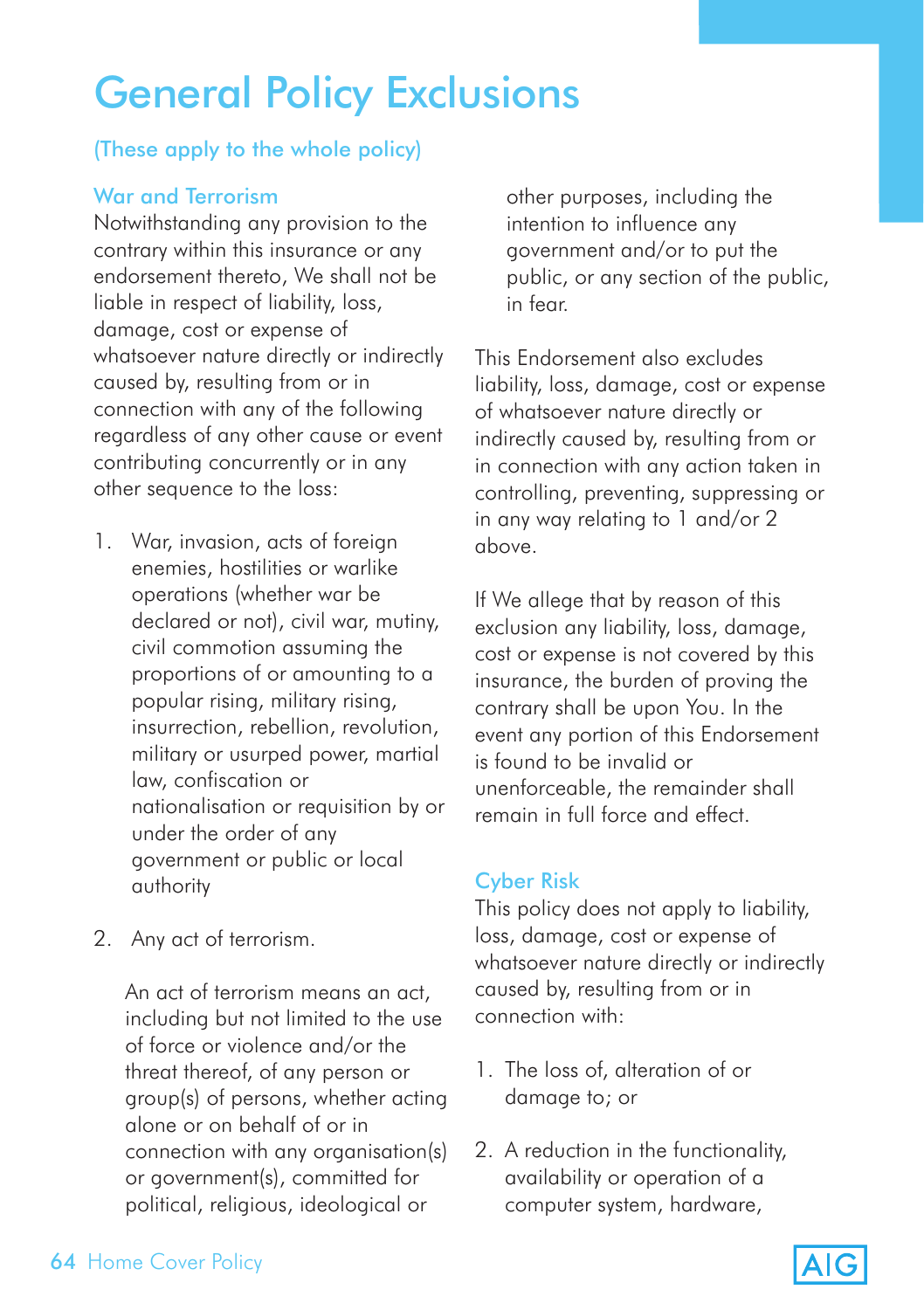programme, software, data, information repository, microchip, integrated circuit or similar device in computer equipment or noncomputer equipment that results from the malicious or negligent transfer (electronic or otherwise) of a computer programme that contains any malicious or damaging code including but not limited to computer virus, worm, logic bomb or Trojan horse.

# **We Shall Not be Liable for:**

#### Radioactive Contamination

- 1. Loss or destruction of or damage to any property whatsoever or any loss or expense whatsoever resulting or arising therefrom or any consequential loss or;
- 2. Any legal liability of whatsoever nature directly or indirectly caused by or contributed to by or arising from:
	- (i) Ionising radiations or contamination by radioactivity from any nuclear fuel or from any nuclear waste from the combustion of nuclear fuel;
	- (ii) The radioactive, toxic, explosive or other hazardous properties of any explosive nuclear assembly or nuclear component thereof.

#### Sonic Boom

Loss or damage caused by pressure waves from aircraft and other aerial devices travelling at sonic or supersonic speeds.

#### Confiscation

Loss of or damage due to confiscation, requisition or destruction by order of any Government, or Public or Local Authority.

#### Consequential Loss

Consequential loss or damage of any kind except as set out in this policy.

### Fees (incurred in the preparation of any claim)

Fees incurred in the preparation of any claim including fees of Public Loss Assessors and/or fees associated with the preparation or presentation of any claim.

#### **Fungi**

Any loss, damage or liability directly or indirectly caused by the presence, growth, proliferation, spread or any activity of fungi, wet or dry rot or bacteria. Whenever fungi, wet or dry rot or bacteria occur, they and any resulting loss are always excluded under this policy, howsoever caused. In addition, there is no cover to test for, monitor, clean up, remove, remediate, contain, tread, de-toxify, he preparation or presentation of any

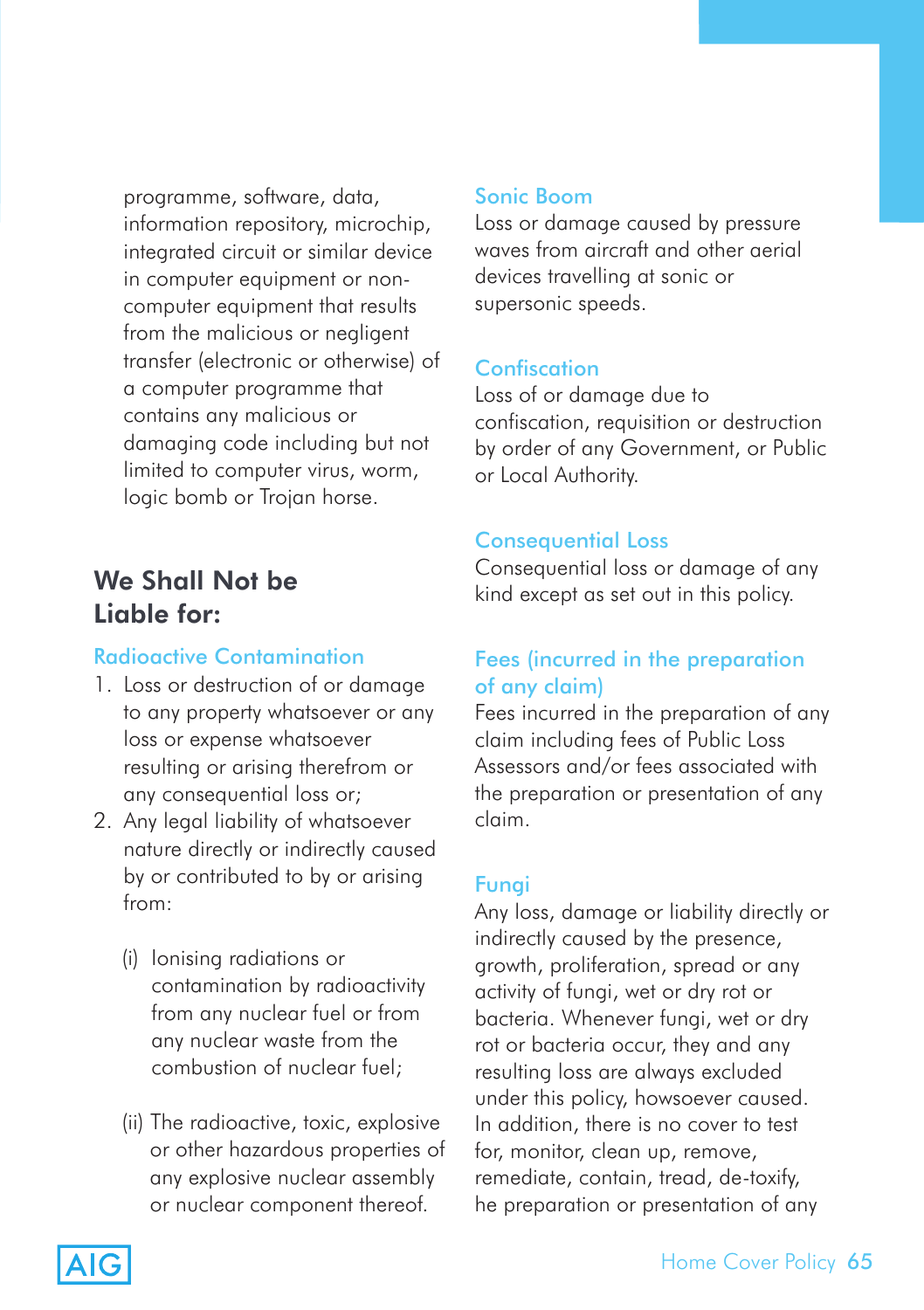access the effects of fungi, wet or dry rot, or bacteria.

#### Damage caused by Wear, Tear and as Undernoted:

- 1. Wear, tear, rust or corrosion;
- 2. Gradual deterioration or any gradually operating cause;
- 3. The cost of maintenance;
- 4. Mildew, rising damp, dry/wet rot, moth, vermin, atmospheric or climatic conditions;
- 5. Damage caused by any process of cleaning, dyeing, repairing or restoring any article;
- 6. Mechanical, electrical or electronic defects, breakdown or malfunction.

#### Business, Trade or Professional **Purposes**

This policy does not provide cover for any property held in connection with any business, trade or professional purpose other than Home Office Equipment as referred to within the definition of Contents.

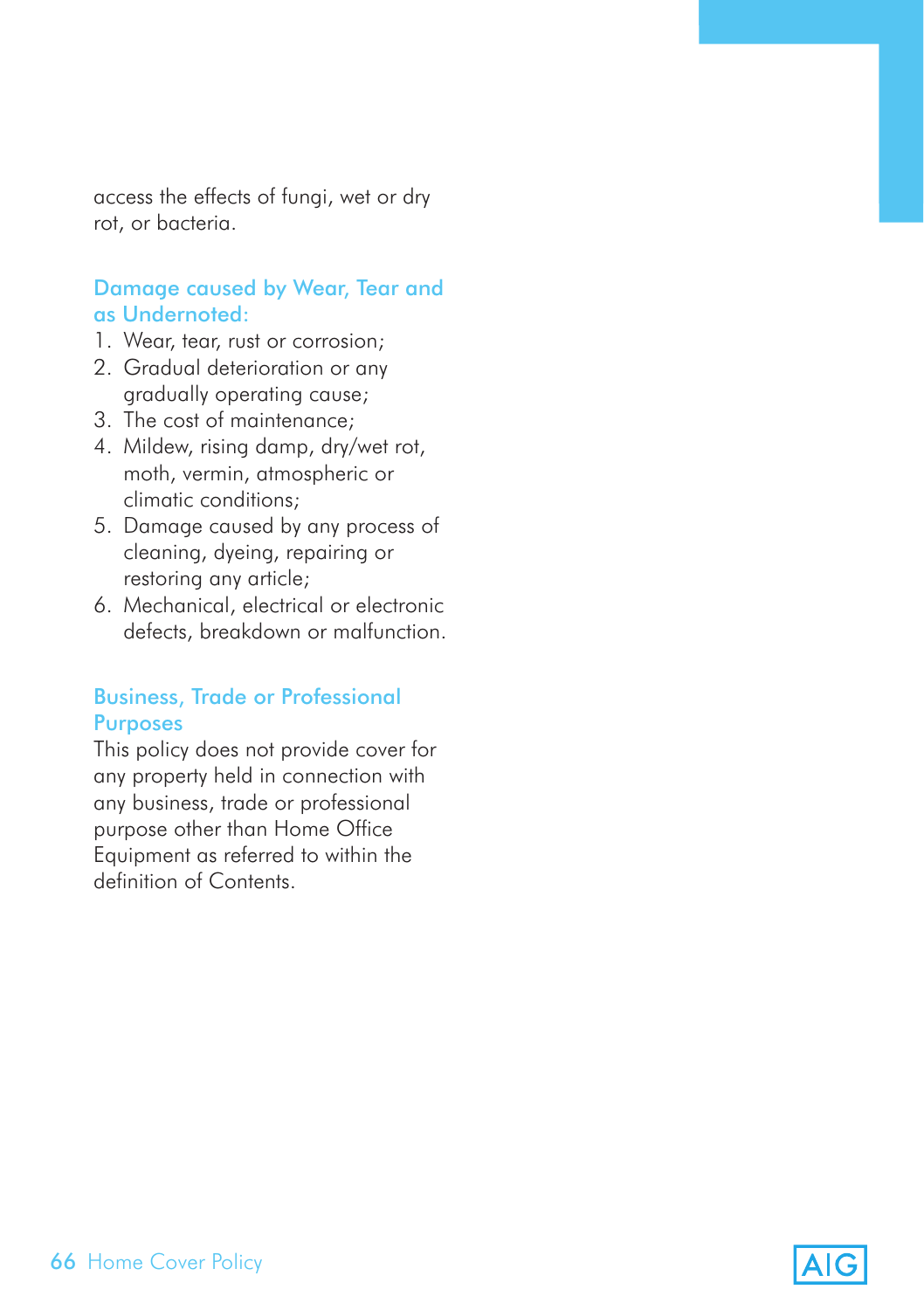# **Endorsements**

# **(Operative only if indicated on Your Home Insurance Schedule)**

#### H1 - Minimum Security Clause

It is a condition of Your policy that:

- 1. All external doors are fitted with mortice deadlocks or deadlocking rim latches;
- 2. All French windows and/or patio doors are fitted with appropriate security locks necessitating key release;
- 3. All ground floor and other accessible opening windows\* are fitted with effective locking mechanisms.

(\*excluding windows of rooms that are used as sleeping accommodation).

#### H2 - Burglar Alarm Clause

It is a condition of Your policy that a working approved\* burglar alarm is installed at the Buildings as described on Your Statement of Fact Proposal Form. You have agreed to maintain the burglar alarm as advised to Us, in accordance with the supplier's recommendations and to have the alarm switched on and in service when family members are not in the Private House. Where You have informed Us that Your burglar alarm is monitored on a 24 hour basis, this monitoring must also remain in place.

(\*Since 1st August 2006, the Private Security Authority (PSA) has made the licensing of intruder alarm installers mandatory. See www.psa.gov.ie for further details).

#### H3 - Smoke Alarm Clause

It is a condition of Your policy that two smoke detectors/alarms are installed at the Buildings and that You agree to maintain these in accordance with the supplier's recommendations, to have them switched on and in service on all practical occasions.

#### H4 - Voluntary Excess

Any voluntary excess shown in Your Home Insurance Schedule is deemed to be in addition to the standard (or compulsory) policy excess amount(s) also stated in Your Home Insurance Schedule.

## H5 - Paying Guests up to 3

Permission is given for not more than 3 short term paying guests at any one time to be kept in the Private House.

#### H6 - Home Shared With Room(s) Sublet

Permission is given for Your Private House to be shared with no more than 3 tenants, co-tenants or lodgers at any one time.

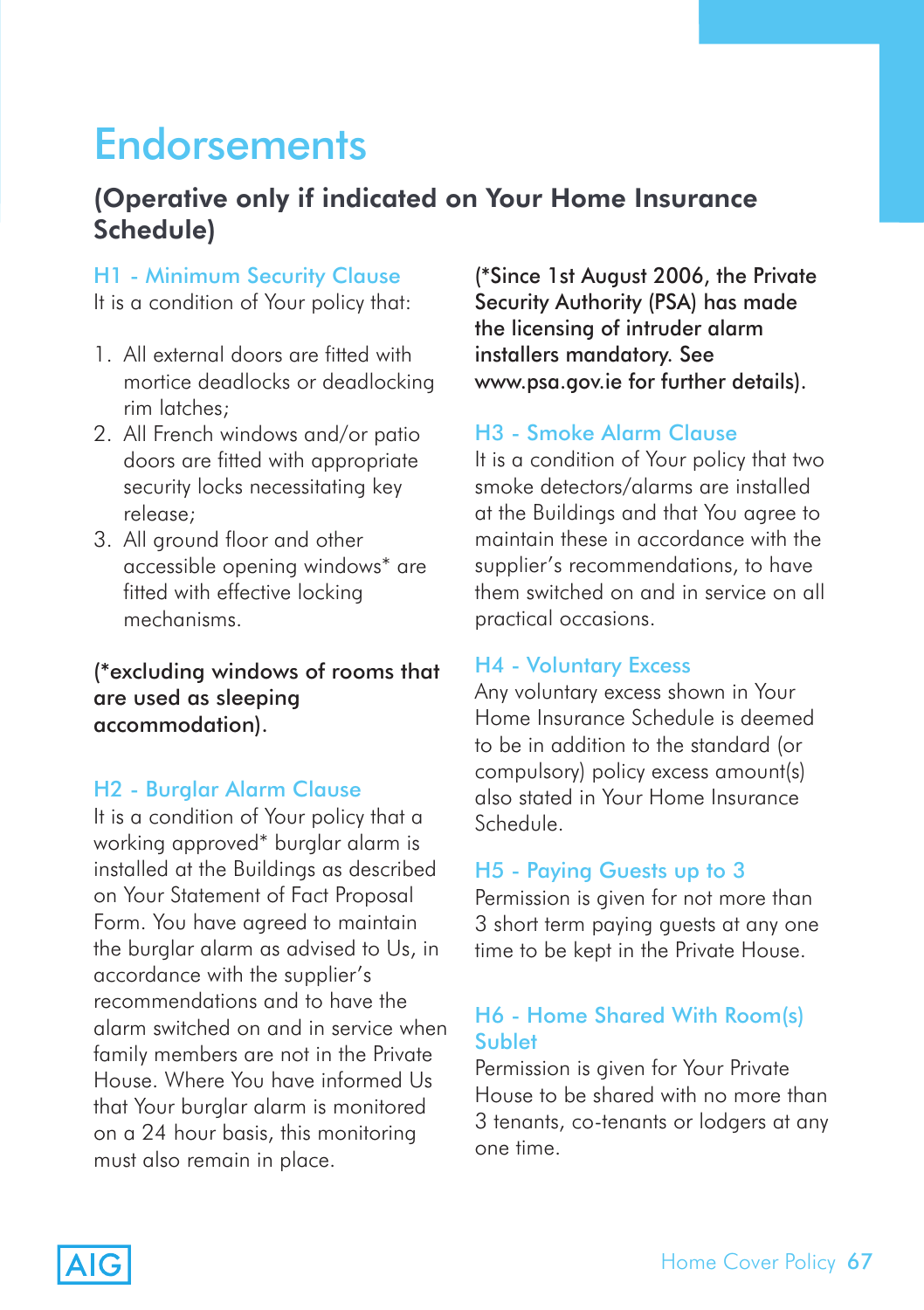### H7 - Home Office Equipment Limit Increased to €6,000

The amount of  $€3,000$ , included within the contents definition in respect of Home Office Equipment, is increased to €6,000.

#### H8 - Home Office Equipment Limit Increased to €10,000

The amount of €3,000, included within the Contents definition in respect of Home Office Equipment, is increased to €10,000.

#### H9 - Special Security Precautions for Jewellery

It is a condition of Your policy that all items of jewellery valued in excess of €10,000 are kept in a locked safe when not being carried or worn on the person.

#### H10 - Single High Value Limit

The high value limit of 5%, or €3,000 whichever is higher, included within the Contents definition, is deleted for items listed on Your Home Insurance Schedule and is replaced by the monetary amount shown against each item.

#### H11 - Total High Value Limit

The high value total of 33%, included within the Contents definition, is deleted and replaced by the percentage amount shown on Your Home Insurance Schedule.

#### H12 - Buildings Used Partly for Business Purposes, Other than a Home Office

The Buildings is partly occupied in connection with Your business as disclosed to Us - see Your Home Insurance Schedule. Within that portion of the Buildings no cover is provided for Money or any High Value Item and Accidental Damage to Contents is not included. The insurance provided for stealing or attempted stealing of Contents, only applies if accompanied by violent and forcible entry or exit and is subject otherwise to the terms, limitations and exceptions otherwise specified in this policy. The exclusion regarding "profession, trade or business" referred to under Liability to Others does not apply to Your business as disclosed but, We will not insure You for any amount which You might become legally liable to pay for death, injury, illness or loss or damage by remedial, professional or other advice or treatment - other than medical first aid treatment - given or administered or omitted by You, or by any of Your servants, employees or Agents.

#### H13 - Jewellery Settings

It is a condition of All Risks cover that the settings of any item of jewellery valued in excess of €10,000 are evidenced in writing as checked by a jeweller at least once every two years.

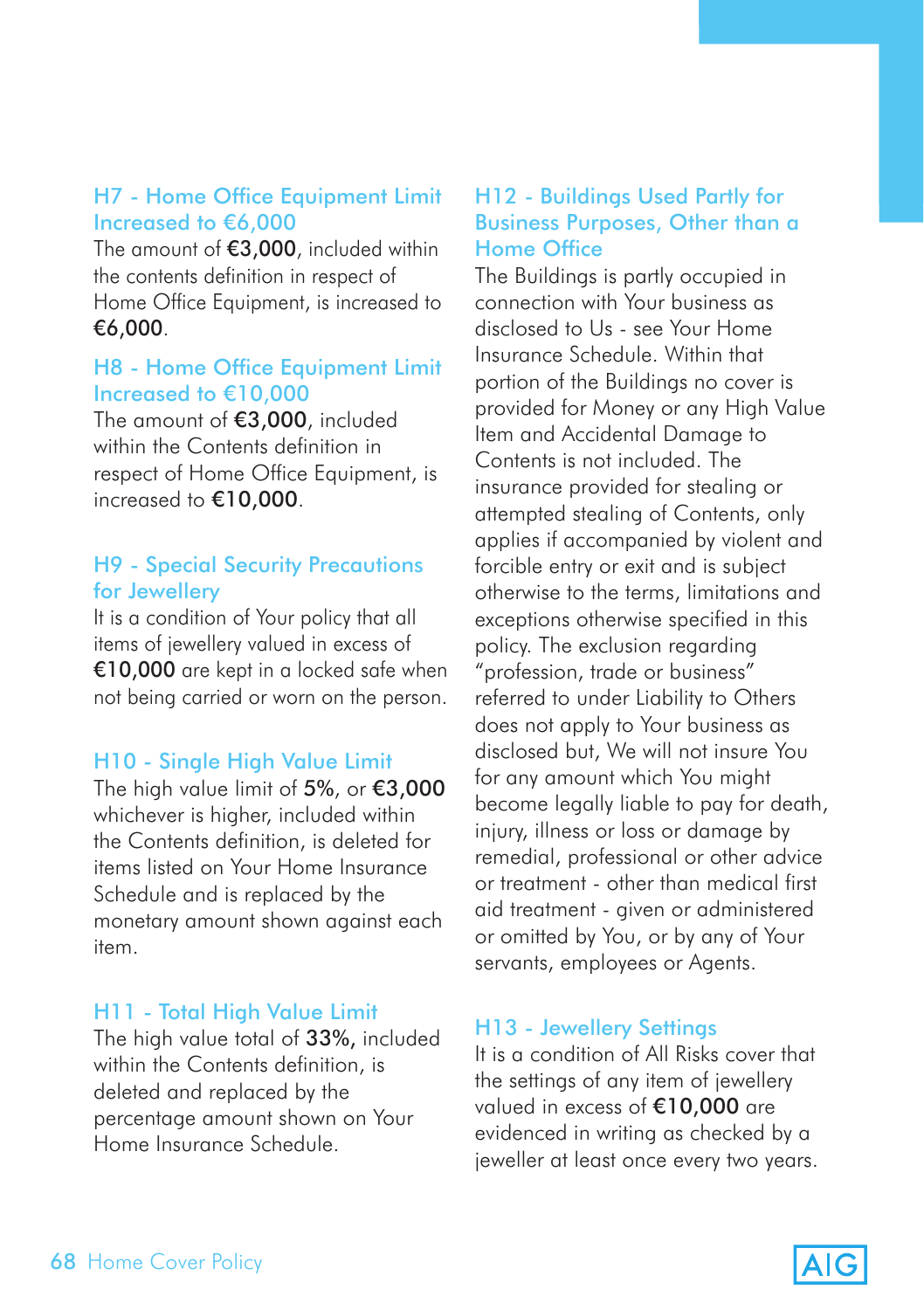#### H14 - Fire Cover Only Applies

The insurance provided by this home insurance policy is limited to the events insured: Fire, explosion, lightning, earthquake and thunderbolt. No other insurance cover is provided by this home insurance policy while this endorsement applies.

#### H15 - Mortgagees Clause

The interest of the mortgagee shall not be prejudiced by an act or negligence by You, Your Household or any tenant that increases the danger of damage without the authority or knowledge of the mortgagee provided that the mortgagee as soon as reasonably possible after becoming aware of the danger shall give notice to Us and pay an additional premium if required.

#### H16 - Fire and Owner's Liability Cover Only Applies

The insurance provided by this home insurance policy is limited to the events insured:

- 1. Fire, explosion, lightning, earthquake and thunderbolt; and
- 2. Liability to others as owner of the Buildings.

No other insurance cover is provided by this home insurance policy while this endorsement applies.

#### H17 - Satellite Dishes, Television/Radio Aerials and **Masts**

The reference to "30 feet in height" in this policy wording is substituted by the number of feet as advised to Us. The monetary amount referred to remains unchanged.

#### H18 - Increased Excess - Buildings and Contents

The standard policy excess amount of €250 applicable to Sections 1 and 2 of this home insurance policy is increased to that shown on Your Home Insurance Schedule.

### H19 - Increased Excess - Accidental Damage

The standard policy excess amount of €250 applicable to event insured 12 Accidental Damage under Sections 1 and 2 of this home insurance policy is increased to that shown on Your Home Insurance Schedule.

#### H20 - Increased Excess - Water Peril

It is agreed that the €1,000 Policy Excess amount stated in this policy wording under Sections 1 and 2 is increased to that shown on Your Home Insurance Schedule only in respect of Events Insured sub-section 4 of Section 1 - Buildings and Events Insured sub-section 4 of Section 2 - Contents. Furthermore, the Policy

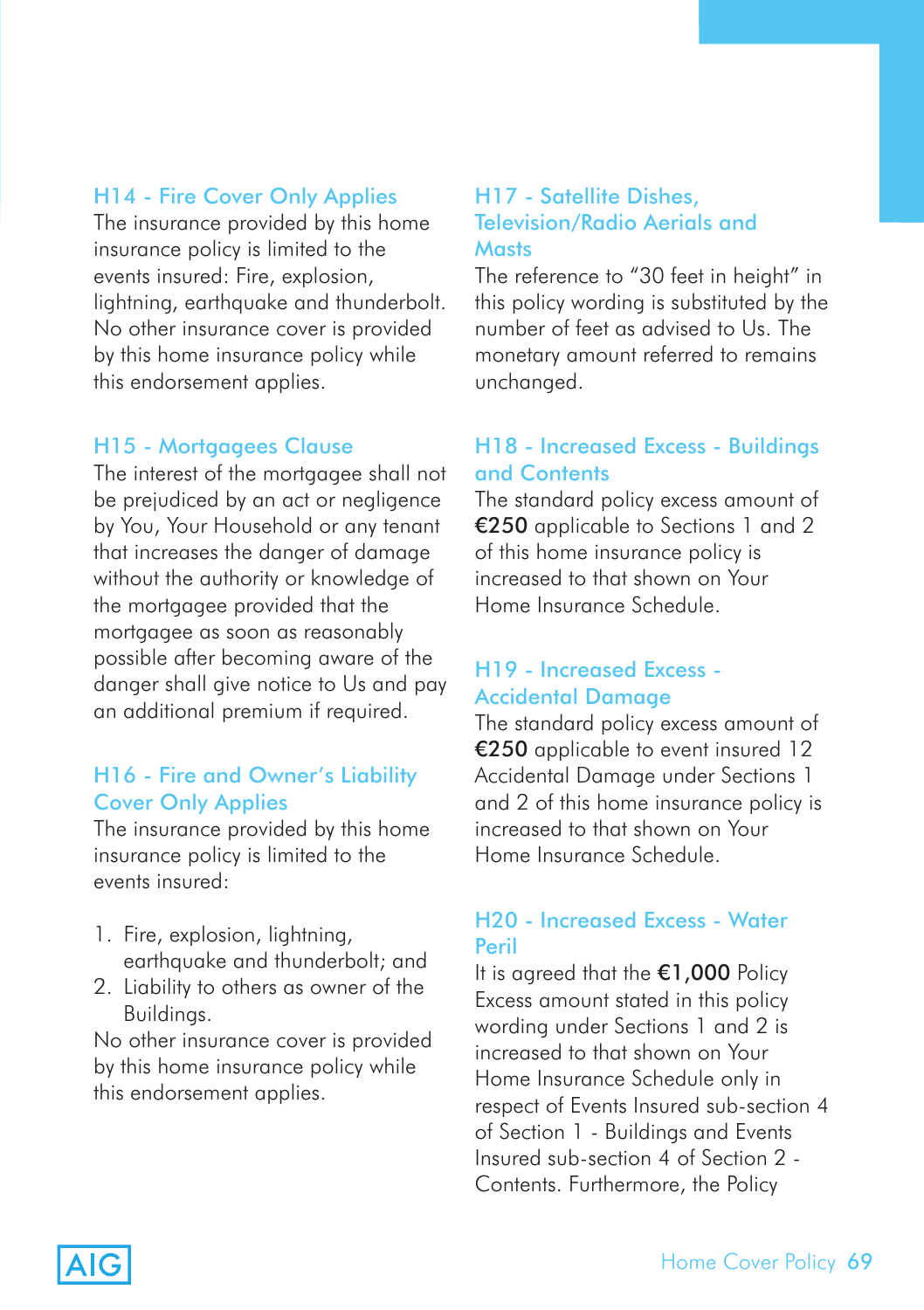Excess is increased for any accidental damage loss (if this optional extra cover, Event Insured sub-section 12 is shown as operative on Your Home Insurance Schedule), if associated with the water peril only.

#### H21 - Increased Excess - Flood Peril

It is agreed that for the peril of flood only (noted in Event Insured subsection 3 of section 1 and Event Insured sub-section 3 of section 2 the policy excess amount is increased to that shown on Your Home Insurance Schedule. In addition, this increased policy excess amount applies to any accidental damage loss (if this optional extra cover, Event Insured sub-section 12 is shown as operative on Your Home Insurance Schedule), if associated with the flood peril only.

#### H22 - Increased Excess - Subsidence Peril

It is agreed that for the peril of subsidence or heave or landslip only (noted in Event Insured sub-section 11 of section 1 and Event Insured subsection 11 of section 2 the €1,000 policy excess amount stated in this policy wording is increased to that shown on Your Home Insurance Schedule. In addition, this increased policy excess amount applies to any accidental damage loss (if this optional extra cover, Event Insured sub-section 12 is shown as operative on Your Home Insurance Schedule),associated with the peril of

subsidence, heave, or landslip.

## H23 - Excluding Water Peril

It is agreed that Event Insured subsection 4 of section 1 - Buildings and Event Insured sub-section 4 of section 2 - Contents is deleted from this policy wording. In addition, accidental damage cover is excluded (if this optional extra cover, Event Insured sub-section 12 is shown as operative on Your Home Insurance Schedule), if associated with the peril of water.

## H24 - Increased Excess - Stealing (or Attempted Stealing) Peril

The standard policy excess amount of €250 applicable to event insured 6 Stealing (or Attempted Stealing) under Sections 1 and 2 of this home insurance policy is increased to that shown on Your Home Insurance Schedule.

## H25 - Excluding Subsidence Peril

It is agreed that Event Insured subsection 11 of section 1 - Buildings and Event Insured sub-section 11 of section 2 - Contents is deleted from this policy wording. In addition, accidental damage cover is excluded (if this optional extra cover, Event Insured sub-section 12 is shown as operative on Your Home Insurance Schedule), if associated with the peril of subsidence.

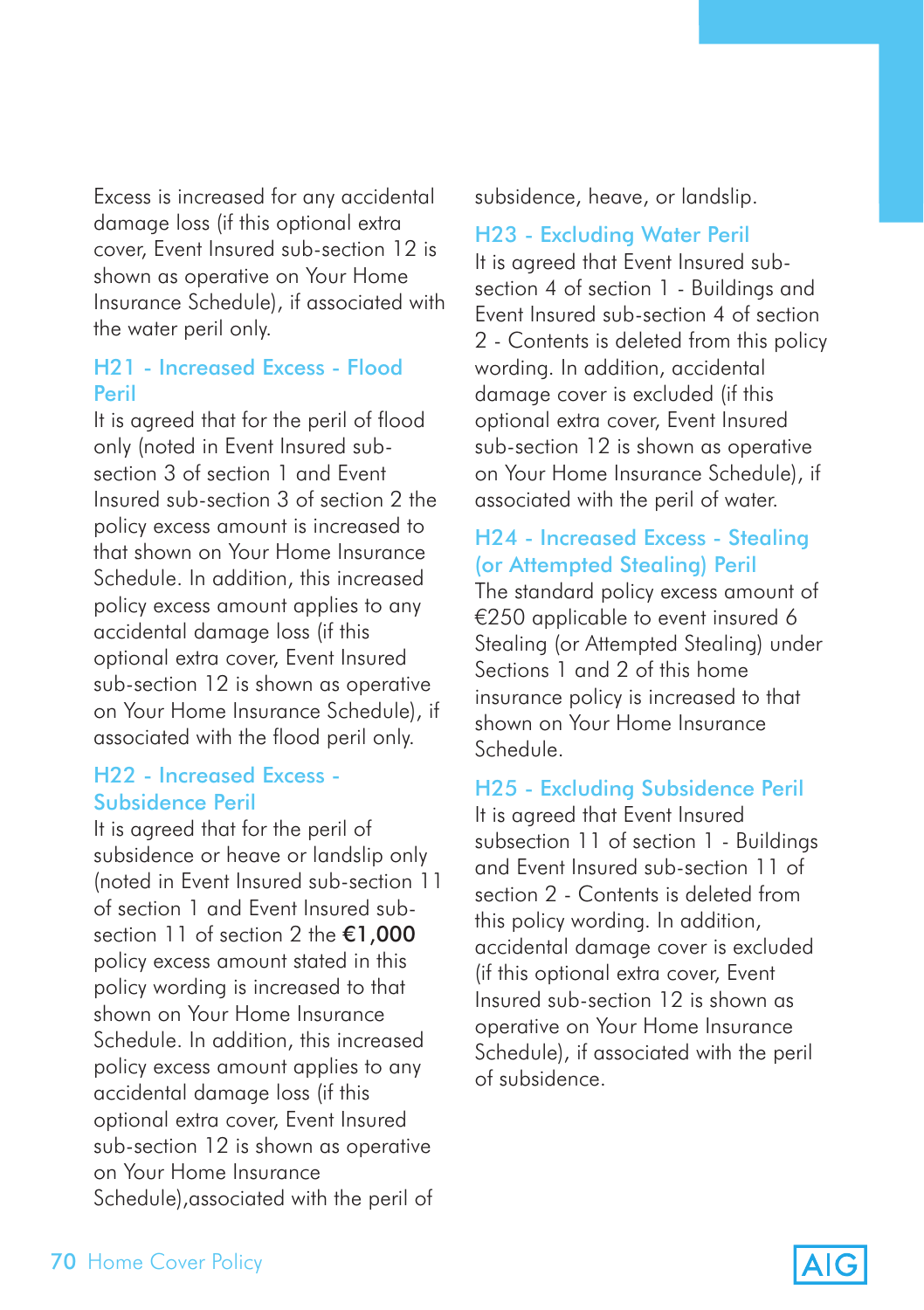## H26 - Increased Excess – Specified All Risks Items

The standard policy excess amount of €100 applicable to Section 3 of this home insurance policy is increased to that shown on Your Home Insurance Schedule.

## H27 - Average Clause - Buildings

If at the time of a loss or damage the sum insured is less than the full rebuilding cost of the buildings as defined, We will pay only for the proportion of the loss or damage which the sum insured bears to such cost.

## H28 - Average Clause - Contents

If at the time of a loss or damage the sum insured is less than the cost of replacing all the contents as new, less an allowance for wear and tear for items listed in "How Claims will Be Settled" section of this policy wording, We will pay only for the proportion of the loss or damage which the sum insured bears to such cost.

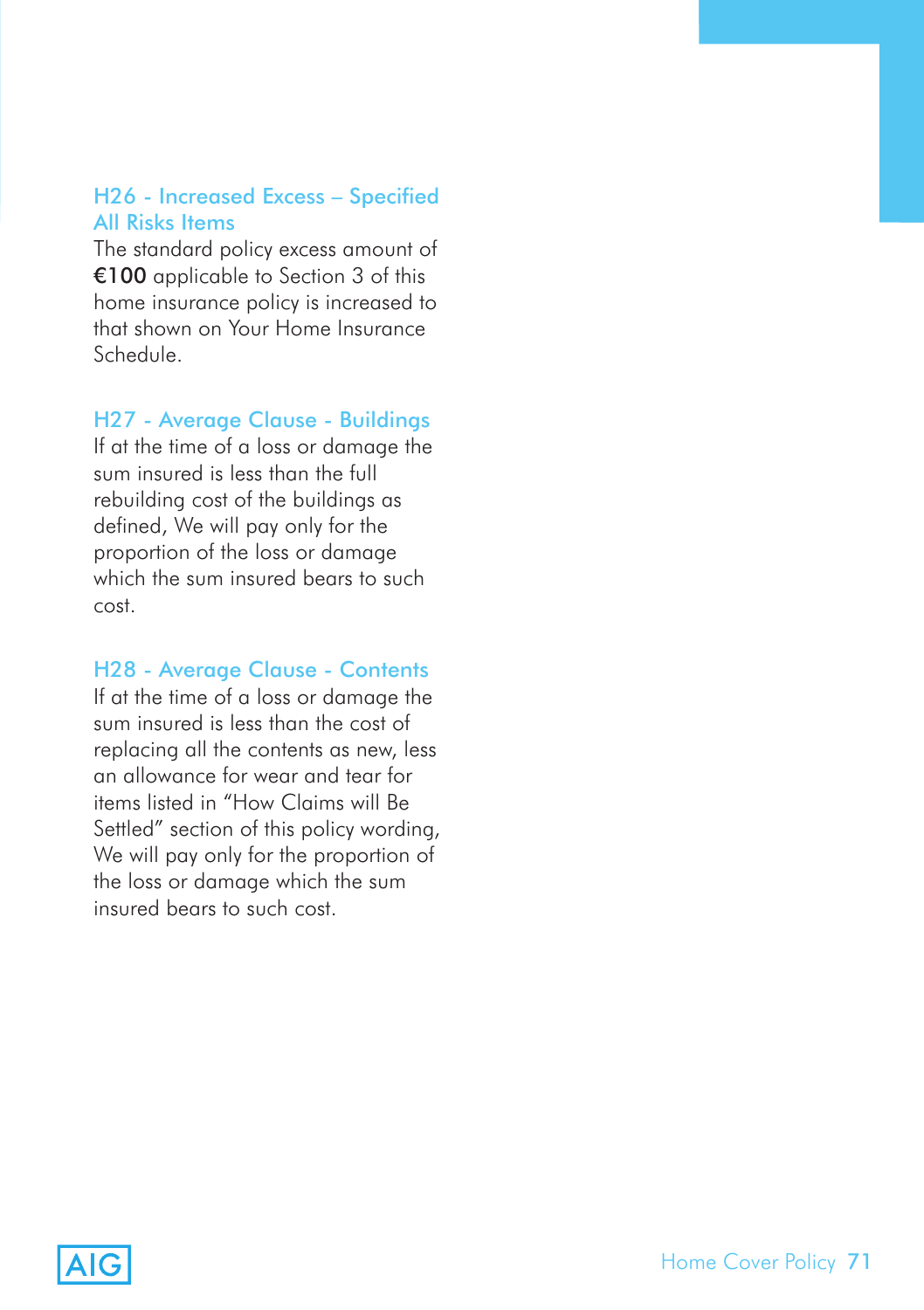## Home Cover Policy